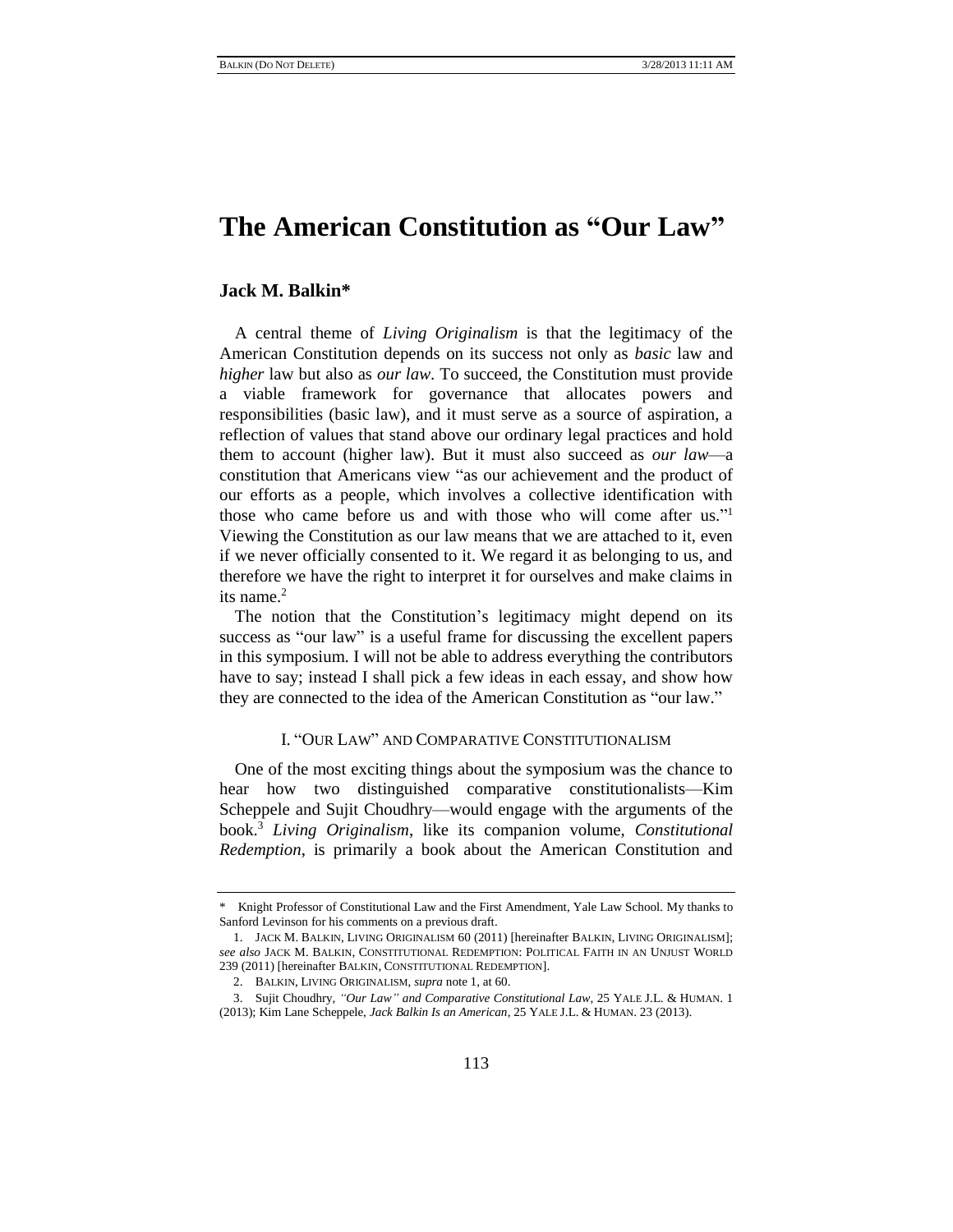American constitutional culture. That is not to say that I did not think about comparisons with other countries when I wrote it. Comparative considerations influenced, for example, the central idea of *Constitutional Redemption* that behind constitutional interpretations are stories, that different constitutional cultures may have very different stories, and that people understand their constitution in terms of an explicit or implicit narrative about the constitution's role in the development of their society.<sup>4</sup> Comparative ideas also influenced *Living Originalism*'s argument that constitutions around the world feature a distribution of rules, standards, principles, and silences, and that this distribution is not accidental but tells us something important about the point of a constitution, namely, that constitutions are not simply devices for preventing change. Constitutions are frameworks for a sustainable politics that channel change rather than merely forestall it.<sup>5</sup>

Even so, I wrote the book as an account of American constitutional law and the American constitutional tradition. I was concerned that what I said about the United States—its national narratives, its revolutionary tradition, its ancient and very difficult to amend constitution, its veneration of the Constitution and of the generation that framed it—would not apply equally well to other countries' experiences.<sup>6</sup> Jeffrey Goldsworthy reminded me that the triptych of "basic law, higher law, our law" that I developed in *Living Originalism* might sound strange in New Zealand or Australia, countries in which the constitution is surely basic law but not necessarily higher (that is, aspirational) law.<sup>7</sup> He also noted that a significant part of Canada's basic law, the British North America Act, was not the creation of We the Canadian People but of Canada's colonial overseer, the British Parliament. Therefore, it cannot be "our law" for Canadians in the same way that the U.S. Constitution is "our law" for Americans. $8$ 

Making broad generalizations about constitutions and constitutional theory drawn primarily from the American experience is likely to get you dismissed as yet another parochial American. On the other hand, being overly modest about what your theory says about other constitutions and other countries is likely to draw the same criticism!

8*. Id*. at 694.

<sup>4.</sup> *See* BALKIN, CONSTITUTIONAL REDEMPTION, *supra* not[e 1,](#page-0-0) at 3-4, 25-32, 50-60.

<sup>5.</sup> BALKIN, LIVING ORIGINALISM, *supra* note [1,](#page-0-0) at 24-25, 29-30 (proposing that the purpose of constitutions with combinations of rules, standards, principles and silences is to channel and discipline future constitutional judgment rather than forestall it); *id*. at 28-29 (noting prevalence of open-ended and abstract rights guarantees in post-World War II constitutions); Jack M. Balkin, *Nine Perspectives on* Living Originalism, 2012 U. ILL. L. REV. 815, 838-41 (arguing that the fact that constitutional cultures around the world do not employ original methods originalism offers good reasons to believe that original methods originalism is not required by fidelity to a written constitution).

<sup>6</sup>*. See* BALKIN, LIVING ORIGINALISM, *supra* not[e 1,](#page-0-0) at 81-82, 90-91, 359 n.2.

<sup>7</sup>*. See* Jeffrey Goldsworthy, *Constitutional Cultures, Democracy, and Unwritten Principles*, 2012 U. ILL. L. REV. 683, 684-90, 694, 709 (arguing that many constitutions do not serve as "higher law" or as "our law").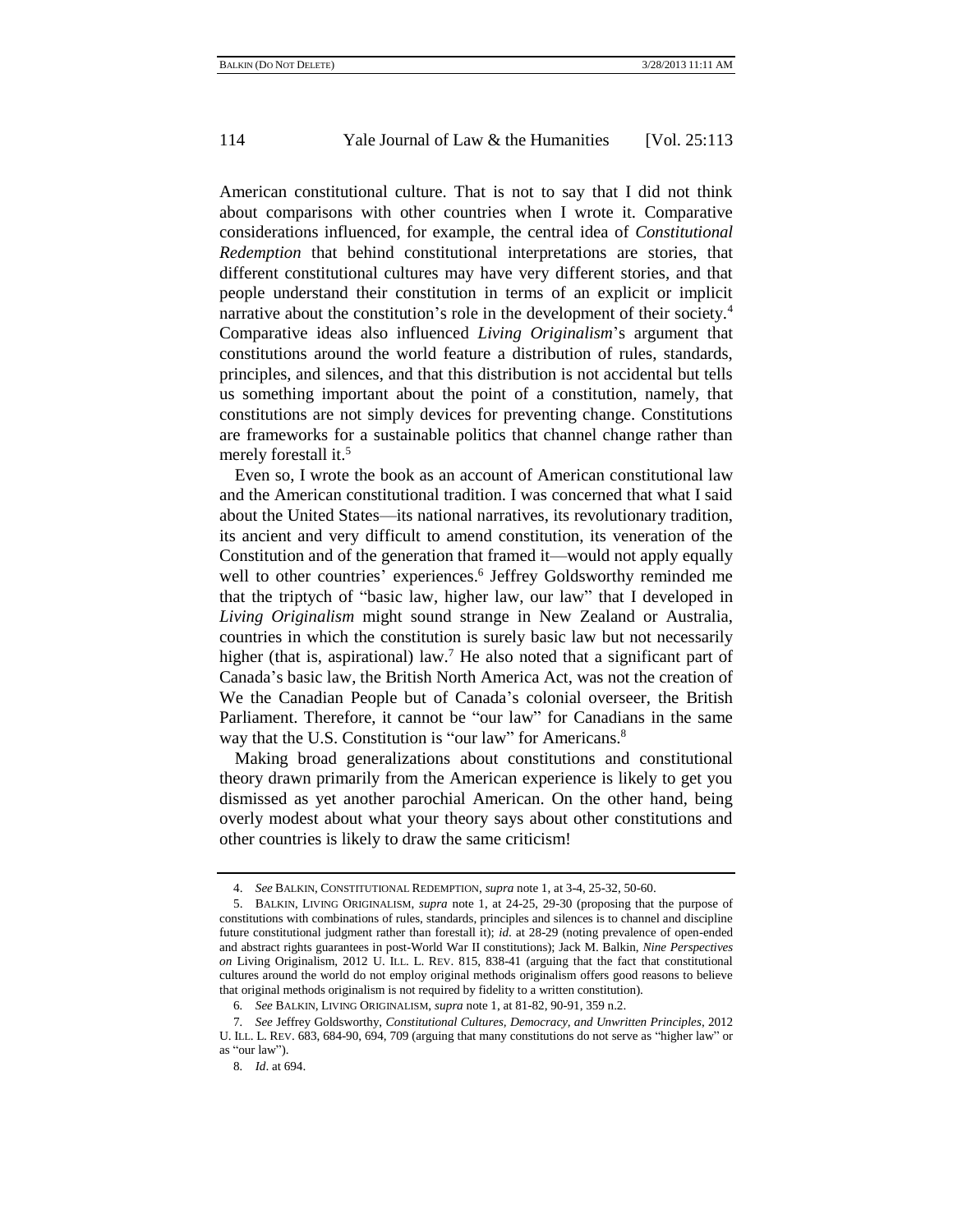Choudhry correctly points out that constitutional comparativism is simply unavoidable if one wants to apply the arguments of *Living Originalism* and *Constitutional Redemption* to other countries. The two books argue that, in order to be successful, a constitution like America's must simultaneously succeed as basic law, as higher law, and as our law.<sup>9</sup> But countries around the world have a wide variety of different political histories, and constitutions may not play the same central and constitutive role in their national narratives as the American Constitution does in the United States. How, then can we translate the ideas of the two books to the political experience of other countries?

There is a further complication. In the United States, the question of comparative constitutionalism is unfortunately tied to an acrimonious debate over whether it is legitimate for judges to cite, make use of, or even expose themselves to comparative constitutional materials. Choudhry has called this debate "deadlocked, futile, and sterile."<sup>10</sup> I couldn't agree more, and that is one reason why I didn't have much to say about it in my two books. In this symposium, however the question of comparativism—and the use of comparative materials—is squarely presented.

I argue that the Constitution is "our law" when we are attached to it, identify with it, and see it as belonging to us and as the product of our collective efforts. Does the fact that the Constitution is "our law" mean that we cannot use materials from other countries? Would doing so make the Constitution less our law? Choudhry points out that India's constitution has much in common with America's. In "the world's other great common law, federal, post-colonial liberal democracy," he explains, citizens are attached to the Indian Constitution, view it as belonging to them, identify the constitution with the nation, and repeatedly call upon the memory of the constitution's founding.<sup>11</sup> And yet Indian constitutional law, Choudhry explains, has no qualms about using comparative materials. In India, "something akin to living originalism is married to deep comparative constitutional reasoning."<sup>12</sup>

Surely Choudhry is correct. There is no a priori reason why a constitution that is "our law" could not engage deeply with comparative materials.<sup>13</sup> What matters is the nature of the constitutional culture at

<sup>9.</sup> BALKIN, LIVING ORIGINALISM, *supra* not[e 1,](#page-0-0) at 59, 66.

<sup>10.</sup> Choudhry, *supra* not[e 3,](#page-0-1) at 6.

<sup>11.</sup> *Id*. at 3.

<sup>12</sup>*. Id*.

<sup>13.</sup> Vicki Jackson, for example, has argued for a philosophy of "judicial engagement." VICKI C. JACKSON, CONSTITUTIONAL ENGAGEMENT IN A TRANSNATIONAL ERA (2010). Engagement emphasizes a "commitment<sup>[]</sup> to judicial deliberation and is open to the possibilities of either harmony or dissonance between national self-understanding and transnational norms." *Id.* at 71. The point of engagement, Jackson explains, is to encourage judges to think more carefully "about the content of their own constitutional norms" by comparing and contrasting them with international and transnational norms. *Id*. Engagement is as interested in how other countries are different as in how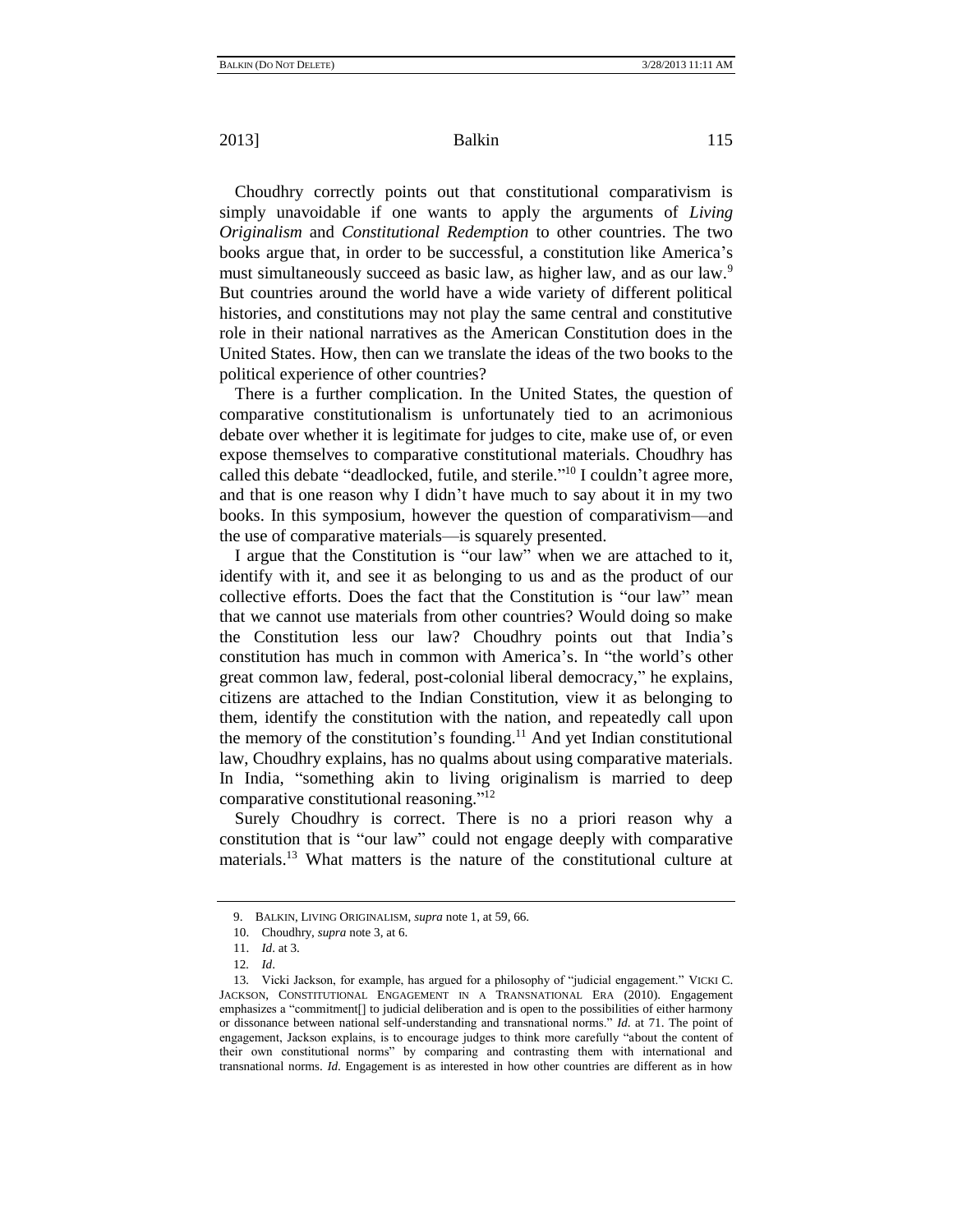issue. The central questions are and must be: who are "we," and how do we come to understand who "we" are? A constitutional culture might decide who "we" are solely through an examination of its history, attempting to disregard the influence of every other nation. But this is a hopeless task, and, in any case, it is not true of the American experience. Americans explain their constitutional traditions in terms of other countries in the past: ancient Judea, Greece, and Rome as well as eighteenth-century Britain. We understand that these legal cultures are not foreign to our law because we see them as part of us. Put another way, we constitute our tradition as Americans so that it includes them as honored predecessors. The constitution of this tradition is simultaneously a constitution of ancestors and strangers, those with whom we identify and disidentify, heroes and villains, good examples and bad, "us" and "them." In *Constitutional Redemption*, I point out that constitutional interpretation is often based on narratives, and these narratives often involve selective identification with the past and people who lived in the past.<sup>14</sup> The same is true, more generally, with the construction of constitutional traditions. Members of a constitutional culture identify some parts of world history as "of us" and others as "not us." Our nationalism is actually a selective comparativism. So too is India's; it simply chooses different tools for comparison.

<span id="page-3-0"></span>One way to understand who we are is through comparison and contrast with others. We see ourselves reflected in the traditions of other countries, or we understand ourselves in contrast to what is done elsewhere. For example, originalists often explain the American Constitution both in terms of its similarities to and its differences from the constitutional monarchy of Great Britain.<sup>15</sup> During World War II and the Cold War, Americans sometimes argued about the proper interpretation of American civil rights and civil liberties by contrasting the American political tradition with that of fascist Germany and the Communist Soviet Union and its satellites.<sup>16</sup>

Even the choice of which countries and examples to learn from says something about who we are. The choice of the British Empire rather than the French Republic, of ancient Israel rather than ancient China, is an implicit construction of identity. As America's demographics and

they are similar. Accordingly, engagement does not necessarily require dialogue between the constitutional court and other courts; its focus is not reciprocity but self-understanding. *Id*.

<sup>14.</sup> BALKIN, CONSTITUTIONAL REDEMPTION, *supra* not[e 1,](#page-0-0) at 3, 50-60 (arguing that constitutional legitimacy is premised on an understanding of the present through "an interpretation of and selective identification with the past").

<sup>15</sup>*. See, e.g.*, AKHIL REED AMAR, AMERICA'S CONSTITUTION: A BIOGRAPHY 177-88 (2005) (contrasting the powers of the American President with the English monarch); THE FEDERALIST NO. 69 (Alexander Hamilton) (offering a similar comparison).

<sup>16.</sup> RICHARD A. PRIMUS, THE AMERICAN LANGUAGE OF RIGHTS i, 67-71 (1999) (discussing the impact of Soviet and Nazi totalitarianism on American conceptions of rights).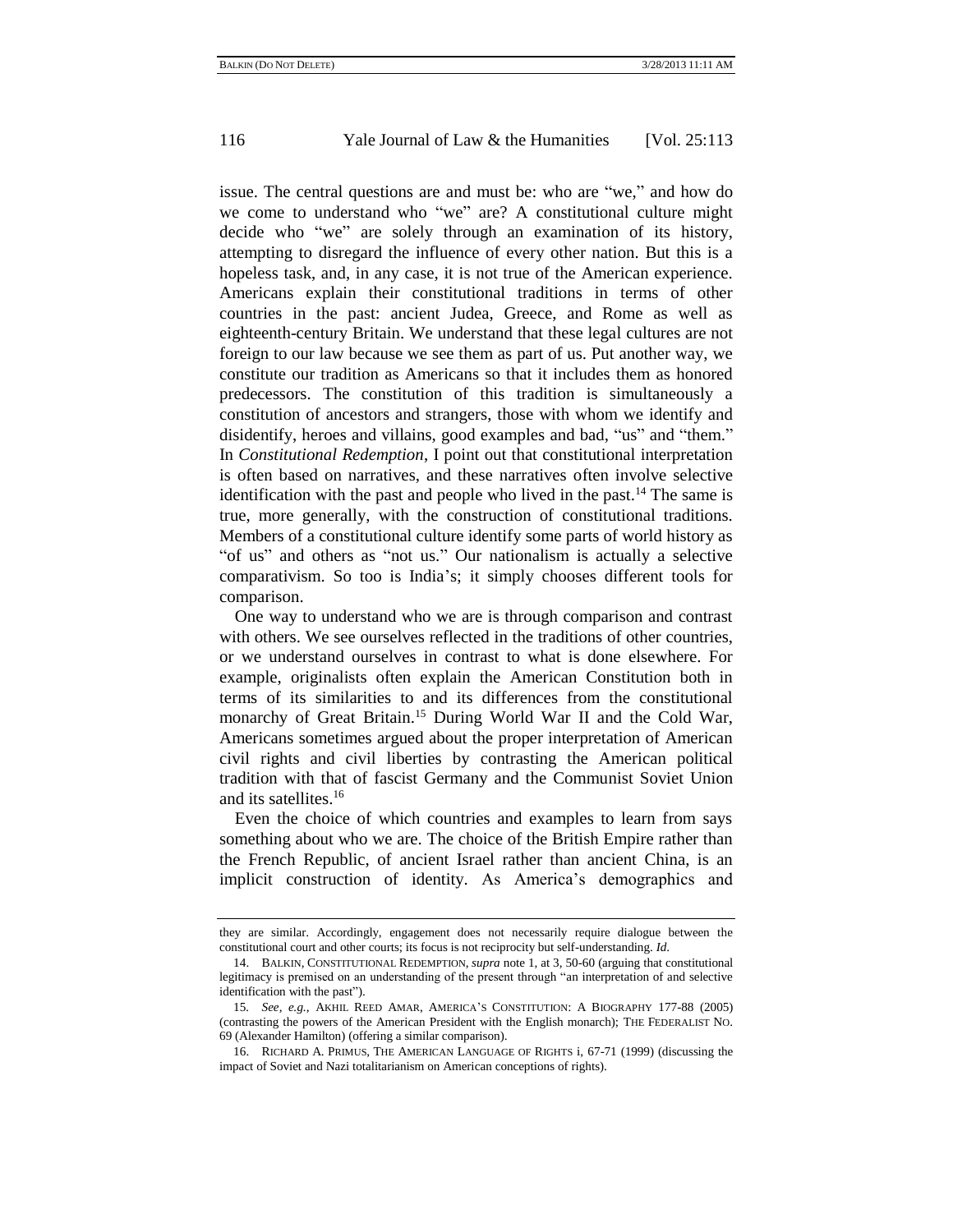experiences change, so too will Americans' views of their history and origins. This, in turn, may lead them to imagine their constitutional traditions differently. For example, by the middle of the twentieth century, due in part to decades of Jewish immigration and a war against Nazi Germany, it became commonplace to speak of America not as a Christian nation but as founded on a "Judeo-Christian tradition."<sup>17</sup> Seemingly fixed traditions are continually re-imagined and reconstituted so that people can make sense of the world in which they live. Given current demographic trends, it would not be at all surprising if sometime in the twenty-first century a judge or politician spoke unselfconsciously of America's "Judeo-Christian-Islamic-Confucian" tradition. The fact that India defines itself in conversation with and in contrast to other countries is not inconsistent with the preservation of India's distinctive national or constitutional identity. Rather, it is a feature of that identity.

Thus, Choudhry argues, it is perfectly plausible to have a ―comparatively inflected living originalism that . . . affirms a distinct constitutional identity<sup>"18</sup> through the logic of similarity and difference; constitutional interpretation achieves this both by calling attention to constitutional and experiential differences *and* by noting "shared constitutional premises," experiences, and assumptions.<sup>19</sup> Emphasizing difference obviously can assist in the self-understanding of a national constitutional project, but so can discovering commonalities. Just as individuals sometimes understand themselves better when they discover that they are not alone, and that others have gone through similar experiences, so too constitutional cultures can understand themselves better by noting how other countries have tackled similar problems and how similar structural and political arrangements have produced similar advantages and difficulties.

"[A] claim to constitutional distinctiveness," Choudhry explains, "is inherently relative; a constitutional text and its interpretation are only unique by comparison with other constitutions and interpretations. $"^{20}$ ―Since difference is defined in comparative terms, a keener awareness and a better understanding of difference can be achieved through a process of comparison."<sup>21</sup> Moreover, "[i]f we engage comparatively and ask *why* a foreign constitution has been drafted, and interpreted in a certain way, this better enables us to ask ourselves why *we* reason the way *we* do.

<sup>17.</sup> *See* DEBORAH DASH MOORE, G.I. JEWS: HOW WORLD WAR II CHANGED A GENERATION 10 (2004) (arguing that America's entry into World War II legitimated Judaism as one of the three ―fighting faiths of democracy‖ along with Protestantism and Catholicism, leading to widespread acceptance of a "Judeo-Christian" tradition).

<sup>18.</sup> Choudhry, *supra* not[e 3,](#page-0-1) at 3.

<sup>19</sup>*. Id*.

<sup>20</sup>*. Id*. at 7.

<sup>21</sup>*. Id*.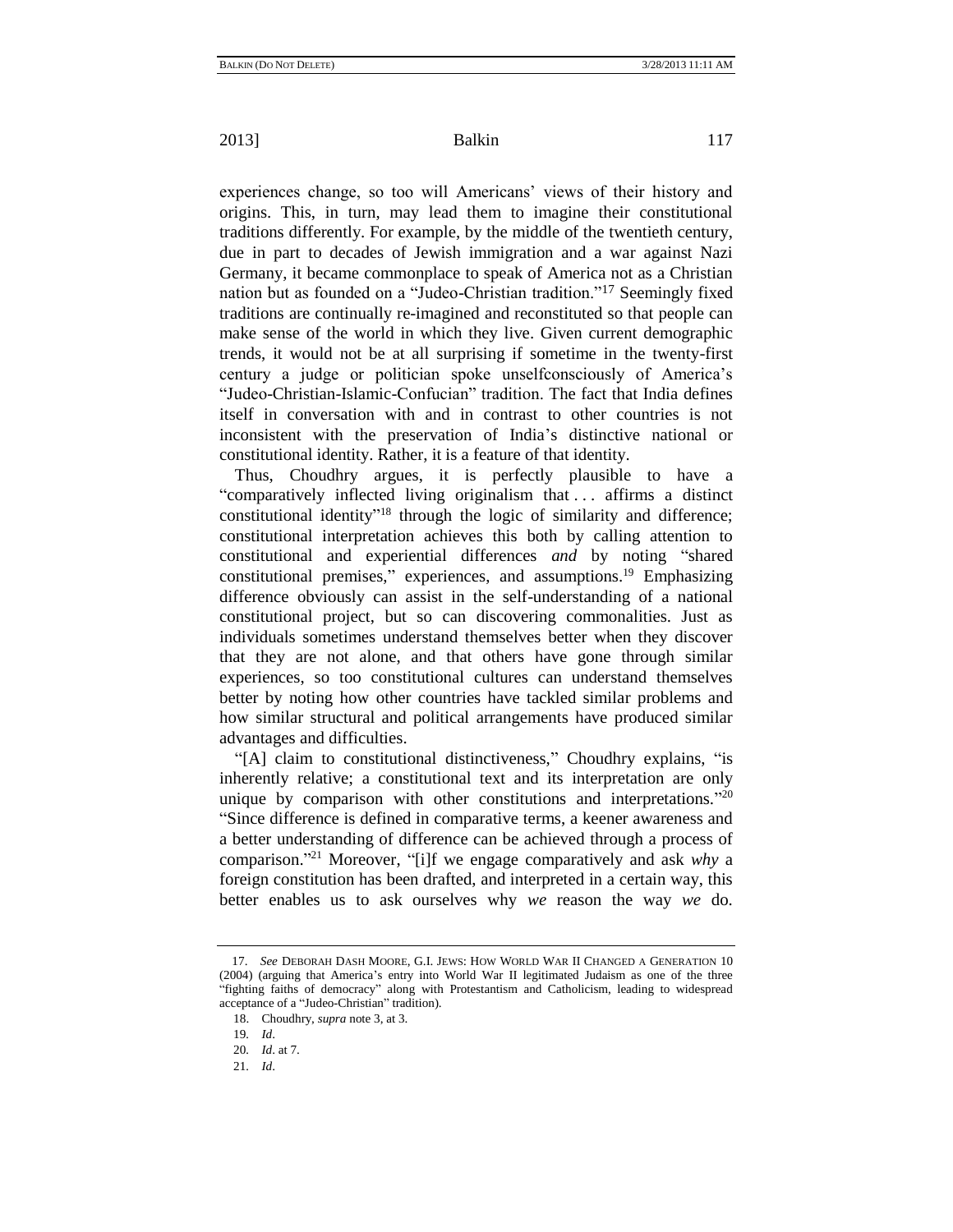Comparative materials are interpretive foils, tools for constitutional selfreflection that help to identify what is special or distinctive about a constitutional order."<sup>22</sup>

Choudhry's arguments make particular sense to me as a constitutional historicist, for historicism is also a kind of comparativism. Historicists understand the comparative logic of similarity and difference with respect to time instead of (or in addition to) space. Thus, there is an obvious analogy between Choudhry's arguments about horizontal comparativism—between situations separated by space—and vertical comparativism—between situations separated by time. Sometimes we best understand our present situation through understanding how different the past was, and sometimes we are enlightened through noting historical patterns and similarities. Moreover, the logic of similarity and difference is often hybrid. To recognize the most valuable similarities we must first take differences into account, and to understand the most interesting differences we must often look past surface similarities.

What is at stake in debates over constitutional comparativism is more than the potential value of recognizing similarities and differences. It is a debate *within* American constitutional culture over how that culture will be constituted and understood.

The rejection of some foreign constitutional law (as opposed to foreign law treated as part of our traditions) is based on a construction of most of the rest of the world as other or as "not us." But this is only a rhetorical construction or a cultural convention, premised on a currently existing form of self-understanding and self-definition, and it could change over time. Indeed, that is the point of opposing the use of foreign sources in American constitutional argument. The fear is that the introduction of these sources would do more than influence American law through a cosmopolitan dialogue with other nations; the fear is that it would change our traditions and our self-conception.

It is no secret that conservative political discourse in the United States has been deeply fearful of becoming more like "Europe," which serves as a symbol for social democratic tendencies in American policy that conservatives do not like. When conservatives argue against using foreign legal materials, I suspect that they are particularly objecting to the use of constitutional materials from social democratic nations—especially those in Europe. They fear that lawyers and judges will selectively invoke decisions from these nations in order to promote the progress of social democracy in the United States. Their concern is that repeated use of foreign constitutional law would infect American constitutional culture with these alien elements, thus changing Americans' self-conception and their national narrative. Thus, the fight over foreign materials is literally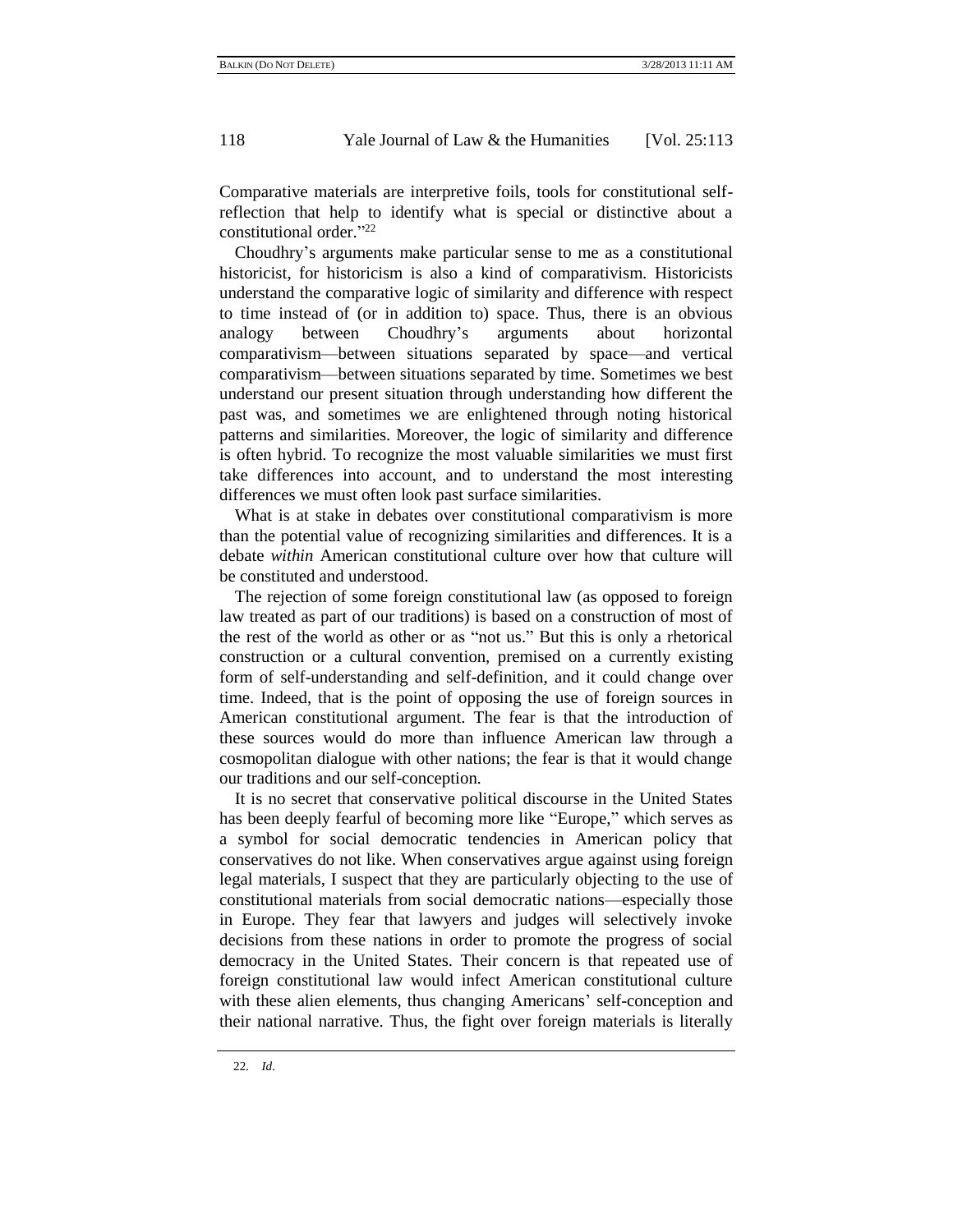an aspect of the "culture wars" in that it is a struggle over the elements of American legal culture, reflecting a deeper struggle over American political culture. Arguments about the use of foreign materials in constitutional law are examples of what Philip Bobbitt has called arguments about American constitutional ethos.<sup>23</sup>

<span id="page-6-0"></span>Opponents argue that lawyers and judges using foreign sources will cherry-pick, using constitutional ideas they like while disregarding those that they find inhospitable or embarrassing.<sup>24</sup> But that claim is less a criticism than a restatement of the central issue. *Of course* lawyers and judges will be selective in drawing comparisons with the experience of other countries; that selectiveness will be driven by the constitutional values they want to emphasize within the United States. The selection of constitutional sources is a way of struggling over what is or what should be American.

The debate over the uses of foreign materials in constitutional argument, therefore, is more than a debate about baleful foreign influences, on the one hand, or potentially useful new ideas, on the other. It is a debate about Americanness itself. These arguments about the American constitutional tradition are both a description and a prescription. They do not simply seek to capture existing truths—they are trying to make things true (or more true) in practice. Nor is one side defending "true" Americanness while the other is attempting to undermine it. *Both* advocates of the use of foreign materials *and* their opponents are trying to shape American constitutional culture. They are simply trying to move it in different directions. Both seek to change inchoate or unsettled understandings about what rhetorical performances are permissible and effective.

The Supreme Court becomes a site of struggle because of the Court's central role in American constitutional culture, and because lawyers look to Supreme Court opinions as examples of legitimate argument. In this respect, the fight over foreign materials has much in common with Justice Scalia's crusade to banish all discussion of legislative history from

<sup>23</sup>*. See* PHILIP BOBBITT, CONSTITUTIONAL FATE: THEORY OF THE CONSTITUTION 94 (1978) (describing arguments from constitutional ethos as arguments "whose force relies on a characterization of American institutions and the role within them of the American people").

Political conservatives are not the only skeptics of comparative constitutionalism. Jed Rubenfeld's critique—from a liberal perspective—of using foreign sources in American constitutional law is also an argument from national ethos. Jed Rubenfeld, *Unilateralism and Constitutionalism*, 79 N.Y.U. L. REV. 1971 (2004). Rubenfeld argues that American constitutionalism, which views a constitution as a reflection of a sovereign people's commitments over time expressed through democratic lawmaking, is importantly different from "European constitutional developments since the Second World War," which view constitutions as "express[ing] universal rights and principles, which in theory transcend national boundaries, applying to all societies alike." Id. at 1975.

<sup>24</sup>*. See, e.g.*, *Judicial Reliance on Foreign Law: Hearing Before the Subcomm. on the Constitution of the H. Comm. on the Judiciary*, 112th Cong. 11 (2011) (statement of Andrew M. Grossman, Visiting Legal Fellow, The Heritage Foundation) ("What Justice Scalia has said about the citations of legislative history applies equally here. The trick is to look over the heads of the crowd and pick out your friends.").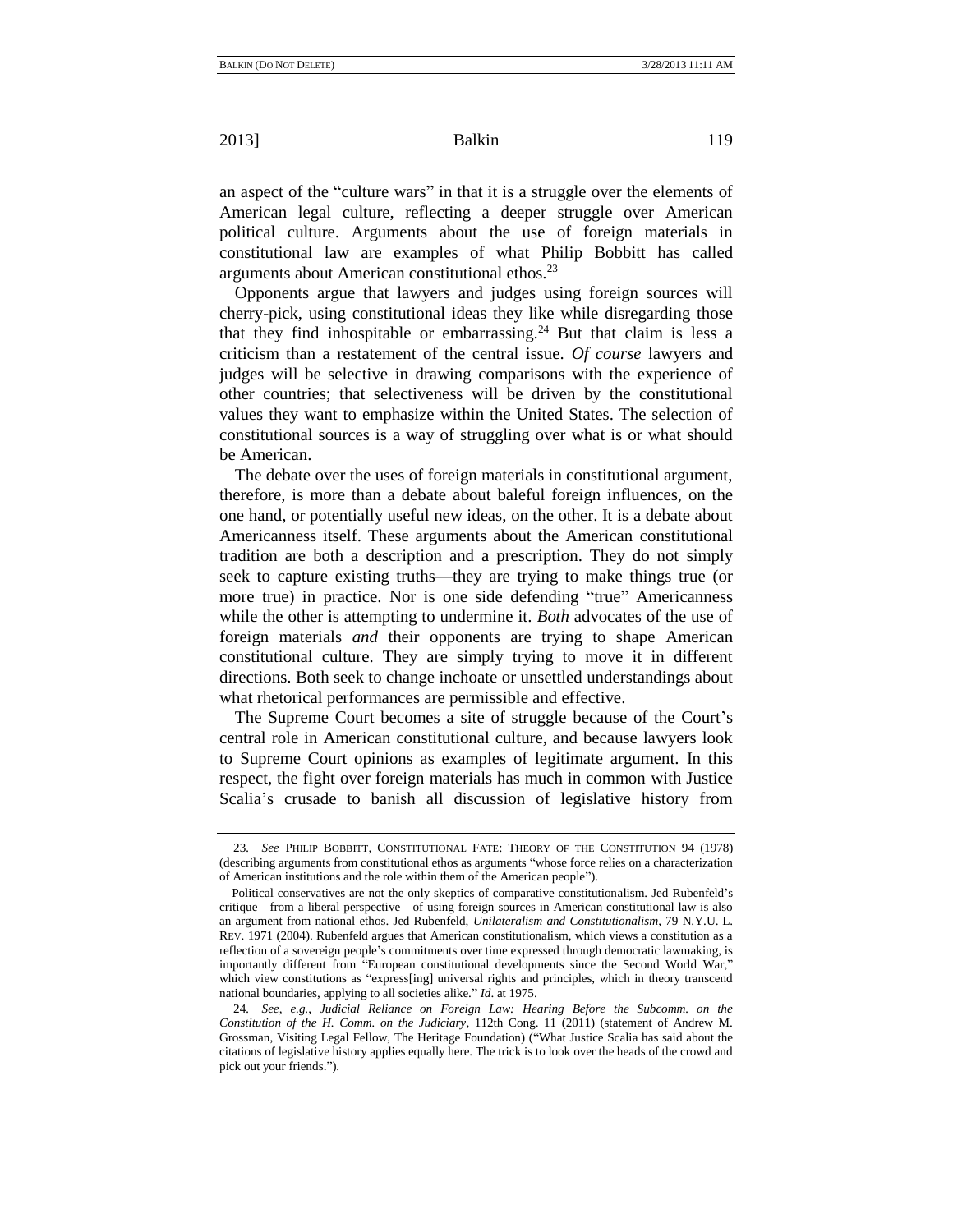Supreme Court opinions. Despite Scalia's determined efforts, legislative history survives because people continue to find it useful in persuading others; but they find it useful in part because they notice that federal and state courts keep using arguments from legislative history.

Similarly, the test of whether foreign materials will become part of American constitutional discourse is whether judges and lawyers find these materials rhetorically useful. And whether they are rhetorically useful is not limited to the question of whether they will have persuasive impact in any particular case. Even if they have only limited persuasive impact, even if they are just window dressing for conclusions arrived at through other means, their presence affects constitutional culture because it affects the background rules of reasonable debate. That is why there is a fight over the inclusion of these materials. Opponents do not want American culture to become a culture in which lawyers or judges might find these materials rhetorically effective, even if they do not actually determine the outcome of any particular decision.

Choudhry is far more sanguine about these possibilities. He argues that lawyers can and should use comparative materials not to impose unwanted foreign ideas but to highlight distinctive national values. His first example is a negative precedent or a negative comparison. The adopters of India's constitution wrote and interpreted Article 21—the equivalent of America's due process clause—in order to forestall *Lochner*-style interpretations. 25 India's framers looked to American constitutional history to forge a path different from America's. As noted above, there are many examples of this sort of negative comparison in American constitutional culture—for example, contrasting the American President to the British monarch, or American civil liberties to fascism or communism. Americans have little problem in using the comparative logic of difference to establish Americanness. The more interesting question is how Americans might employ the comparative logic of similarity.

This is the point of Choudhry's second example. It involves the Indian Supreme Court's decision to protect homosexuals from discrimination through interpretation of Article 21 and Article 14 (the equality clause) of the Indian Constitution. The Indian Supreme Court invoked the views of other countries about sexual orientation discrimination, but Choudhry argues that the court's most important technique was not direct citation of these views. Instead of directly adopting the decisions of other countries as persuasive authority, the Court turned to a discussion of the ideals underlying the Indian Constitution—in particular, the ideal of "inclusiveness." $26$  Choudhry believes that this move allowed the Court to make an implicit analogy between the views of other constitutional courts

<sup>25</sup>*.* Choudhry, *supra* not[e 3,](#page-0-1) at 9-12.

<sup>26</sup>*. Id*. at 14-15.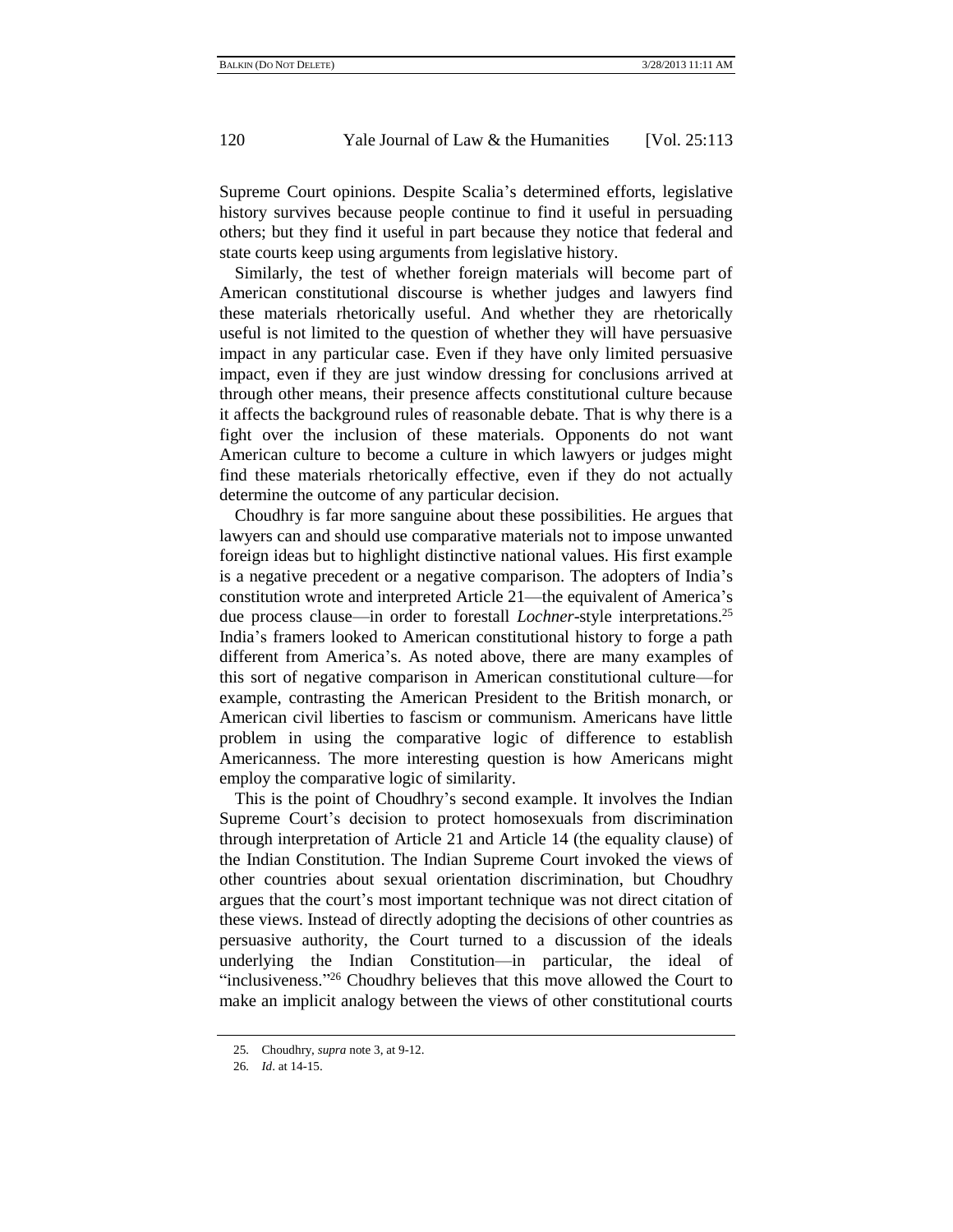and India's own constitutional guarantees with respect to the treatment of untouchables. That is, Choudhry argues that courts can use comparative materials to reflect on and highlight their own deep national commitments.

Choudhry believes that American courts could use comparative constitutional jurisprudence in the same way—to make analogical arguments that would shed light on American constitutional values and the American constitutional tradition: "Analogies from foreign constitutional systems can . . . help identify principles that *Americans* have already committed themselves to.... [F]oreign analogies can also be more disruptive, because they can highlight how precedents are unfaithful to national constitutional premises, and can provide the interpretive resources to overturn them. $^{327}$ 

Using the example of *Lawrence v. Texas*, he argues that Justice  $O'Connor's$  concurring opinion, "in applying the anti-caste doctrine ... could have engaged with the reasoning of the South African Court, and made a parallel line of argument" focusing on how criminalization of sodomy makes homosexuals outlaws and creates a status offence.<sup>28</sup>  $O'$ Connor could also have "draw[n] an analogy between discrimination on the basis of sexual orientation and race—a possibility that was highlighted by comparative jurisprudence from South Africa."<sup>29</sup>

In fact, the argument that anti-sodomy laws make homosexuals outlaws and impose a status offense was made to the Court in *Lawrence*. <sup>30</sup> And a

<span id="page-8-0"></span><sup>27</sup>*. Id*. at 19.

<sup>28</sup>*. Id*. at 22.

<sup>29</sup>*. Id*.

<sup>30</sup>*. See* Brief of Human Rights Campaign et al. as Amicus Curiae Supporting Petitioners at 10, Lawrence v. Texas, 539 U.S. 558 (2003) (No. 02-102), 2003 WL 152347 ("[T]he primary function of sodomy laws today is to brand gay people as 'criminals,' a brand that itself works to inflict a variety of psychological and legal harms.‖); Brief of the American Bar Association as Amicus Curiae Supporting Petitioners at 13, *Lawrence*, 539 U.S. 558 (No. 02-102), 2003 WL 164108 ("Criminal sodomy laws are also viewed by some members of society, including some participants in the legal system, as a justification for setting gay men and lesbians apart as second-class citizens not entitled to the same government protections as other members of society."); Brief of Professors of History as Amicus Curiae Supporting Petitioners at 3, *Lawrence*, 539 U.S. 558 (No. 02-102), 2003 WL 152350 (―Sodomy laws that exclusively targeted same-sex couples . . . reflect [a] historically unprecedented concern to classify and penalize homosexuals as a subordinate class of citizens" while "state practices and ideological messages worked together to create or reinforce the belief that gay persons were an inferior class to be shunned by other Americans."); Brief of the CATO Institute as Amicus Curiae Supporting Petitioners at 20, *Lawrence*, 539 U.S. 558 (No. 02-102), 2003 WL 152342 ("The presumptive criminal activities of gay people have civil consequences . . . . Texas and nearby states have invoked the outlaw status of gay people to exclude them from hate crime and employment antidiscrimination laws; to discriminate against them in hiring and promotion decisions for state or local employment; to deny them custody of or even visitation with their own biological children; and to introduce antigay messages in sex or AIDS education programs.") (citations omitted); Brief of Constitutional Law Professors Bruce A. Ackerman et al. as Amicus Curiae Supporting Petitioners at 4, *Lawrence*, 539 U.S. 558 (No. 02-102), 2003 WL 136139 (arguing that sodomy laws have multiple collateral consequences that burden intimate relationships, parental relationships, employment opportunities, and privacy in the home by gays and lesbians and that Texas's "law can and is used as an excuse to persecute gay people, even if it is seldom directly enforced"); Brief of the National Lesbian and Gay Law Association et al. as Amicus Curiae Supporting Petitioners at 19-20, *Lawrence*, 539 U.S. 558 (No. 02-102), 2003 WL 152348 (arguing that gays are subject to "widespread prejudice,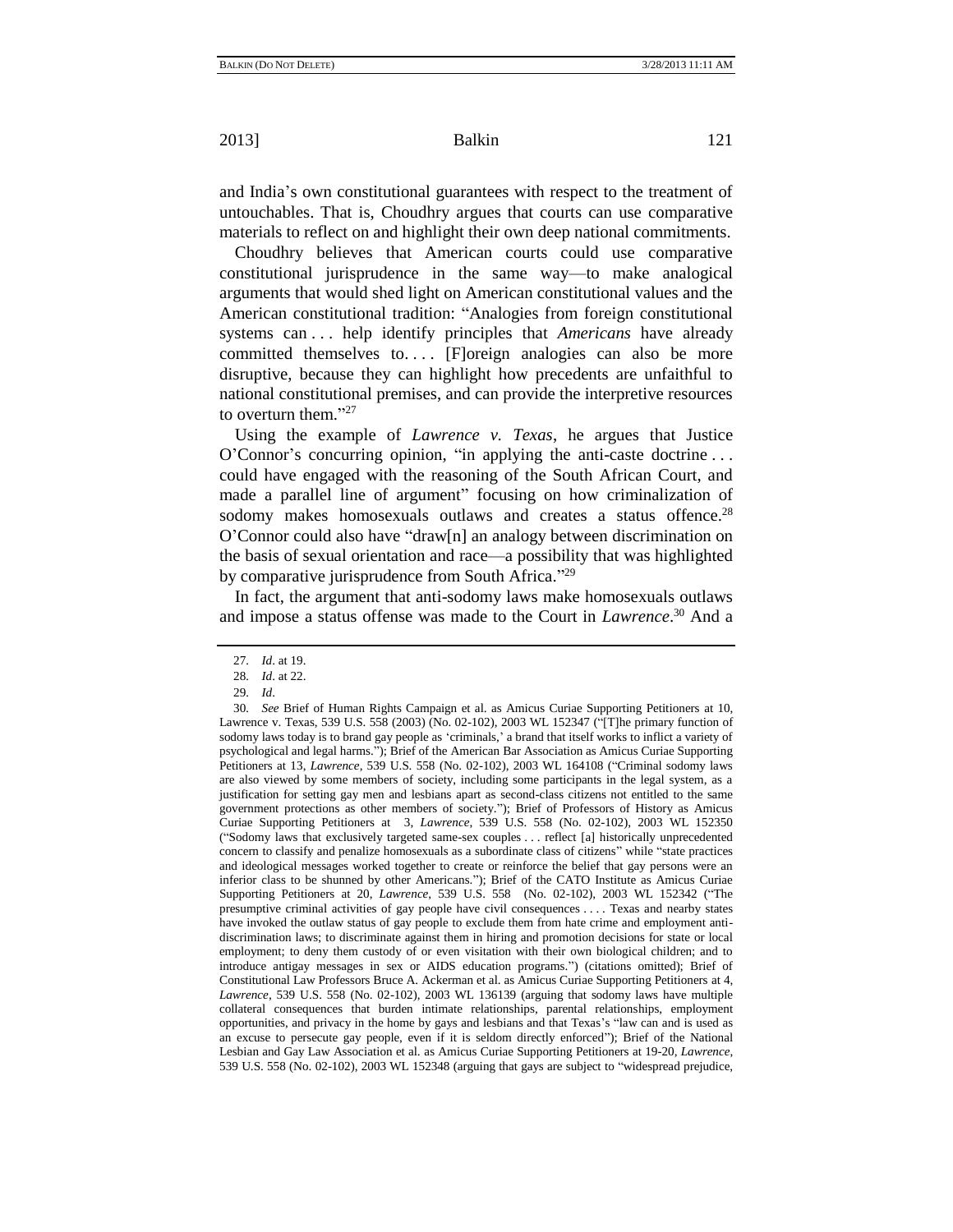version of the idea does appear in Justice Kennedy's majority opinion. As Justice Kennedy explained, "Texas' sodomy law brands all homosexuals as criminals, thereby making it more difficult for homosexuals to be treated in the same manner as everyone else. Indeed, Texas itself has previously acknowledged the collateral effects of the law, stipulating in a prior challenge to this action that the law 'legally sanctions discrimination against [homosexuals] in a variety of ways unrelated to the criminal law,' including in the areas of 'employment, family issues, and housing."<sup>31</sup>

Choudhry's point, however, is that Kennedy's arguments could have been made stronger and more convincing by using comparative constitutional jurisprudence, which would have helped draw attention to deep features of the American constitutional tradition. It would have emphasized that such laws reflect more than mere animus against homosexuals, and would have "address[ed] the broader system of social meanings and subordination of which the challenged law was a part."32

Phrased this way, Choudhry's argument could be either an argument that comparative analogies offer greater *insight* or an argument that comparative analogies offer greater *rhetorical effectiveness*.

As to whether comparative argument leads to greater insight about national commitments, I agree with Choudhry's basic point but am not sure that *Lawrence* provides the best example to demonstrate it. The gay rights movement in the United States was quite familiar with the outlaws argument, and the argument that sodomy laws have pervasive and systematic subordinating effects on the lives of homosexuals.<sup>33</sup> These arguments were offered to the Supreme Court in *Lawrence* itself.<sup>34</sup> Choudhry does not fully explain what extra insight analogies to South African jurisprudence would have provided in this particular case.<sup>35</sup> Even

ranging from everyday social interactions, to the ability to get and keep a job, obtain housing, maintain custody of one's children, walk on the street in safety, or—as demonstrated here—be free from arrest").

<sup>31.</sup> *Lawrence*, 539 U.S. at 581-82; *see also id.* at 581 ("[P]etitioners' convictions, if upheld, would disqualify them from or restrict their ability to engage in a variety of professions, including medicine, athletic training, and interior design. . . . Indeed, were petitioners to move to one of four States, their convictions would require them to register as sex offenders to local law enforcement.").

<sup>32.</sup> Choudhry, *supra* not[e 3,](#page-0-1) at 20.

<sup>33.</sup> This was the point of the various amicus briefs offered in *Lawrence*. *See, e.g.*, Brief of Human Rights Campaign, *supra* note [30,](#page-8-0) at 9-10 (noting that the "primary function" of sodomy laws is to make gay people "criminals" and arguing that "[n]o credible authority disputes that gay people have been subjected to the most dehumanizing forms of discrimination employed by American government at any level in the 20th century"). And, of course, the American law student organization for gay, lesbian, transgender, and queer law students is called OutLaws.

<sup>34</sup>*. See supra* not[e 30.](#page-8-0)

<sup>35.</sup> Nevertheless, I should note that the amicus brief that I joined in *Lawrence* (written primarily by William Rubenstein and Pam Karlan) did cite to Justice Albie Sachs's opinion for the South African Constitutional Court in *National Coalition for Gay and Lesbian Equality v. Minister of Justice*, 1998 S.A.L.R. (Const. Ct. Oct. 9, 1998) (No. 11/98), http://www.saflii.org/za/cases /ZACC/1998/15.pdf. *See* Brief of Constitutional Law Professors Bruce A. Ackerman et al., *supra* note [30,](#page-8-0) at 18. Moreover, an amicus brief representing various international and human rights organizations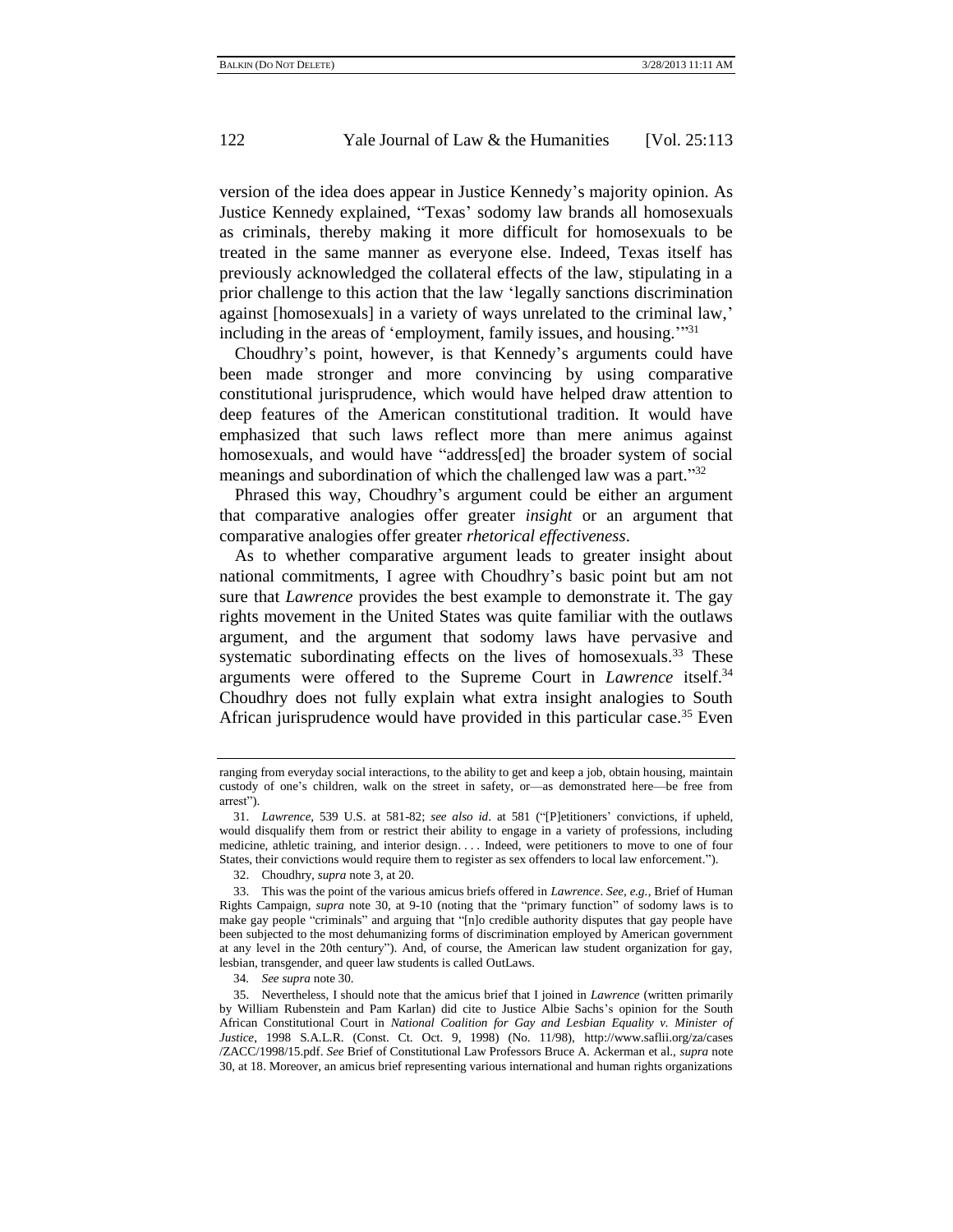so, Choudhry's more general point is untouched. Using comparative materials to make analogies that shed light on American constitutional commitments might provide valuable insights in many areas, including gay rights cases.

Moreover, the similarity between the outlaws arguments made in India, South Africa, and the United States suggests another vehicle for constitutional comparativism: social movements. As Choudhry notes, the movement for gay rights, like many other social movements, crosses national boundaries.<sup>36</sup> Social movements are an important vehicle for the development and circulation of ideas. Because social movements are always interested in producing arguments that will be the most persuasive, they learn to tailor and reshape their arguments for each national audience. As a result, social movements may become effective translators and creators of the kinds of analogical arguments that Choudhry celebrates. Members of transnational social movements may transmit and translate particular arguments and ideas from country to country whether or not they explicitly cite comparative materials.

As for rhetorical effectiveness, again I am not sure that *Lawrence* makes the best case for Choudhry's larger point. I am somewhat dubious that if O'Connor appealed to South Africa or India's constitutional jurisprudence in her concurring opinion, her arguments would have been more compelling before the particular audiences she was addressing. In fact, I suspect that her arguments would have been less convincing to her intended audience and the use of comparative materials would have distracted attention from the merits of her argument. She would have been met with the same frenzy that accompanied Justice Kennedy's very modest use of comparative materials, and because she would have been using the analogies far more substantively than Kennedy did, the reaction might have been even fiercer.

Viewed as advice about effective rhetoric, therefore, Choudhry's suggestions for Justice O'Connor would probably have not been very effective in 2003 and might even have been counter-productive. Whether comparative analogies might be effective more today than in the future, of course, is another question. It has to do with how constitutional culture changes. And constitutional culture probably won't change in a way that makes these arguments effective, one suspects, until a critical mass of judges, lawyers, and scholars are willing routinely to use comparative

<sup>(</sup>and substantially drafted by Yale Law School faculty, alumni, and students) emphasized that other countries and international courts had banned discrimination against homosexuality, offering numerous examples from around the world. *See* Brief of Mary Robinson et al. as Amicus Curiae Supporting Petitioners at 18-29, *Lawrence*, 539 U.S. 558 (No. 02-102), 2003 WL 164151 (arguing that international and foreign court decisions had banned sexual orientation discrimination or held that sodomy laws were expressions of animus and irrational prejudice).

<sup>36.</sup> Choudhry, *supra* note [3,](#page-0-1) at 12 (describing "a global legal-political strategy to advance the cause of same-sex rights through public interest litigation").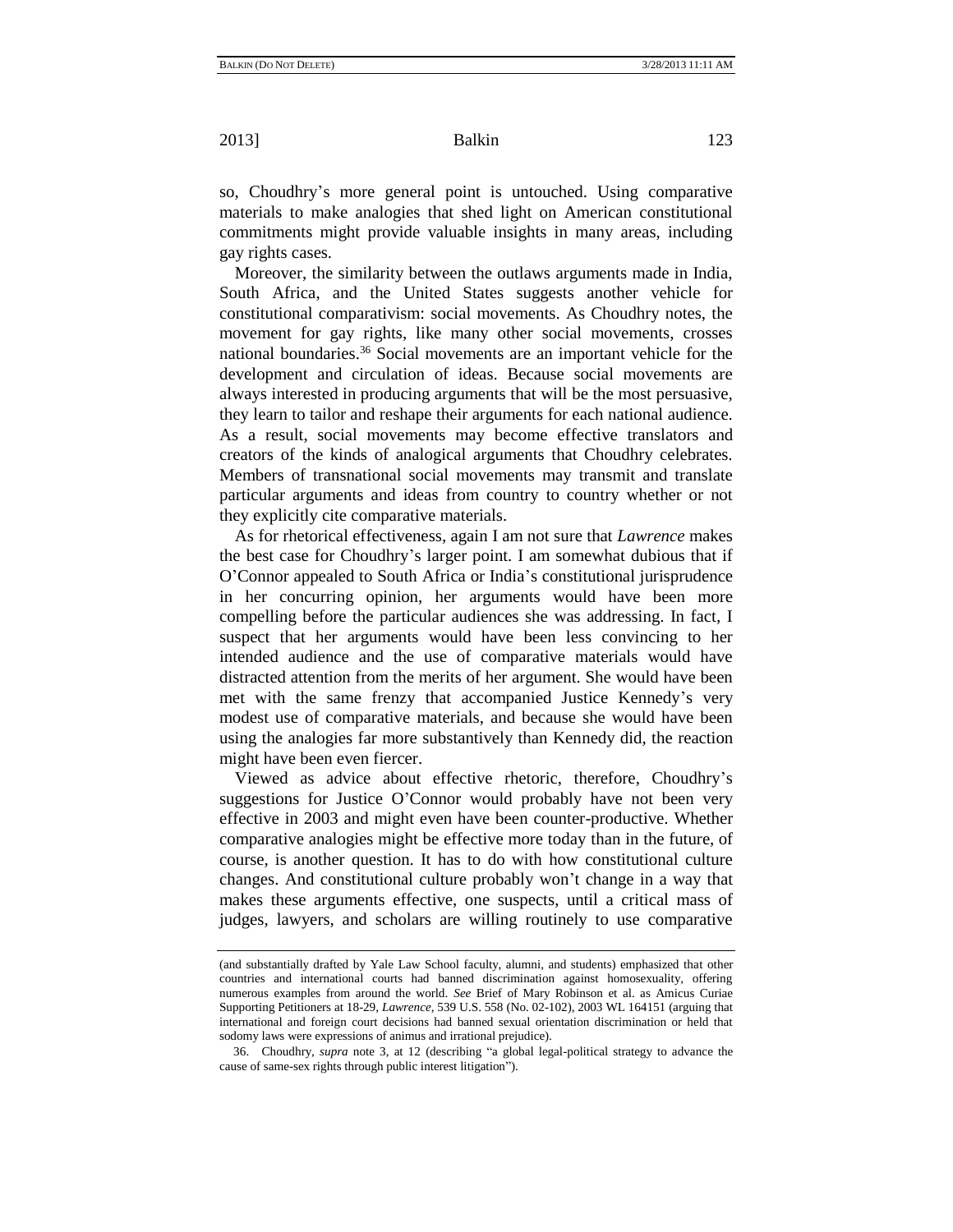materials in constitutional arguments. That is the sense in which the use of comparative materials is really a question about the evolution of culture and cultural practices. The best way to ensure that comparative materials are used in ordinary legal discourse is for lawyers to begin using them. That, of course, is precisely what opponents of these materials wish to forestall.

#### II. PURPOSIVISM AND CONSTITUTIONAL REDEMPTION

Comparativism has two moments, one that emphasizes similarity and one that emphasizes difference. Choudhry's essay emphasizes the possibility of similarity, or at least potential connection, between different constitutional cultures. Scheppele's essay, by contrast, emphasizes differences between American constitutional culture and that of other countries.<sup>37</sup> Her central claim is that American constitutional culture is distinctive because it features originalism rather than purposivism.<sup>38</sup> Thus, her argument becomes a sort of backhanded version of American exceptionalism. Americans are exceptional because they are parochial, out of step with the rest of the world.

I agree with Scheppele that American-style originalism is almost unheard of outside of the United States. Ironically, it is not even the dominant form of argument among American judges, who are much more likely to make arguments from precedent. Only in rare cases of first impression of a constitutional text do judges primarily use originalist methods. That is what made the Second Amendment decisions in *District of Columbia v. Heller*<sup>39</sup> and *McDonald v. City of Chicago*<sup>40</sup> so unusual; there was very little Supreme Court case law on the Second Amendment, and nothing important since the  $1930s<sup>41</sup>$  In most other contexts, precedent dominates, even if originalist arguments are occasionally thrown in as spice or decoration.<sup>42</sup> As Sara Solow and Barry Friedman explain in their contribution to this Symposium, originalism is much more the province of popular culture and the legal academy than of everyday litigators.<sup>43</sup>

<span id="page-11-0"></span>In fact, if we look beyond surface appearances, we will discover that Scheppele's purposivism is actually characteristic of American constitutional culture. So I shall emphasize underlying similarities where

<sup>37.</sup> Scheppele, *supra* not[e 3,](#page-0-1) at 23-24.

<sup>38</sup>*. Id*.

<sup>39.</sup> 554 U.S. 570 (2008).

<sup>40.</sup> 130 S.Ct. 3020 (2010).

<sup>41</sup>*. See* Michael Greve, *The Originalism That Was, and the One That Will Be*, 25 YALE J.L. & HUMAN. 101, 104 (2013) (observing that cases like *Heller* and *McDonald* are rare); Sara Aronchick Solow & Barry Friedman, *How To Talk About the Constitution*, 25 YALE J.L. & HUMAN. 69 (2013).

<sup>42</sup>*. See, e.g.*, Printz v. United States 521 U.S. 898 (1997). Although Justice Scalia's majority opinion offers plenty of originalist discussion, *see Printz*, 521 U.S. 905-15, 918-22, it ultimately turns on a recent precedent, *New York v. United States*, 505 U.S. 144 (1992). *See Printz*, 521 U.S. at 925-33.

<sup>43.</sup> Solow & Friedman, *supra* not[e 41,](#page-11-0) at 69.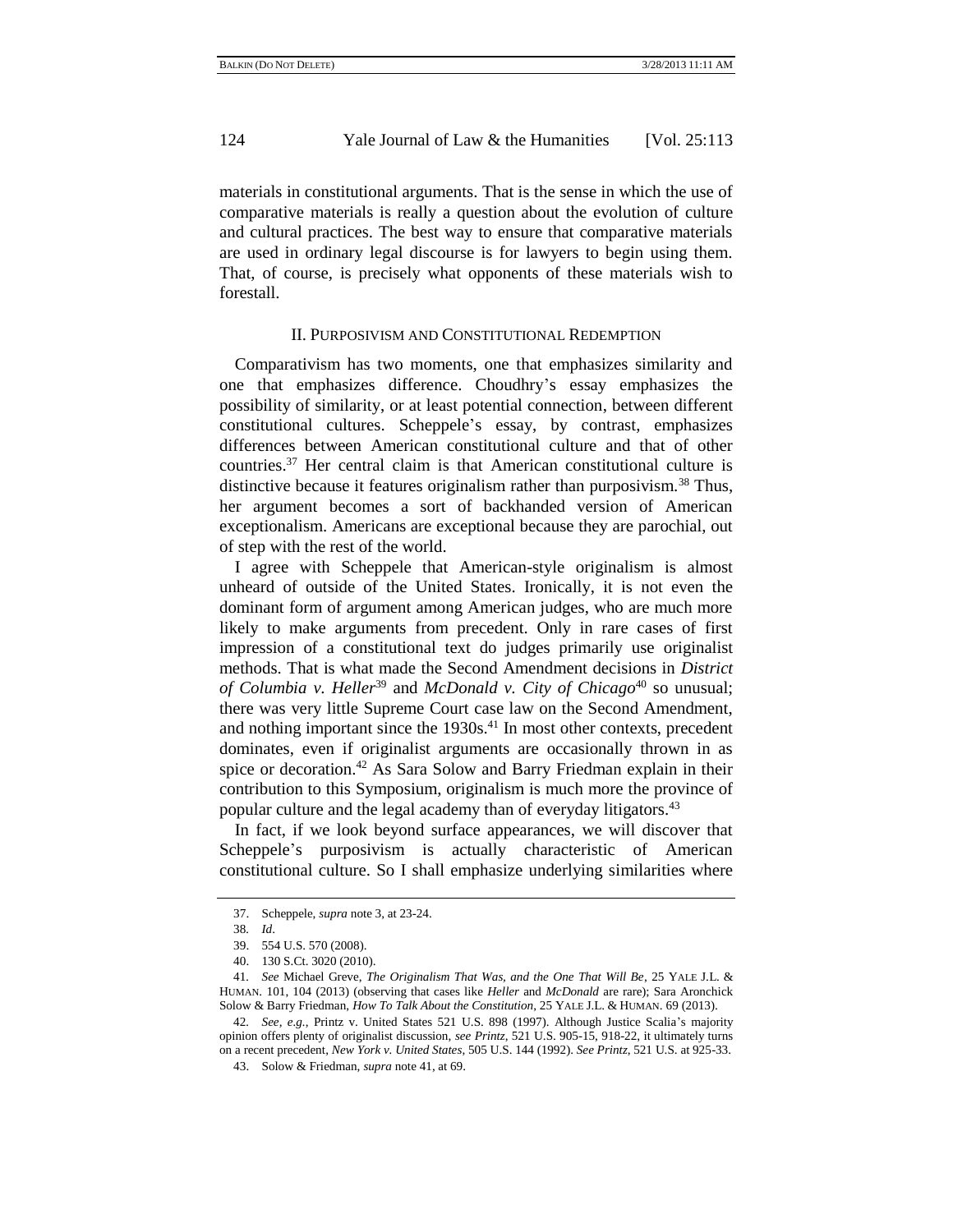she emphasizes differences. Indeed, her essay is valuable because it reveals deep aspects of constitutional culture—including American constitutional culture—that many observers may overlook. Moreover, although she attempts to use my work as a foil, her account of purposivism is actually consistent with the constitutional theory offered in *Living Originalism* and *Constitutional Redemption*. Much of Scheppele's argument seems consonant with the two books' focus on narrative construction in American constitutional culture and the idea of constitutional redemption. In fact, Scheppele's analysis helps show another way that the arguments of *Living Originalism* and *Constitutional Redemption* might apply to other constitutional cultures.

In most "advanced constitutional systems," Scheppele explains, "purposive interpretation" dominates, which, she hastens to point out, "is not originalism by another name."<sup>44</sup> Scheppele identifies several features of purposive interpretation. First, it focuses on "the *point* of a particular constitutional order.<sup>345</sup> Second, its goal is to "work out what the constitution demands of us now.<sup>46</sup> Third, it "look[s] forward to the imagined future of a polity rather than backward to its historical starting point."<sup>47</sup> Instead of requiring us to live up to "what others imagined for us," it attempts to "explain<sup>[]</sup> the present by understanding it in light of a desirable future state of affairs."48

Judges engaged in purposive interpretation do not ask about the psychological states of drafters or adopters. Instead they ask about the larger purposes behind a constitution. This approach is not really foreign to the American tradition of constitutional interpretation. To begin with, it sounds remarkably similar to the interpretive practices of lawyers at the time of the founding. As H. Jefferson Powell pointed out in a famous essay, founding-era lawyers were not interested in the subjective intentions of the authors. Instead, they looked to the "intent" of the text or the statute—the point and purpose of the statute given the text.<sup>49</sup>

In fact, Scheppele's account of purposivism reminds me of nothing so much as the interpretive practices of the great Chief Justice John Marshall. Like other lawyers of his time, Marshall was not particularly interested in the psychological states of the framing generation. Instead, he *ascribed* purposes to the text based on his understanding of how the constitutional system was supposed to operate and, equally important, how it should

<sup>44.</sup> Scheppele*, supra* not[e 3,](#page-0-1) at 24.

<sup>45</sup>*. Id*.

<sup>46</sup>*. Id*. 47*. Id*.

<sup>48</sup>*. Id*. at 25.

<sup>49</sup>*. See* H. Jefferson Powell, *The Original Understanding of Original Intent*, 98 HARV. L. REV. 885, 895 (1985) ("The 'intent' of the maker of a legal document and the 'intent' of the document itself were one and the same."); see also id. at 888 ("The original intentionalism was in fact a form of structural interpretation.").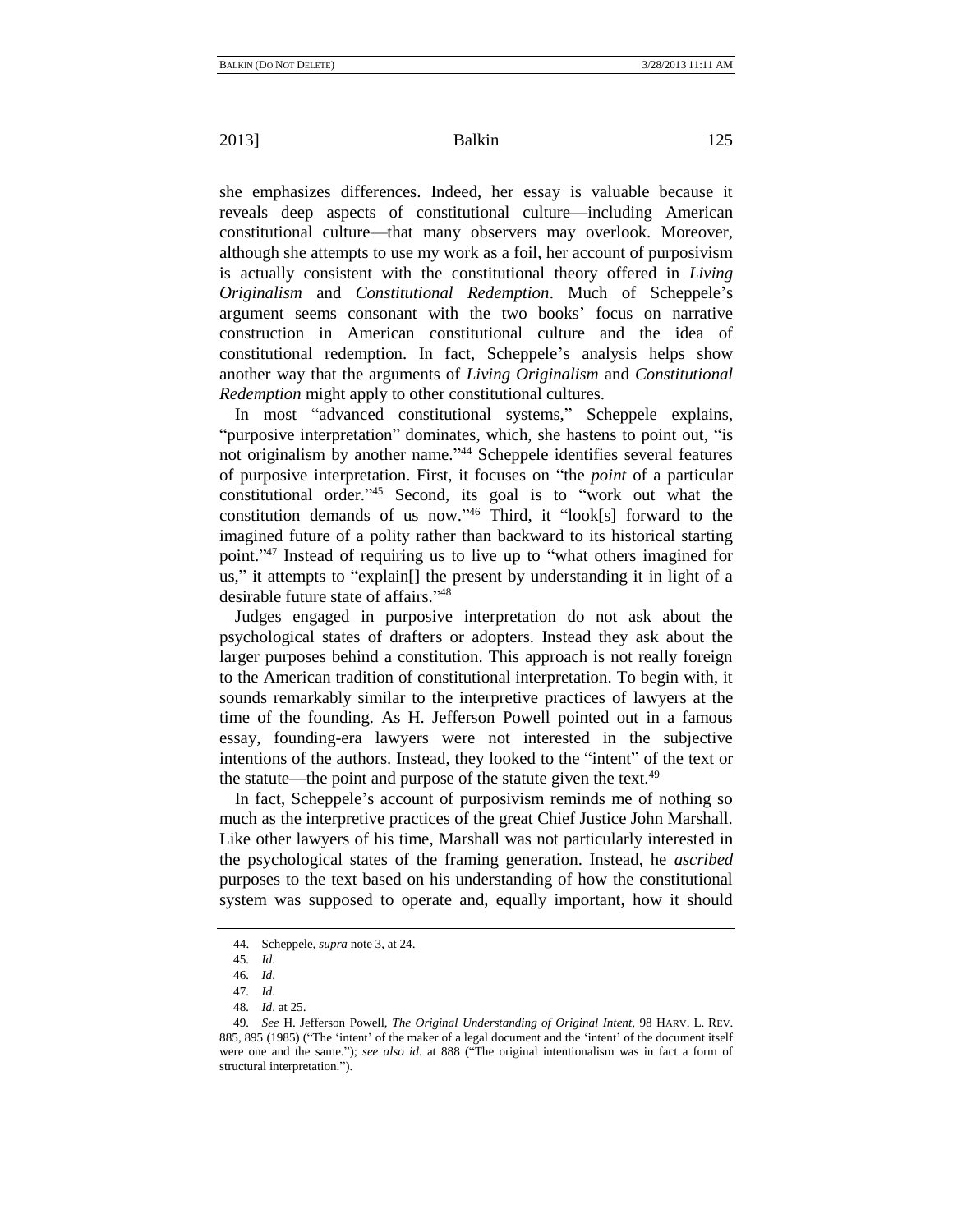operate in the future given its larger purposes.

*McCulloch v. Maryland* <sup>50</sup> demonstrates Marshall's view that the terms of the Constitution should be viewed together as a whole, rather than as a set of isolated clauses. Marshall also treated constitutional argument as forward-looking; this is the basis of his famous argument that the scope of federal power should be interpreted generously because of America's potential for growth across the continent.<sup>51</sup> Perhaps some of the framing generation would have agreed with Marshall's vision of a continental republic. But many others, fearful of the sort of imperial ambitions and corruption they identified with Great Britain, would have rejected Marshall's remarkable anticipation of what would later be called Manifest Destiny.<sup>52</sup>

Finally, two of Marshall's most famous statements about the Constitution are entirely in the spirit of Scheppele's account of purposivism. The first is that the Constitution must be construed in a way that adapts the plan of government to changing times, and it must always be interpreted in light of future needs.<sup>53</sup> The second is that a constitution offers only the great outlines of a charter of government, and therefore must be construed generously given its central point and basic purposes.<sup>54</sup> Or, as Marshall famously put it, we must never forget that it is a constitution that we are expounding.<sup>55</sup> Any approach that counts John Marshall as one of its chief exemplars can hardly be an outlier in American legal culture.

Many modern constitutional scholars treat Marshall's synoptic, synthetic, and structural approach to constitutional interpretation as their model. Michael Greve points out that a narrow clause-bound interpretation is "a product of modern-day originalism, not of an 'exceptional' American constitutional tradition."<sup>56</sup> Akhil Amar's work is deeply structural, always attempting to find connections between different parts of the text and different parts of the Constitution.<sup>57</sup> And Neil Siegel has insightfully pointed out that the "new textualism" that Jeffrey Rosen discusses is really

<sup>50.</sup> 17 U.S. (4 Wheat.) 316 (1819).

<sup>51.</sup> *Id.* at 408 ("Throughout this vast republic, from the St. Croix to the Gulf of Mexico, from the Atlantic to the Pacific, revenue is to be collected and expended, armies are to be marched and supported. The exigencies of the nation may require, that the treasure raised in the north should be transported to the south, that raised in the east, conveyed to the west, or that this order should be reversed.").

<sup>52.</sup> *See* Jack M. Balkin & Sanford Levinson, *The Canons of Constitutional Law*, 111 HARV. L. REV. 963, 987-88 (1998) (contrasting Marshall's nationalist vision with a Jeffersonian vision of America as "a tranquil land of agrarian farmers who hoped to avoid the corruptions of ambition and avarice characteristic of European monarchies").

<sup>53</sup>*. Id*. at 415-16.

<sup>54</sup>*. Id*. at 407-08.

<sup>55</sup>*. Id*. at 407.

<sup>56.</sup> Greve, *supra* not[e 41,](#page-11-0) at 104.

<sup>57</sup>*. See* AMAR, *supra* not[e 15;](#page-3-0) Akhil Reed Amar, *Intratextualism*, 112 HARV. L. REV. 747 (1999).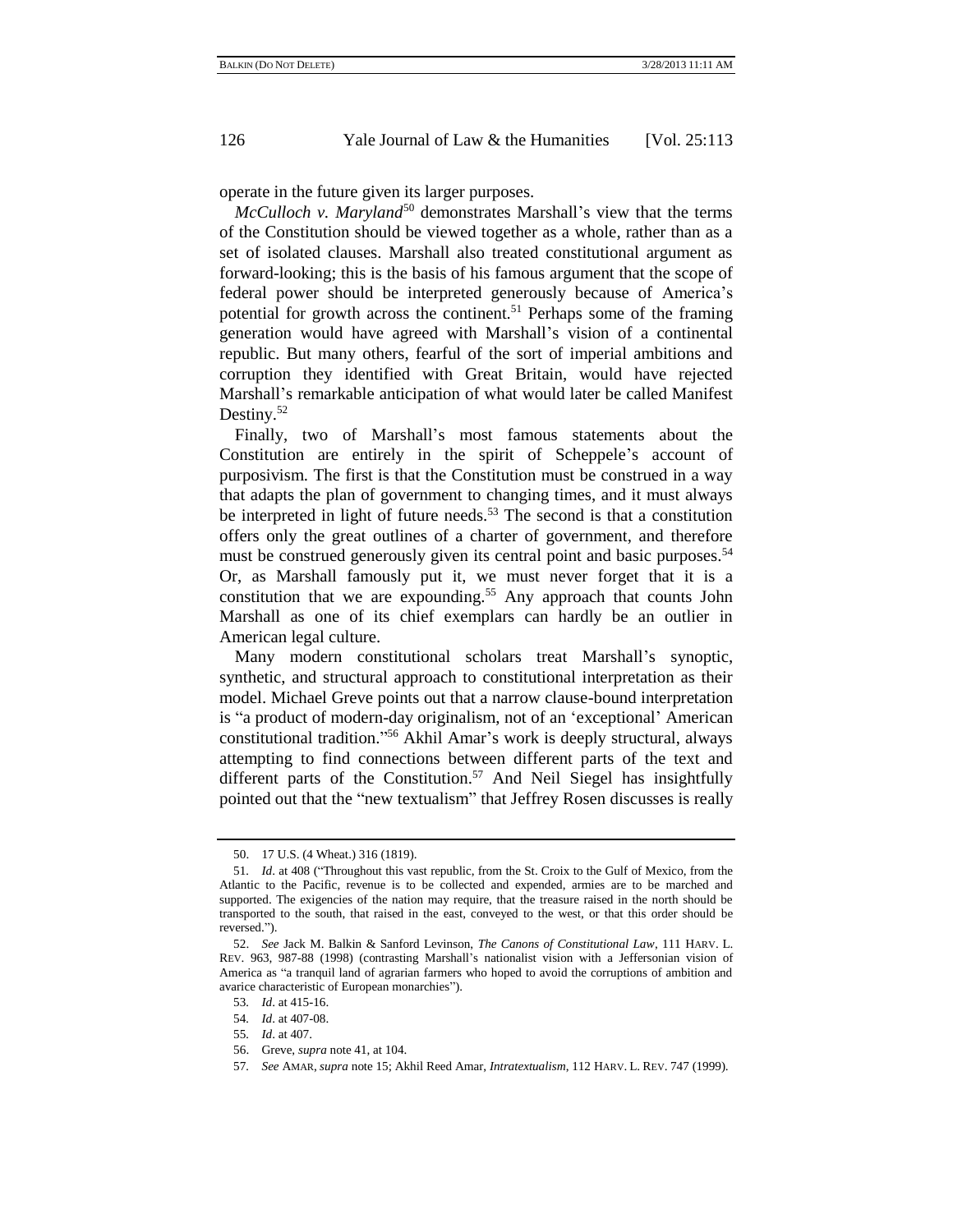<span id="page-14-0"></span>"the old Marshallianism."<sup>58</sup>

Scheppele also explains that purposive constitutional interpretation may have a negative as well as a positive aspect. It may focus on what the constitution attempted to avoid in the light of history. In addition to aspiration for a better future, constitutional interpreters are often guided by their understanding of the reasons for drafting a constitution, and the evils, crises, and disappointments that led to the formation of a new political order. This is a central idea in *Constitutional Redemption*, which emphasizes the role of narrative construction in framing constitutional arguments—stories about what we promised ourselves we would do and stories about what we promised ourselves we would never do again.<sup>59</sup>

Thus, in Chapter Two of *Constitutional Redemption*, the formation of the American Republic is told both as a story about aspirations toward freedom and republicanism and as a story about Americans distancing themselves from the hierarchy and corruptions of monarchy.<sup>60</sup> The point can be generalized to many other examples of American constitutional development. Reconstruction can be understood both as a story about what Lincoln called a "new birth of freedom," and a story about ending the caste-like structures and corruption of the slaveocracy. The New Deal was a constitutional response to a misguided form of laissez-faire capitalism; the civil rights revolution dismantled the legacy of Jim Crow, and so on.

Perhaps equally important, Scheppele explains that a narrative understanding of what the Constitution is designed to avoid need not be identical to the understandings of the founding generation, even if people routinely ascribe these purposes to the Founders. Although purposive argument may be historically informed argument, it is not an inquiry into the psychology of the adopting generation. Instead, interpreters in the future will understand the point of the constitution in light of its subsequent development, and in light of what later history reveals to us about the events that led up to the creation of the constitution (or amendments thereto).<sup>61</sup> As a result, a later generation may ascribe purposes to the Constitution—both what the Constitution aspires to and what it seeks to avoid—that the adopting generation may not have actually held.

Scheppele's central example is the German Basic Law. She points out that that it is widely accepted nowadays that the German Basic Law was designed to protect human dignity as its central value, and that the

<sup>58.</sup> Neil S. Siegel, *The New Textualism, Progressive Constitutionalism, and Abortion Rights: A Reply to Jeffrey Rosen*, 25 YALE J.L. & HUMAN. 55, 56 (2013).

<sup>59.</sup> BALKIN, CONSTITUTIONAL REDEMPTION, *supra* note [1,](#page-0-0) at 3 (arguing that underlying constitutional interpretations are narratives about "things 'we' (the People) did before, things we still have to do, things that we learned from past experience, things that we will never let happen again").

<sup>60</sup>*. Id*. at 17-33.

<sup>61.</sup> Scheppele, *supra* not[e 3,](#page-0-1) at 23-25.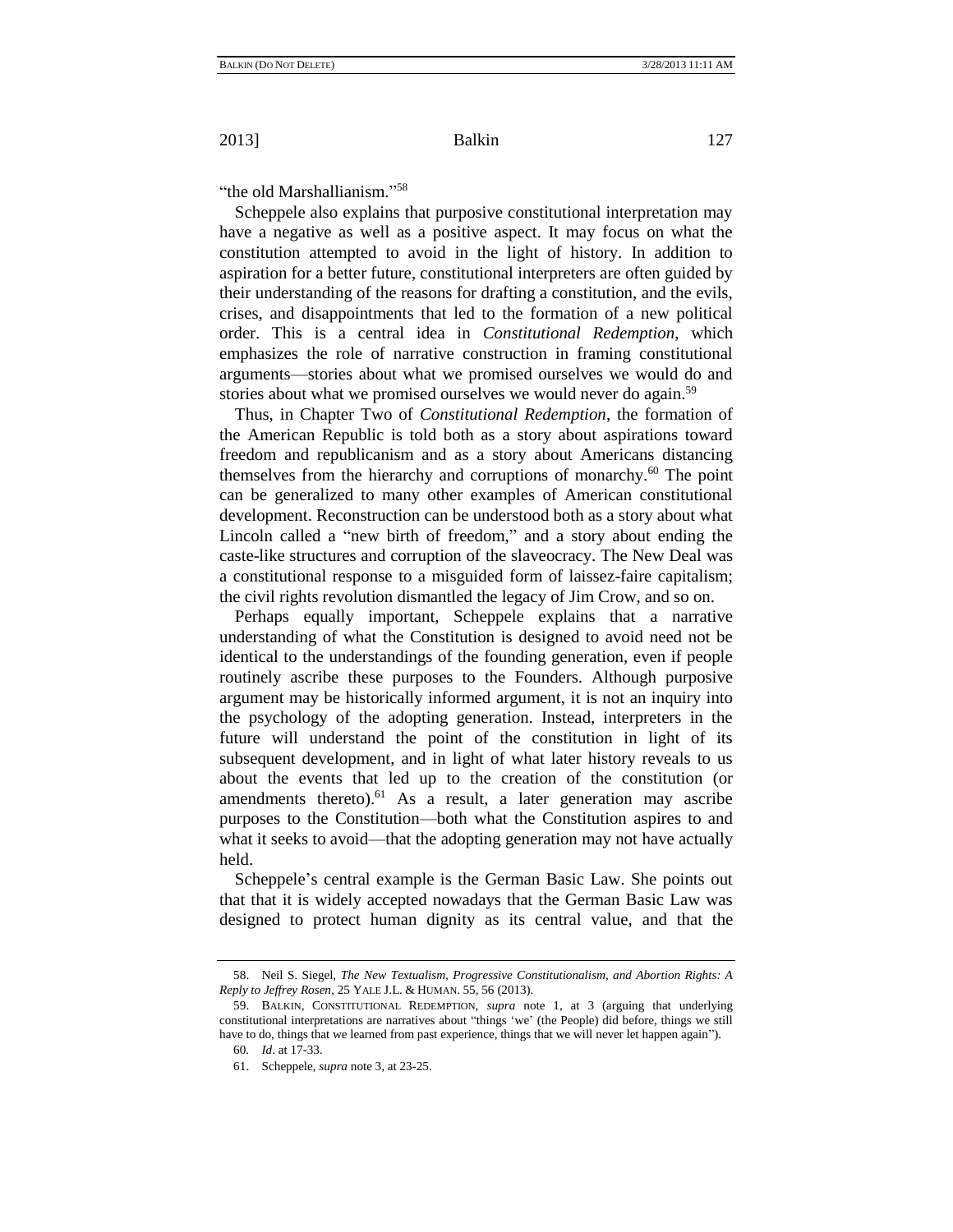centrality of human dignity was a reaction to "the signature evils of National Socialism, in particular the Holocaust."<sup>62</sup> Yet, Scheppele argues, "this 'never again' purpose became the dominant point of the constitution only after the initial drafting of the Basic Law," and "was then projected backwards into the history of the text as its core purpose.<sup> $163$ </sup> The Holocaust, Scheppele points out, was not on the minds of the Basic Law's framers, who were more concerned with the division and demoralization of the German state following World War II, and with constitutional questions of federalism, the separation of powers, and religious freedom.<sup>64</sup> Only years later did the Holocaust "emerg[e] as the defining evil of World War II," transforming the public understanding of the "moral core" of the German Basic Law in the process.<sup>65</sup> "With recognition that the targeted destruction of peoples . . . was the central evil committed by the German state, the point of German Basic Law shifted its center of gravity, and constitutional interpretation followed."<sup>66</sup>

Scheppele offers Germany as a contrast to the United States, but the phenomenon she describes is actually fairly common in American constitutional culture. That is because we can understand her example in two ways. It is an example of an invented tradition<sup>67</sup> in constitutional culture and it is an example of a structural account of the purposes of a constitution that is not tied to framers' intentions. Both types of argument appear prominently in American constitutional culture.

An invented tradition is a set of norms and purposes that have developed comparatively recently but that are projected back onto the past as either having always been the case or as having existed at some primordial moment.<sup>68</sup> American constitutional argument is full of such invented traditions, and American originalists are often some of the worst offenders.<sup>69</sup>

A particularly powerful example of how Americans have reinterpreted the central point of their constitution is the familiar idea that the basic purpose of the American Constitution is to promote democracy. In fact, many of the Framers of the Constitution were suspicious if not opposed to the idea of democracy, which they thought extremely dangerous and likely

<sup>62</sup>*. Id*. at 29.

<sup>63</sup>*. Id*. at 30.

<sup>64</sup>*. Id*. at 31-33.

<sup>65</sup>*. Id*. at 34.

<sup>66</sup>*. Id*. at 34-35.

<sup>67.</sup> Eric Hobsbawm, *Introduction: Inventing Traditions*, *in* THE INVENTION OF TRADITION 1, 1–2 (Eric Hobsbawm & Terence Ranger eds., 1983).

<sup>68.</sup> *Id*. at 2.

<sup>69</sup>*. See, e.g.*, Cary Franklin, *Inventing the "Traditional Concept" of Sex Discrimination*, 125 HARV. L. REV. 1307, 1312 (2012) (arguing that "the notion that the concept of sex discrimination was traditionally understood to refer—always and only—to practices that divide men and women into two groups perfectly differentiated along biological sex lines" is an invented tradition from the mid-1970s that has been used to justify current doctrine).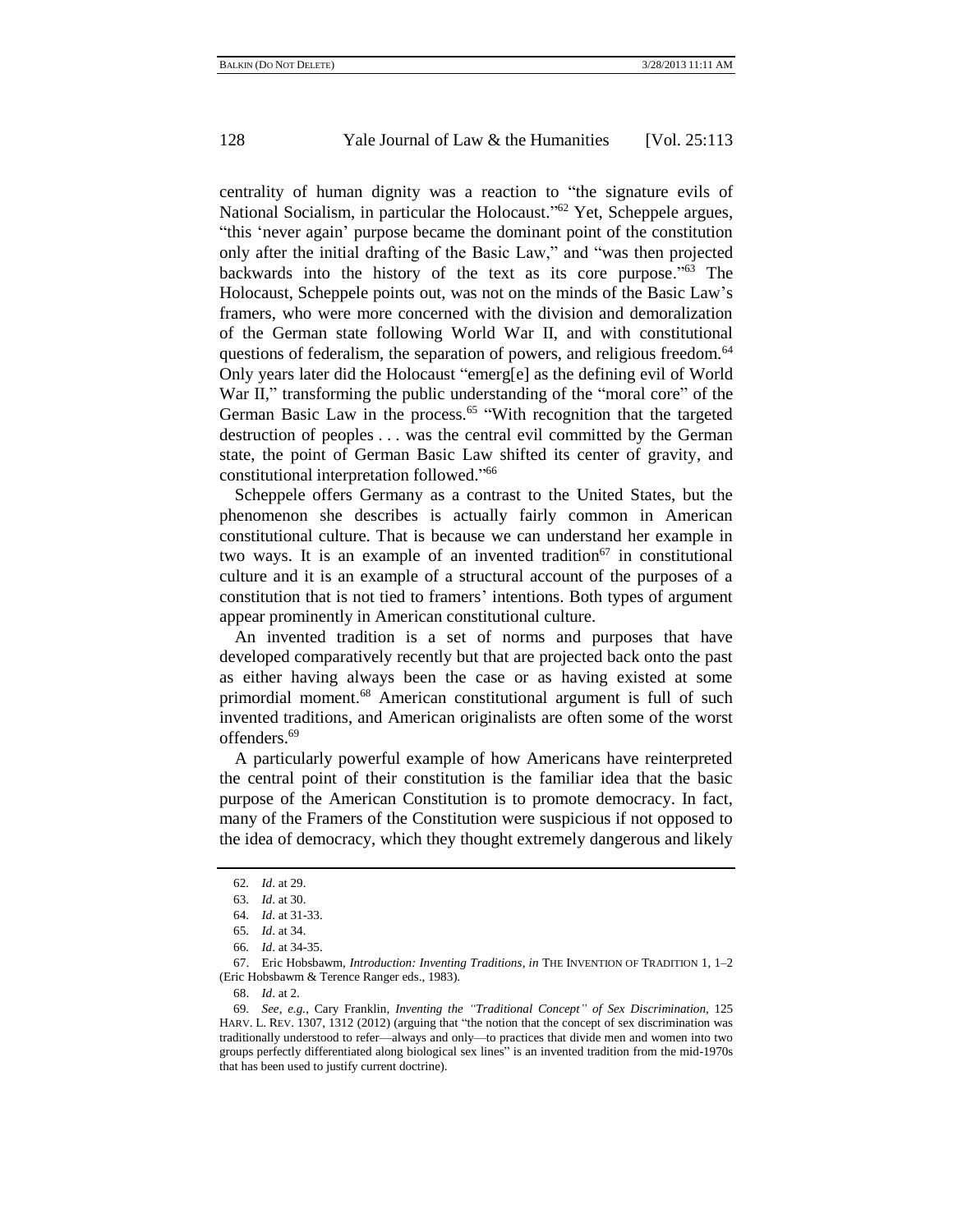to degenerate into demagoguery, dictatorship, and tyranny.<sup>70</sup> Many of the Framers believed in a republic led by the "best men," whom the common people would look up to and follow.<sup>71</sup> Only in the nineteenth century, and especially with the Jacksonian revolution, the elimination of property qualifications for voting, the movement for universal male suffrage, and the creation of mass political parties, does American politics begin to move toward what we would now call democracy. Our modern conception of the Constitution as a charter of democracy also owes a great deal to the Progressive Era—with its focus on good government and popular control—and the New Deal. The New Deal revolution emphasized judicial restraint; it treated the judicial exertions of the *Lochner* era that preceded the New Deal as a negative precedent that must never be repeated. This "never-again" idea helped shape the familiar notion that judicial review presents what Alexander Bickel called the "counter-majoritarian" difficulty," a term coined not at the founding, but in  $1962$ <sup>72</sup>

We can also understand Scheppele's account of the German Basic Law as a non-originalist structural argument. Structural arguments are arguments about the point of a constitution, not arguments about original intentions.<sup>73</sup> To be sure, many people confuse structural argument with arguments from history or original intention, probably because structural arguments often quote historical source material like *The Federalist*, Madison's notes of the Philadelphia Convention, or the ratification debates. But even when it uses history, structural argument is not the same thing as historical or originalist argument.

Structural arguments are arguments about how the Constitution works or should work. They are also arguments about how different parts of the Constitution should work together, and thus play their appropriate role in a larger scheme. Structural arguments are arguments about the Constitution as a system of government, and therefore could also be called *systemic*

<sup>70</sup>*. See, e.g.*, RICHARD HOFSTADTER, THE AMERICAN POLITICAL TRADITION AND THE MEN WHO MADE IT 4 (1948) (describing complaints about democracy by delegates to the Philadelphia Convention, including Edmund Randolph, Elbridge Gerry, Roger Sherman, and William Livingston); GORDON S. WOOD, THE CREATION OF THE AMERICAN REPUBLIC 1776-1787, at 165-67 (1972) (noting that concerns about the excesses of democracy in state governments led to calls for a new constitutional convention); Sanford Levinson & Jack M. Balkin, *Constitutional Dictatorship: Its Dangers and Its Design*, 94 MINN. L. REV. 1789, 1791-92 (2010) ("The Framers of the American Constitution believed that democracies were dangerous precisely because they might lead to what they called 'tyranny' . . . Even as they celebrated republicanism—rule by the people—they distrusted the passions of majorities.").

<sup>71</sup>*. See* GORDON S. WOOD, THE RADICALISM OF THE AMERICAN REVOLUTION 253-55 (1991) (explaining that Framers thought that officers of new federal government would be "disinterested gentlemen<sup>"</sup> or "wise and virtuous elite"). On the phenomenon of "deference politics," both in England and America, see EDMUND S. MORGAN, INVENTING THE PEOPLE: THE RISE OF POPULAR SOVEREIGNTY IN ENGLAND AND AMERICA 169-79, 248-49, 285-87, 305-06 (1988).

<sup>72.</sup> ALEXANDER M. BICKEL, THE LEAST DANGEROUS BRANCH: THE SUPREME COURT AT THE BAR OF POLITICS 16 (1962).

<sup>73.</sup> BALKIN, LIVING ORIGINALISM, *supra* not[e 1,](#page-0-0) at 142, 262-63.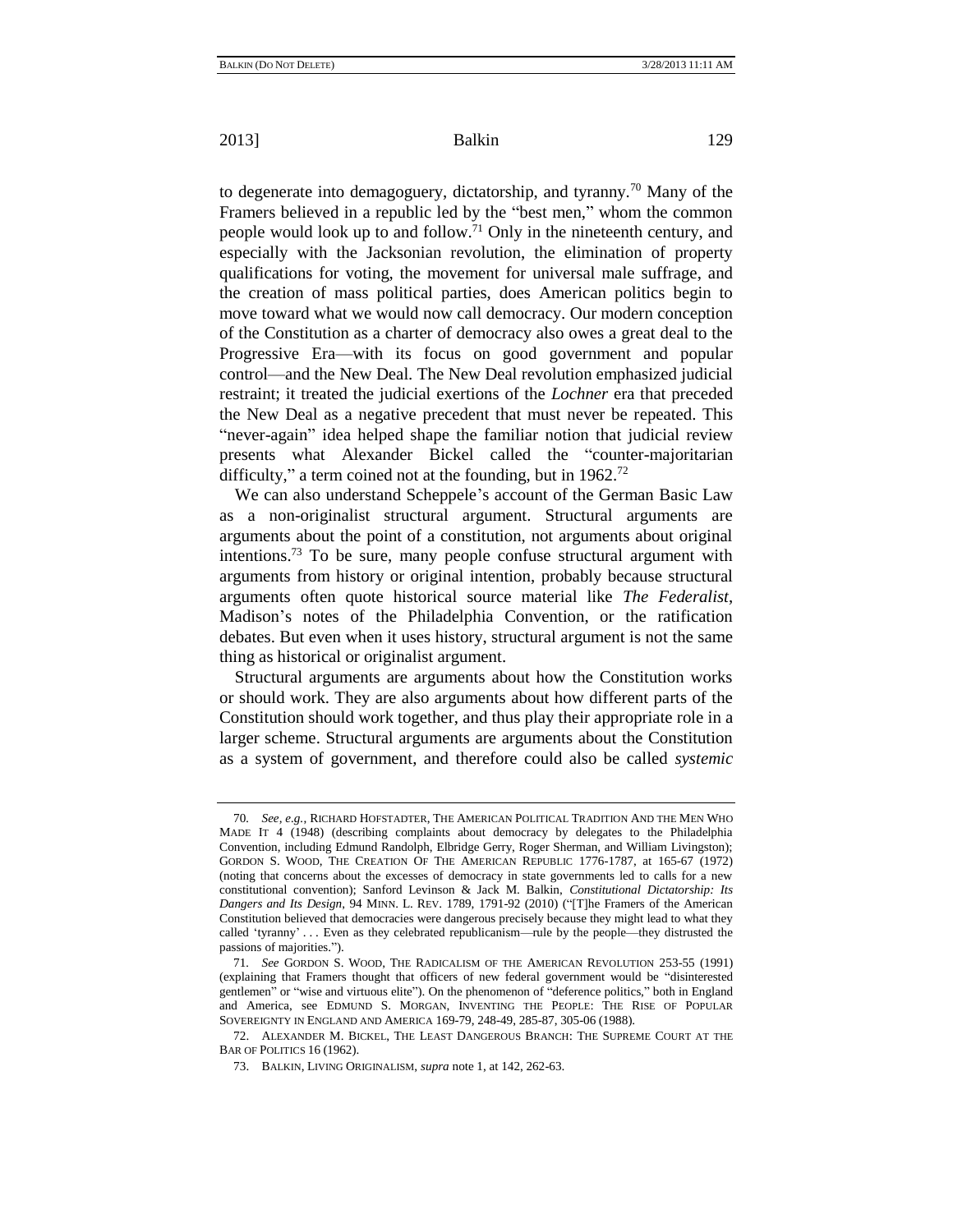arguments.<sup>74</sup>

Moreover, as I argue in *Living Originalism*, because the Constitution is always changing, the best structural account of the Constitution can change over time in ways that the adopters might not have expected or might even have opposed.<sup>75</sup> As noted above, a central purpose of the American Constitution has become democracy; and many of its features have become increasingly nationalist. Many of the 1787 framers would have objected to both of these developments.

Structural arguments generally invoke what Scheppele would call the point or purpose of a constitution; they need not be connected to original intentions.<sup>76</sup> Earlier I noted that Scheppele's account of purposivism sounds a lot like John Marshall's approach. The reason is that Marshall, and many of those who followed his methods, were actually not originalists in the sense that Scheppele objects to. Rather, they were textualists and structuralists.

In Scheppele's account of originalism (not mine), "we are bound to become what our imagined constitutional ancestors wanted,"77 and we must engage in "a tour through the minds of those who wrote the constitution or who lived in those times. $\frac{1}{2}$  I do not recognize my book in her description of originalism; her account of purposivism seems closer to my argument.<sup>79</sup>

<sup>74.</sup> Structural arguments are the opposite of what John Hart Ely once called a "clause-bound interpretivism.‖ JOHN HART ELY, DEMOCRACY AND DISTRUST: A THEORY OF JUDICIAL REVIEW (1980). Ely's key insight was that constitutional theory should go beyond a rigid dichotomy between ―clause-bound‖ textualism and a non-interpretivism that looks for values outside of the text. *Id*. at 11, 12-13, 88 & n.\*. Structural arguments—like Ely's argument for democratic representationreinforcement—refer to norms that may not be overtly stated in the text. Nevertheless, these norms make sense of the text and express its point or purpose. *See id*. at 88-89, 100-01 (arguing that the point of the Constitution is to promote fair processes, including fair processes of representative government). Moreover, structural reasoning shows how different parts of the text fit together in a satisfying and coherent whole, and therefore should be interpreted in light of general structural principles. *Living Originalism* agrees with this basic insight of Ely's about the relationship between text and structure; it emphasizes that there are many other structural values in the Constitution besides Ely's central example of representation-reinforcement.

<sup>75.</sup> BALKIN, LIVING ORIGINALISM, *supra* note [1,](#page-0-0) at 261 ("Indeed, because of the cumulative effects of later developments, some principles that the founding generation would have rejected or conceived narrowly can be underlying principles today.‖). Scheppele therefore misunderstands me when she insists that my "originalism presumes that the basic point of a constitutional order cannot shift over time" and that I would be "shocked—shocked!"—to discover that this had occurred in the United States. Scheppele, *supra* note 3, at 41.

<sup>76.</sup> See BALKIN, LIVING ORIGINALISM, *supra* not[e 1,](#page-0-0) at 142 ("Structural principles do not have to have been intended by anyone in particular; indeed, they may only become apparent over time as we watch how the various elements of the constitutional system interact with each other."); *id.* at 262 (―[S]tructural principles might emerge from the constitutional system that no single person or generation intended. . . . We must look to other generations as well as the founding generation to understand how constitutional structures should work (and how they might fail to work).").

<sup>77.</sup> Scheppele, *supra* not[e 3,](#page-0-1) at 25.

<sup>78</sup>*. Id*. at 29.

<sup>79</sup>*. Living Originalism* argues that we should follow clear rules in the text because these rules were designed by the framers and adopters of a Constitution to limit discretion and to structure political action. Conversely, where the text provides for standards or principles instead of hard-wired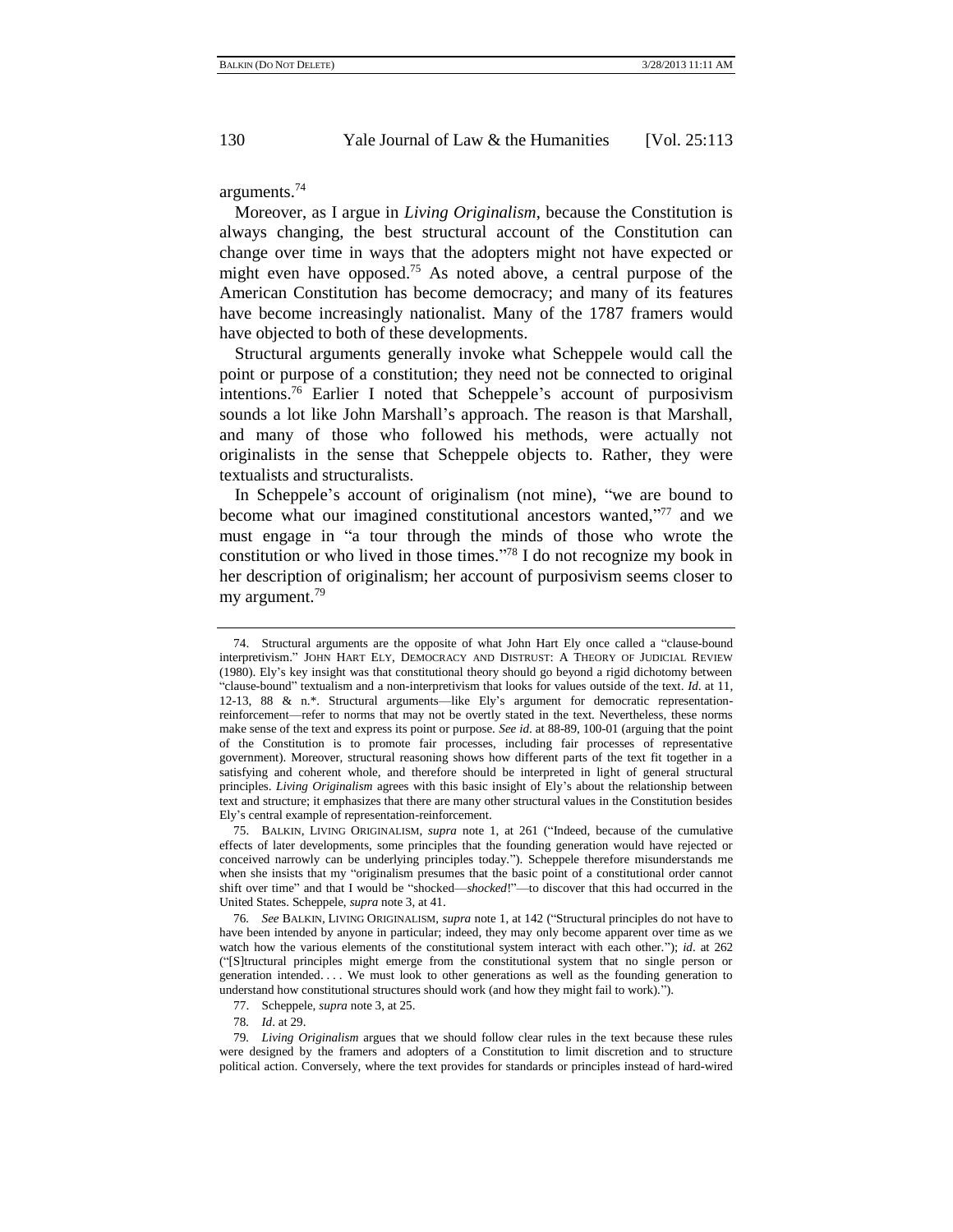Scheppele believes that purposivism offers a distinctive approach to how history matters in constitutional argument. Purposive interpretation, she explains, does not require that we accept the founding generation's understanding of history or its account of a constitution's purposes. "[T]he point of the history giving rise to the need for a new constitution can change over time as that history is seen in a new light,"<sup>80</sup> because "it is precisely what happens later that allows us to understand what was happening at the start."<sup>81</sup> Hence, Scheppele concludes, "a vibrant constitutional order remakes itself over time as it comes to understand its own past in new ways."<sup>82</sup> She could find similar sentiments in *Living Originalism*:

Fidelity to the past is a present-day decision about what we are committed to seen through the lens of a present-day perspective. . . . [Because] the present is always changing into the future, . . . so too does our situation and our perspective. These are the inextricable circumstances of fidelity to an ongoing creedal tradition and a continuing political practice.

Even if the facts of history do not change, and even if we uncover no new historical sources, what history means to us and the way it appears to us continually do change, because we ourselves are moving through history and continually see what happened in the past through new perspectives. . . . We inevitably recognize and conceptualize what happened in the past from the standpoint of our own cultural memories and experiences. These are always changing— new things happen to us or become salient to us, while older events and memories are reinterpreted or forgotten. Hence, elements of the past always look salient to us in ever-new ways, even if specific source materials do not change.

History seems freshly (and differently) relevant as time passes, not because the facts of history have altered, but because what facts are important to us and what they mean to us change as we and our

81*. Id*. at 42.

82*. Id*.

rules, there is room for constitutional construction reflecting contemporary understandings and values. *See* BALKIN, LIVING ORIGINALISM, *supra* note [1,](#page-0-0) at 24. Scheppele argues that this means that I am committed to "focusing on the meaningful actions of a particular set of people"—that is, the framers who drafted the rules—and that, therefore, my approach to constitutional interpretation is not purposivist. Scheppele, *supra* not[e 3,](#page-0-1) at 28 n.14. The conclusion does not follow; it confuses a specific argument for following hard-wired rules with a general commitment to a philosophy of original intention.

Many constitutions around the world have hard-wired rules that establish basic structures: election rules, the organization of the parliament, the length of terms or qualifications for officeholding, and so on. Like the rules in the American Constitution, these rules were also put in place to limit discretion and to structure politics, and it would hardly be surprising if constitutional courts enforced these norms as rules. But this fact, in and of itself, does not mean that interpreters who follow and enforce these rules cannot be purposivists. Rather, a purposivist might point out that the fact that a norm is written *as* a hard-wired rule that is difficult to evade suggests a constitutional purpose to limit discretion.

<sup>80</sup>*.* Scheppele, *supra* not[e 3,](#page-0-1) at 29.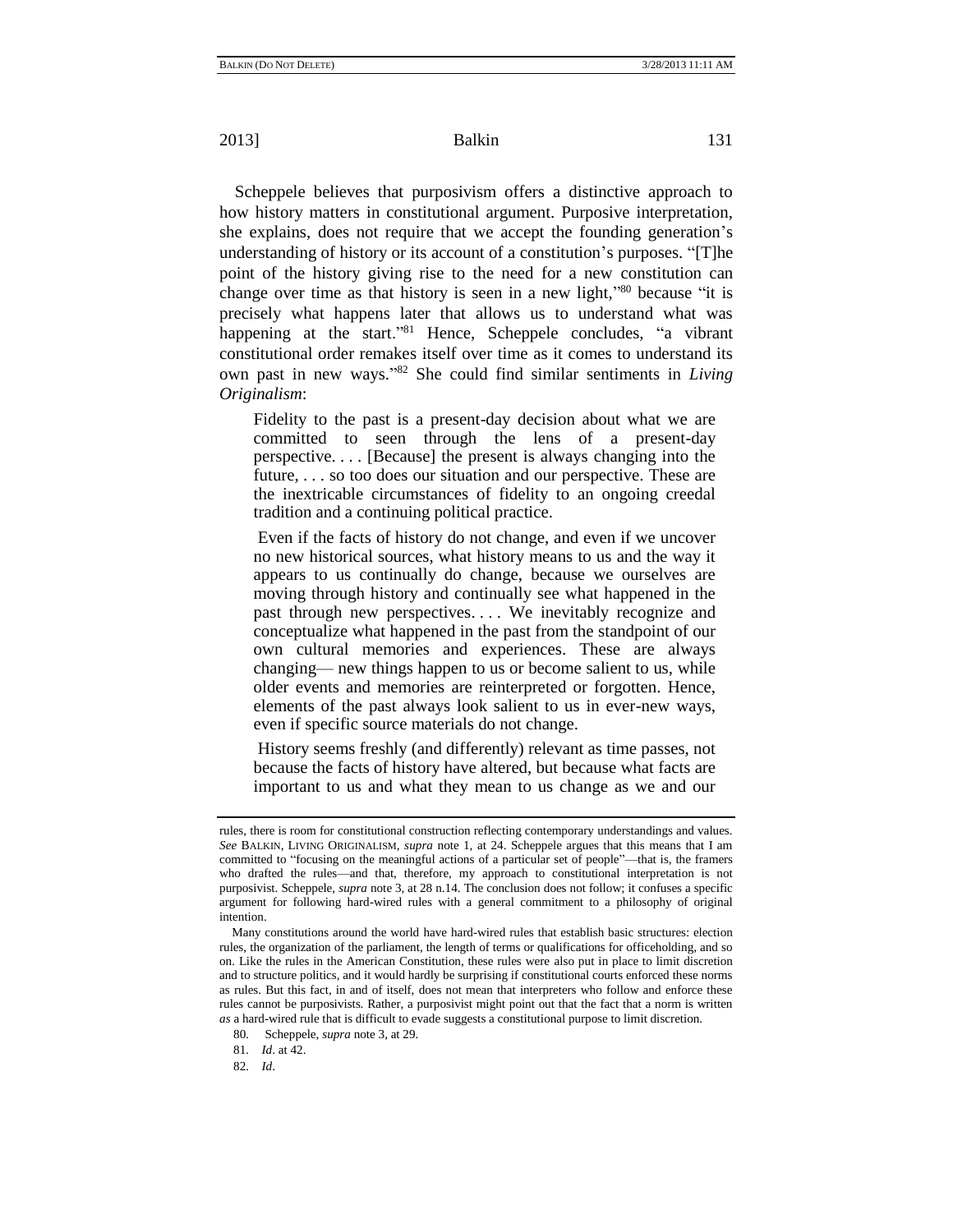country go through various crises, conflicts, controversies, and transformations. We see the problems and the difficulties, the fears and the commitments, the goals and the aspirations of people in the past in terms of our present controversies and experiences. So the past always seems relevant to us, in ways that may differ markedly from how previous generations apprehended our common history. History always looks new to us because we ourselves are constantly changing; our perspectives are constantly shifting under our feet. We are always moving through history and viewing the past from ever-new perspectives, in light of contemporaneous events that are themselves ever receding before us. You cannot step into the same Constitution twice, but this is not because the Constitution is always changing; it is because you and the position from which you interpret the Constitution are always changing.<sup>83</sup>

The more Scheppele describes purposivism, the more I am convinced that it has deep resonances with the claims made in *Living Originalism* and *Constitutional Redemption*. One of the reasons why I find her account of purposivism so interesting is that it seems like an argument for what I call redemptive constitutionalism. If that is so, then this kind of approach occurs around the world, and not merely in the United States.

A redemptive constitutionalism argues that a constitution is a transgenerational project in which each generation aspires to do better than the generations that preceded it. Each generation seeks to fulfill promises—not specific commands from the past—that Americans have made to themselves as a people, understood from the point of the present, not the past. Moreover, in a redemptive constitutionalism the nature of the future is not—and cannot be—fully contained in the past.<sup>84</sup> What redemption looks like cannot be understood at the beginning of the process—it can only become clear over time through political contestation and political development.<sup>85</sup> In addition, we understand redemption through narrative construction: we tell a story about ourselves that begins in the past and projects outward into the future. Thus, what Scheppele says of purposive interpretation is also true of a redemptive constitutionalism: "we remember the past, but we are accountable to a future and to each other."<sup>86</sup>

In *Living Originalism* and *Constitutional Redemption*, I focus on American examples of redemptive constitutionalism, largely because I know these examples best. In both books, I try not to suggest that

<sup>83.</sup> BALKIN, LIVING ORIGINALISM, *supra* not[e 1,](#page-0-0) at 268-69.

<sup>84.</sup> BALKIN, CONSTITUTIONAL REDEMPTION, *supra* not[e 1,](#page-0-0) at 6.

<sup>85</sup>*. Id*.; *see also* Jack M. Balkin & David Strauss, *Response and Colloquy*, 92 B.U. L. REV. 1271, 1286 (2012) ("Redemption is not making things conform to a preexisting template  $\dots$  the first redemption is incomplete, it's compromised, it's impure, it's not innocent. But it makes possible another redemption, and that redemption, in turn, makes possible yet another redemption.").

<sup>86.</sup> Scheppele, *supra* note [3,](#page-0-1) at 26.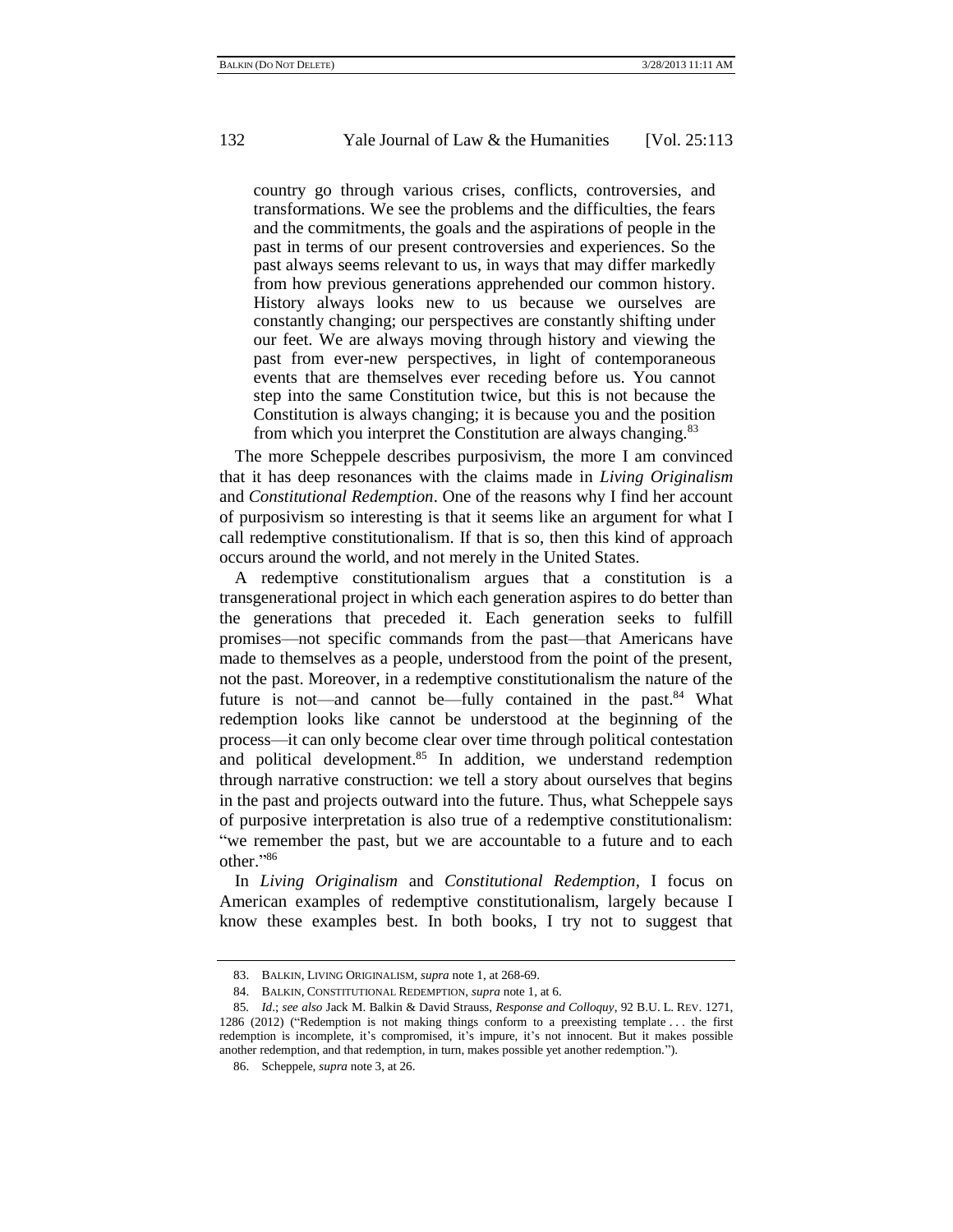redemptive constitutionalism would look the same in every country. That is because constitutions play different roles in the political culture of different countries. As in the United States, people in different cultures make aspirational appeals that connect the past to the future; they offer narratives about their country's history; and they speak about the need to affirm and realize their nation's most basic values. But people may not invoke their country's constitution when they do this, or invoke it in the same way that Americans might.

Moreover, what it means to "redeem" the constitution might look very different in different constitutional cultures. Many Americans regard the Second Amendment's guarantee of a right to keep and bear arms as a crucial element of human liberty; they believe that it is perpetually threatened by government power and needs increased constitutional protection. Europeans might well recoil at such a vision of constitutional redemption.

Some constitutional traditions—for example, in South Africa and Europe—might see constitutional redemption as the eventual acceptance of universal human rights and other liberal values connected to the Enlightenment tradition. A strongly nationalist constitutional tradition, however, might view redemption as the fulfillment of the nation's distinctive values. These values might include protecting the interests or the hegemony of a particular ethnic, linguistic, or religious group. Redeeming these distinctive constitutional values might be orthogonal to or even in conflict with the protection of universal human rights. Finally, the constitutional tradition of a theocratic country might view constitutional redemption as the extirpation of Western influences and the restoration of religious orthodoxy.

I make these suggestions not to emphasize American distinctiveness, but rather out of intellectual caution. My point is simply that redemptive constitutionalism need not work the same way in other constitutional cultures as it does in the United States, because the degree of veneration that Americans have toward their Constitution and their Founders is unusual, and because different nations may have very different political ideals.

Although Scheppele emphasizes American difference, I believe that she actually shows us deep similarities between American constitutionalism and other forms. Scheppele's account of purposivism is valuable precisely because she demonstrates how other countries might engage in what I call redemptive constitutional argument. And she shows that redemptive argument does not require American-style constitutional veneration or founder worship.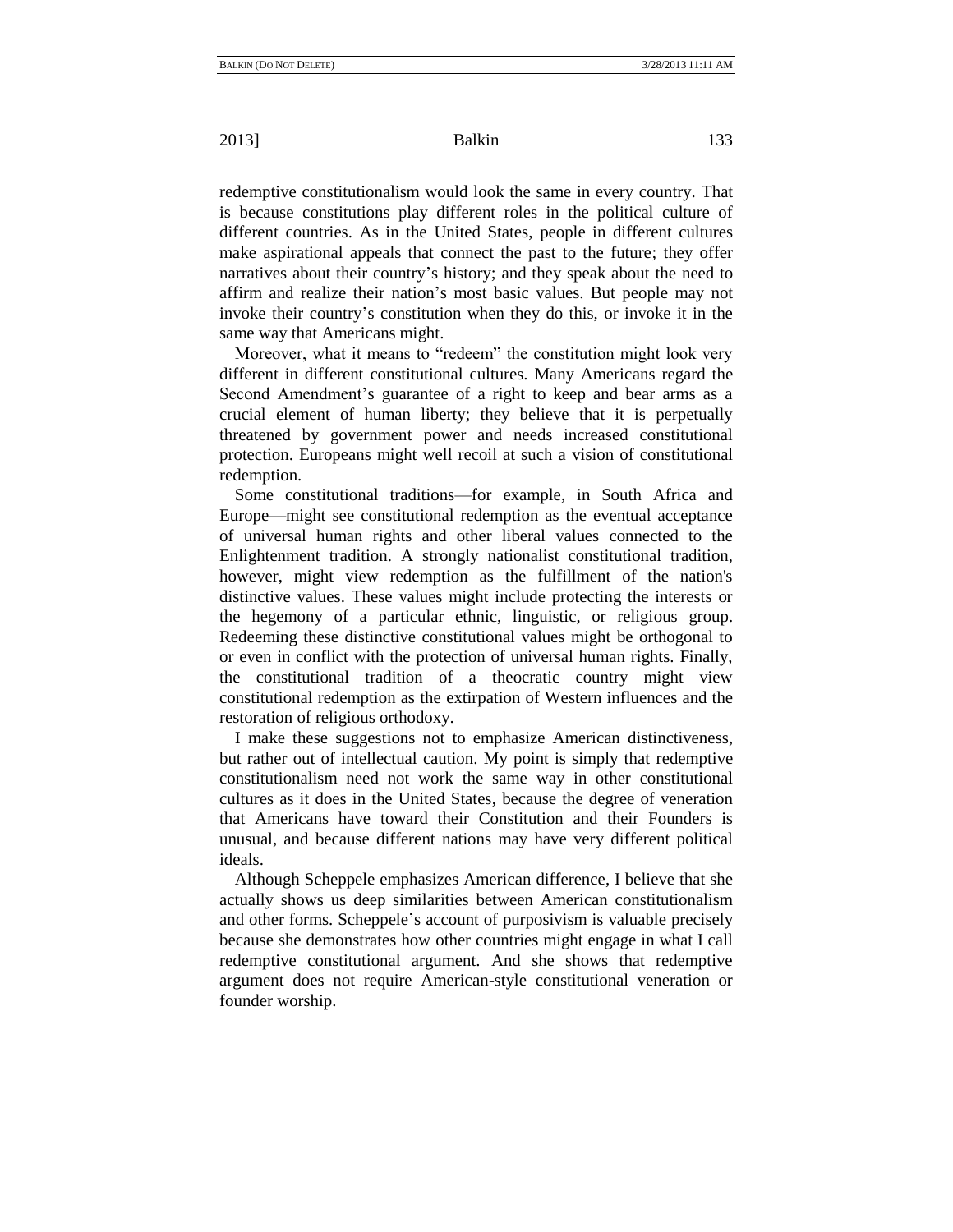## <span id="page-21-0"></span>III. THE NEW TEXTUALISM: CONSTITUTIONAL STRATEGY OR CONSTITUTIONAL FAITH?

The exchange between Jeffrey Rosen<sup>87</sup> and Neil Siegel<sup>88</sup> concerns the potential strategic and political uses of what Rosen calls the "new textualism."<sup>89</sup> The term "new textualism" was coined by Jim Ryan and Doug Kendall, who offer my work and Akhil Amar's as prominent examples.<sup>90</sup> As Neil Siegel points out, the term "new textualism" is a bit of a misnomer, because it is about structure and history as much as text, and it is hardly new. $91$  Both Amar and I see ourselves as continuing a tradition of synoptic (or what Scheppele would call "purposive") constitutional interpretation employed by judges like Chief Justice Marshall, the first Justice Harlan, and Justice Black. Rosen also helpfully suggests Justice Brandeis as a predecessor of the method of text and principle.<sup>92</sup>

Rosen believes that the new textualism "seeks to beat conservatives at their own game" by embracing text, history, and structure. It also "expand[s] the range of arguments that [liberals] can use to persuade conservative Justices to embrace liberal results."<sup>93</sup> Thus, Rosen describes the new textualism largely in strategic terms. Even so, Rosen believes, these strategic advantages are not enough: "Ultimately ... the success of the New Textualism will depend on the ability of liberals to stop squabbling about constitutional methodology and to agree on the substantive values that they belie [ve] the Constitution protects.<sup> $394$ </sup> The new textualism as a methodology, Rosen explains, is no substitute for a political vision of the Constitution or a substantive conception of justice. Even so, as a methodology, the new textualism might help a political mobilization succeed, perhaps as originalism helped conservatives succeed in the past forty years.<sup>95</sup>

This is not how I understand my purposes. As I explained in *Constitutional Redemption*, I did not become an originalist "in order to hoist conservatives by their own petards, or to engage in a shallow 'metooism."<sup>96</sup> Quite the contrary, I became an originalist because I saw something deeply *true* in the appeal to text, history and structure,

<sup>87.</sup> Jeffrey Rosen, *How New Is the New Textualism?*, 25 YALE J.L. & HUMAN. 43 (2013).

<sup>88.</sup> Siegel, *supra* not[e 58.](#page-14-0)

<sup>89.</sup> Rosen, *supra* not[e 87,](#page-21-0) at 44.

<sup>90.</sup> James E. Ryan, *Laying Claim to the Constitution: The Promise of New Textualism*, 97 VA. L. REV. 1523 (2011); Doug Kendall & Jim Ryan, *The Case for New Textualism* 21 DEMOCRACY: J. IDEAS 66 (2011), *available at* http://www.democracyjournal.org/21/the-case-for-new-textualism.php ?page=all.

<sup>91.</sup> Siegel, *supra* not[e 58,](#page-14-0) at 56.

<sup>92.</sup> Rosen, *supra* not[e 87,](#page-21-0) at 45, 50-51 (describing Brandeis' textualism).

<sup>93</sup>*. Id*. at 44.

<sup>94</sup>*. Id*.

<sup>95.</sup> Greve, *supra* not[e 41,](#page-11-0) at 107-08.

<sup>96.</sup> BALKIN, CONSTITUTIONAL REDEMPTION, *supra* not[e 1,](#page-0-0) at 232.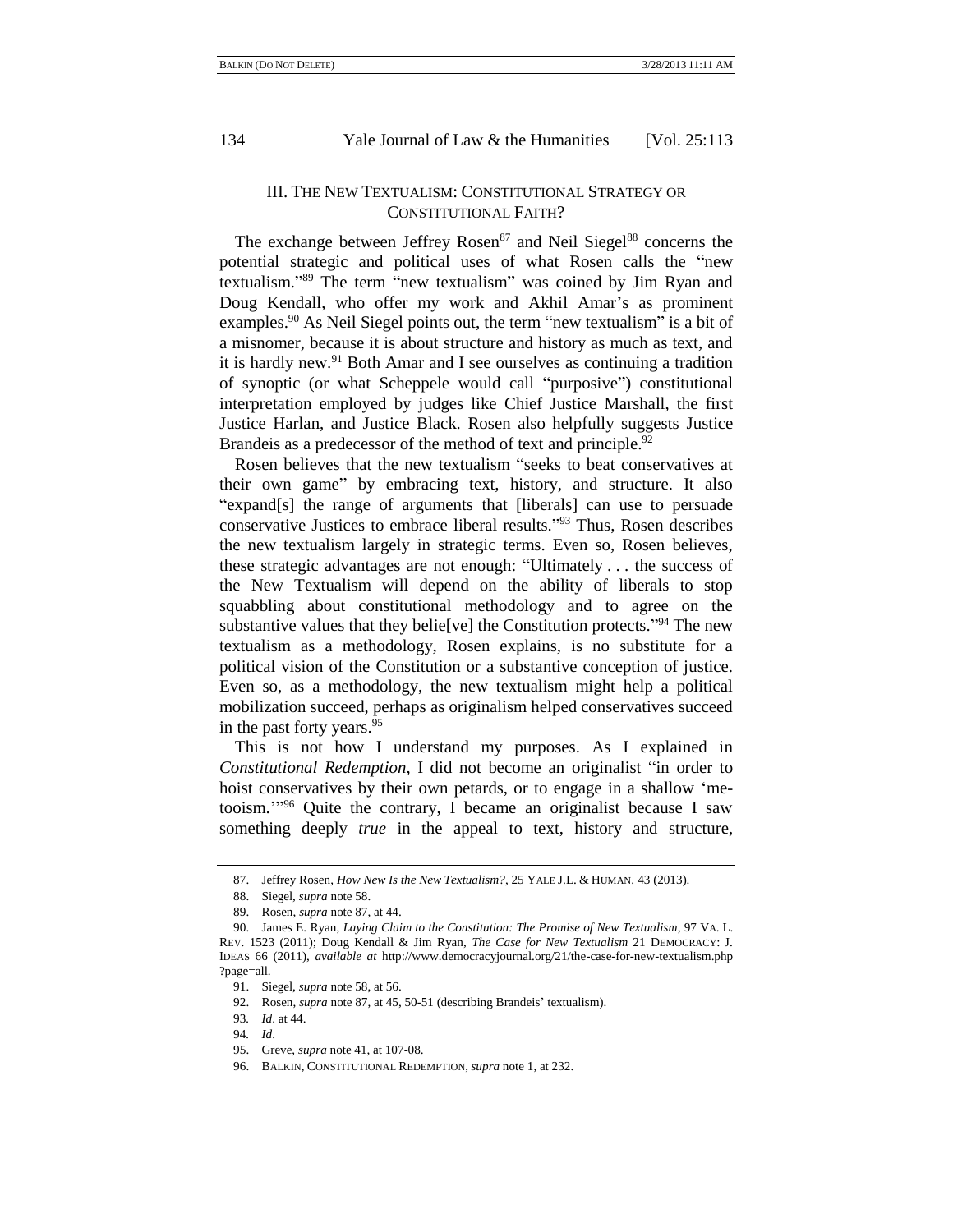something that liberals of a previous generation had forgotten.  $97$  My originalism is based on a protestant constitutionalism, in which the text belongs to everyone and everyone may call upon it, "in which the text" provides a common framework for constitutional construction that offers the possibility of constitutional redemption."<sup>98</sup> My version of originalism is "much more than a theory of stasis. It is also a theory of change, often quite radical in nature. It is not a device for preserving the status quo. It is a weapon of dissent. It does not pledge faith in the dead hand of the past. It pledges faith in the future redemption of the Constitution."<sup>99</sup> In short, what Rosen views as a question of political strategy, I see as a question of constitutional faith. The point of the new textualism is not to devise better political messaging or to play verbal games with one's political opponents. It is to place oneself on the side of the Constitution and to work for its redemption in history.

Rosen comes closest to this idea, I think, when he mentions that in the past, progressives were successful at "claiming the Constitution as their own." and "making political arguments in constitutional terms."<sup>100</sup> He also notes that Akhil Amar's textualism is based on the view that the Constitution, rightly understood, is a progressive document that has evolved toward increasing inclusiveness and equality.<sup>101</sup>

Consider these three ideas together: (1) claiming the Constitution as your own, (2) being unafraid to state your arguments in terms of the Constitution itself rather than merely in terms of good public policy, and (3) affirming that however unjust, imperfect, and fallen the Constitutionin-practice might be, the arc of the Constitution bends toward justice. These are not simply strategems or feints. They are matters of political belief.

The new textualism—or at least my version of it—reflects an attachment to the Constitution and a faith in the Constitution. Our attachment to the Constitution means that we view it not only as basic law and higher law but also as "our law"—a law that is the product of our collective strivings and ambitions, a law that belongs to all Americans and that we have every right to call upon.

The new textualism also presumes a faith in the constitutional framework. Rosen understands that the next generation of liberals need more than methodology; they must also have a substantive constitutional vision that is worth fighting for. I would say that they need even more than this. They need a liberal constitutional faith. They need to believe that the

<sup>97</sup>*. Id*.

<sup>98</sup>*. Id*.

<sup>99</sup>*. Id*.

<sup>100.</sup> Rosen, *supra* not[e 87,](#page-21-0) at 53.

<sup>101</sup>*. Id*. at 47.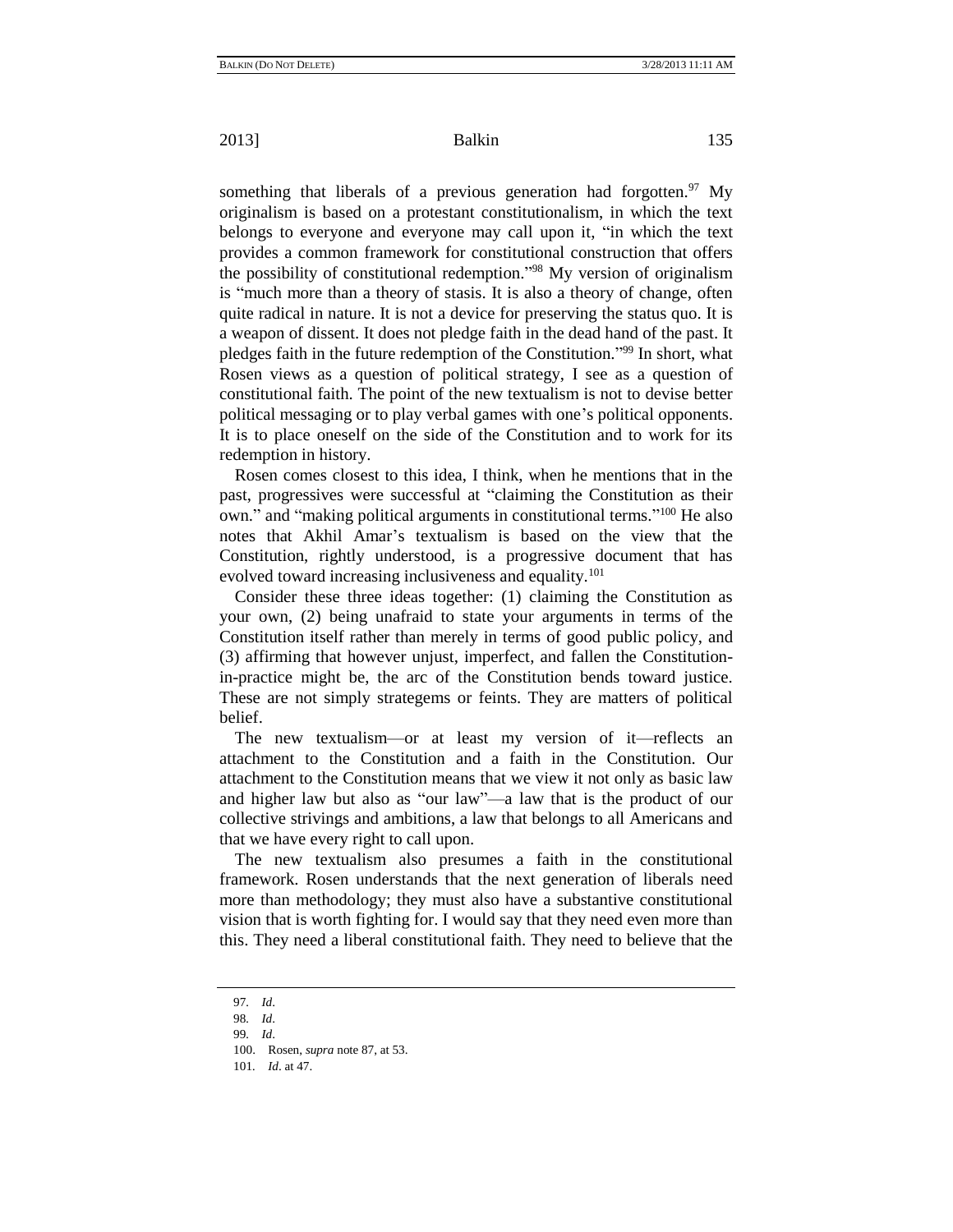Constitution is theirs, and that they have the authority to declare what it means every bit as much as their political opponents, who are, after all, their fellow Americans. To have faith in the Constitution, they must believe that the Constitution contains the resources for its own redemption, and commit themselves to working for that redemption—not just in some future time, but today.

## IV. A PLEA FOR ORDINARY PRACTICE

Sara Solow and Barry Friedman's article<sup>102</sup> disagrees with Rosen about the potential value of interpretive theory. Theirs is a plea to abandon sterile debates about methodology and to return to the everyday practice of constitutional interpretation, using the familiar modalities of constitutional argument—text, history, structure, precedent, consequences, and ethos. Solow and Friedman "urge a turn away from the longstanding debates over interpretive methodology and toward more actual interpretation," using methods common to most lawyers and judges. $103$ 

Solow and Friedman believe that academic debates about constitutional interpretation are full of jargon that cannot speak to ordinary citizens. In particular, they assert that my book "fails to offer a digestible organizing principle or message to those members of the public who might seek to use it as a platform for constitutional dialogue."<sup>104</sup> What Solow and Friedman want instead is "a slogan for recapturing the constitutional high ground."<sup>105</sup>

Solow and Friedman remind me of the Talmudic story in which the great Rabbis Shammai and Hillel are confronted by a pagan who says that he will convert to Judaism if either rabbi can explain the entire Torah to him while standing on one foot.<sup>106</sup> Shammai, who apparently believes either that the man is taunting him or that the Torah is too complicated to summarize, chases him off. Hillel, by contrast, calmly takes up the challenge. "What is hateful to you," he explains, "do not do to your neighbor. The rest is commentary. Now go and study."<sup>107</sup>

Solow and Friedman believe that we academics are destined to be like Shammai. But I think we can also model ourselves after Hillel. And so I say to them: if you want a slogan, I can give you a slogan. If you want me to explain how to interpret the Constitution standing on one foot, I will stand on one foot. Everything I say in *Living Originalism* can be boiled

<sup>102.</sup> Solow & Friedman, *supra* note [41.](#page-11-0)

<sup>103</sup>*. Id*. at 69.

<sup>104</sup>*. Id*. at 74.

<sup>105</sup>*. Id*.

<sup>106</sup>*. See* BABYLONIAN TALMUD, Shabbat 31a. The questioner is one of three gentiles seeking conversion and making unreasonable demands; each gentile is rebuffed by Shammai and patiently accepted by Hillel.

<sup>107</sup>*. Id*.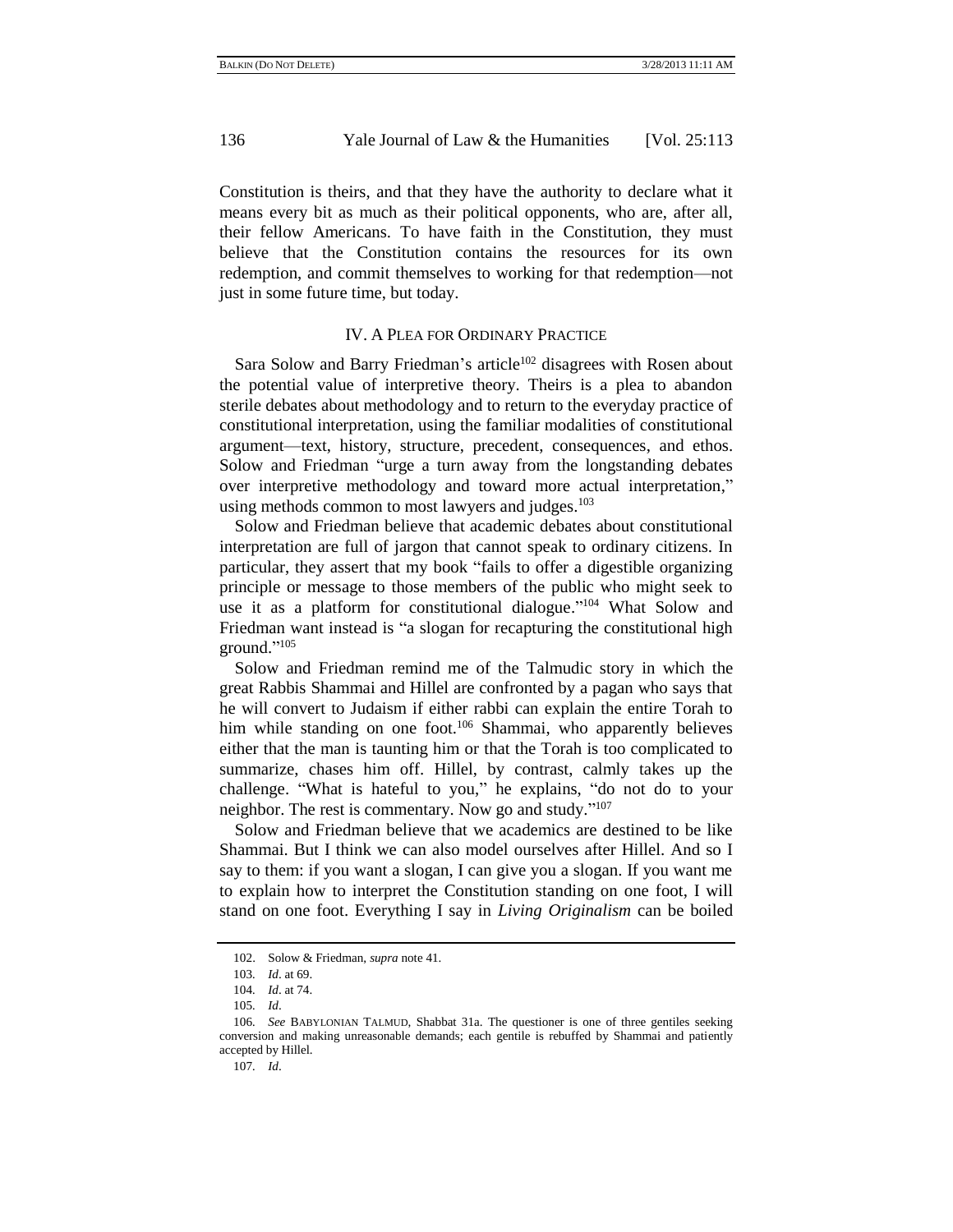down to a few sentences: "The Constitution is yours. Be faithful to its text and to its great principles. The rest is commentary. Now go and study."

Indeed, not to put too fine a point on it, that is why my method of interpretation is called "text and principle."

Although I am happy to engage in slogans or even jingles if need be, I think that Solow and Friedman—discouraged by the aridity of much academic debate—have given up too easily on constitutional theory. After all, there is far more to constitutional theory than debates about how to interpret the Constitution. And I have always believed that interpretive debates must ultimately be grounded in much larger questions about the sources of constitutional legitimacy and the mechanisms of legitimate constitutional change.

In fact, the most important parts of *Living Originalism* and *Constitutional Redemption* are not arguments about the proper methods of constitutional interpretation. Rather, in my view, the point of these books is to show: (1) the sources of constitutional development; (2) how change is the only constant in the life of a stable constitution; (3) how legitimacy is produced not at a magic moment but continuously and over time; (4) the purposes of a constitution and constitutional language; (5) the role of citizens, social movements, political parties, and the political branches in constitutional change; (6) why the institutions and processes of constitutional change help further democratic legitimacy in the long run; (7) how people of different substantive views participate in the production of constitutional change; (8) the importance of viewing the Constitution as a document of redemption; (9) the centrality of narrative in constructing constitutional vision; and (10) the role of constitutional faith in producing constitutional legitimacy over time. These are questions of constitutional theory that go well beyond arguments about which version of originalmeaning originalism is the only true and correct one.

Some of the concerns of my book may primarily interest academics, but others—those of narrative, faith, and redemption—go to the very heart of political life. Ordinary citizens care about the latter concerns as much as academics do. For me, at least, questions of interpretive theory cannot be addressed in isolation; they must flow from these larger questions of legitimacy and faith, and not the other way around. Indeed, I would go further: anyone who reads *Living Originalism* as centrally about the correct methods of interpretation rather than these questions has not understood the book.

A focus on ordinary practice is opposed, on the one hand, to academic debates about theory and, on the other hand, to debates about constitutional vision of the sort that Jeffrey Rosen describes. Arguments about constitutional vision are also implicit in Michael Greve's call for a new kind of originalism that focuses on the Constitution's larger purpose of creating structures of competitive federalism. I assume that both Rosen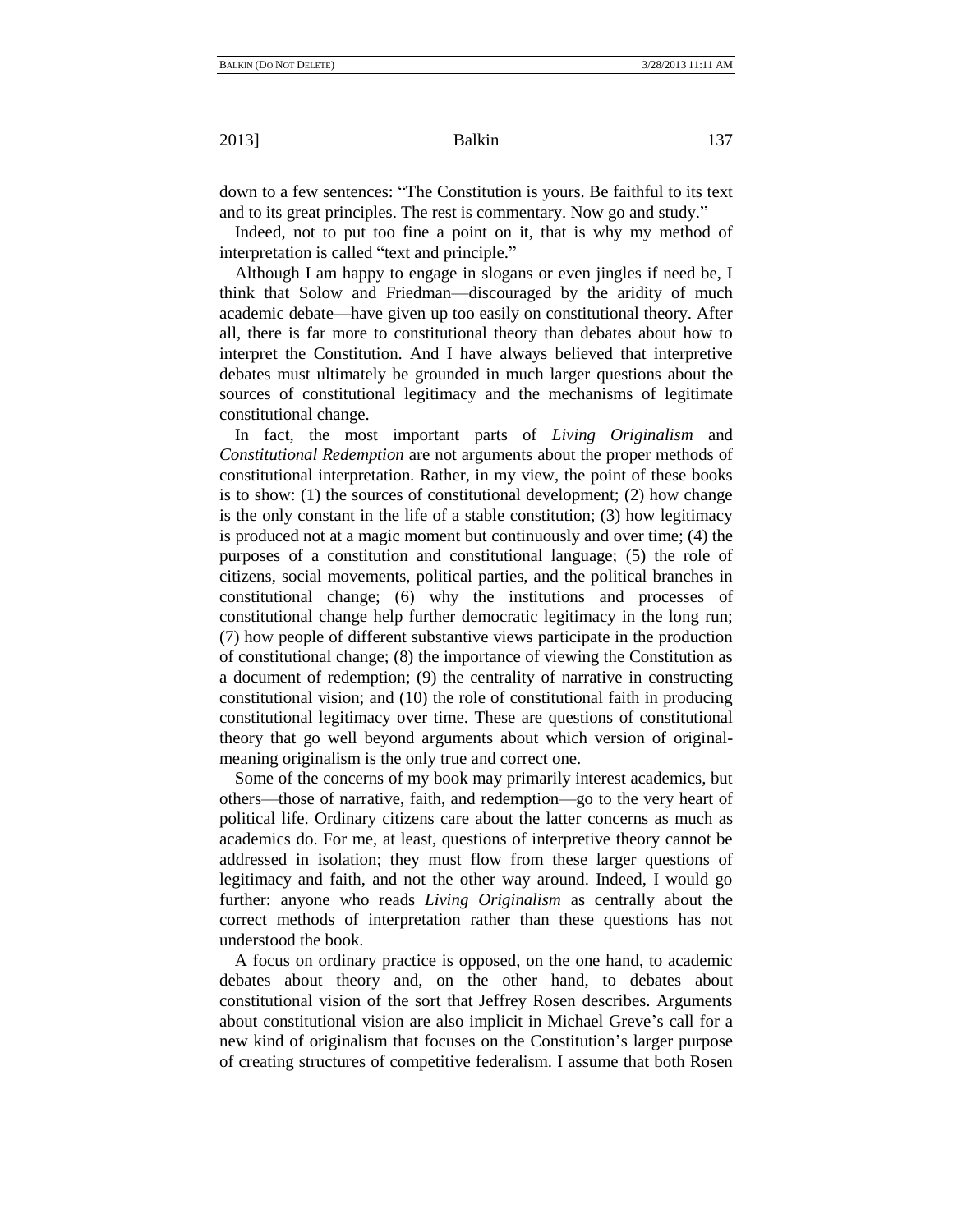and Greve would agree with me that just as methodology is insufficient without a constitutional vision, so too is a call for ordinary practice.

Solow and Friedman believe that standard methods can yield surprising results. "[W]e advocate adopting [the] common and familiar method [of] 'ordinary constitutional interpretation," to "show how . . . one can come to important and perhaps surprising conclusions about what is part of our Constitution (and what is not).<sup> $108$ </sup> Surely one can use the familiar forms of constitutional rhetoric to argue for many different positions, but that does not make these positions plausible or likely to be accepted. The use of the modalities, by itself, cannot win over a hostile audience or move arguments from "off the wall" to "on the wall." That task must be accomplished through other features of the constitutional system.

Solow and Friedman's call for a return to ordinary practice tells us nothing about constitutional vision, and nothing about the connections between practices of interpretation and legitimacy. Let me say a bit about each.

Solow and Friedman's argument for a right to education is a *tour de force* of constitutional modalities. But it is unlikely to persuade anyone unless it resonates with that person's constitutional vision. One doubts that many contemporary conservatives will change their minds in the face of Solow and Friedman's virtuoso performance. Rather, as Friedman the constitutional historian would point out, these arguments will become compelling when they are broadly supported by public opinion. Or, as I would point out, they are likely to prevail only as a result of successful mobilizations in politics, litigation campaigns, and new judicial appointments. The work that "ordinary constitutional interpretation" is doing remains unclear when it is divorced from these larger structural forces.

Solow and Friedman base their argument for ordinary practice on the work of Philip Bobbitt and Richard Fallon.<sup>109</sup> But, unlike Solow and Friedman, neither Bobbitt nor Fallon believed that questions of legitimacy or constitutional theory were irrelevant to their project. To the contrary, each sought to show that their theories of interpretation either explained or justified the legitimacy of judicial review and the constitutional system.

Bobbitt, influenced by Ludwig Wittgenstein, argues that our existing constitutional practice of argument is self-legitimating because it is an ongoing form of political life.<sup>110</sup> We use the six modalities—and only

<span id="page-25-0"></span><sup>108.</sup> Solow & Friedman, *supra* note [41,](#page-11-0) at 69.

<sup>109</sup>*. Id*. at 76-77.

<sup>110.</sup> BOBBITT, *supra* note [23,](#page-6-0) at 233-40, 244-45; PHILIP C. BOBBITT, CONSTITUTIONAL INTERPRETATION, 122-40, 155-56 (1991) [hereinafter BOBBITT, CONSTITUTIONAL INTERPRETATION]; Philip C. Bobbitt, *Reflections Inspired by My Critics*, 72 Tex. L. Rev. 1869, 1886 (1994) ("The second conclusion of *Constitutional Fate* was its rejection of an external legitimating criterion for law.").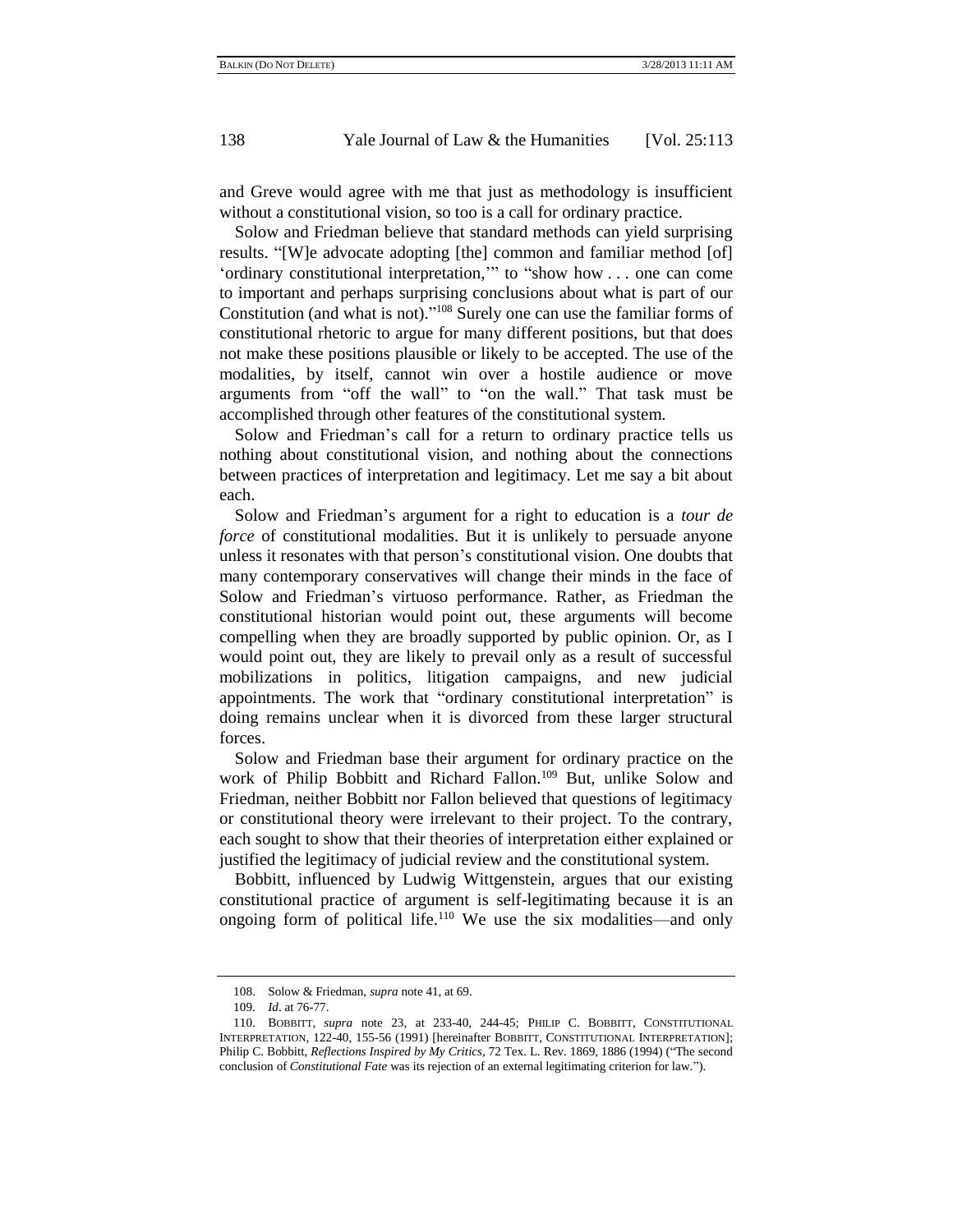those six—because they were handed down to us from the common law.<sup>111</sup> Using the standard modalities according to their traditional forms ensures the legitimacy both of constitutional interpretation in general and judicial review in particular.<sup>112</sup> Conversely, theoretical or political attacks on the use of particular modalities, and "ideologies" like originalism or prudentialism that seek to elevate some modalities over others, misunderstand the nature of our inherited form of life. Such attacks undermine the legitimacy of the system.<sup>113</sup>

Fallon, drawing on coherentist theories of truth, argues that "[t]he implicit norms of our practice of constitutional interpretation prescribe an effort to achieve plausible understandings of arguments from text, the framers' intent, constitutional theory, precedent, and relevant values, all of which point to the same result."<sup>114</sup> If a result is justifiable through all or most all of the ways that lawyers have traditionally tried to discover constitutional meaning, such uses of legal argument are more likely to be legitimate. Fallon's claim is simultaneously descriptive and normative. Interpreters in the American system both do attempt and should attempt to seek consensus between the forms of argument because this coherence legitimates the practice of constitutional argument.

Note that Bobbitt and Fallon do not have the same theory of legitimacy. When the modalities conflict, Fallon argues, "the implicit norms of our constitutional practice accord the foremost authority to arguments from text, followed, in descending order, by arguments concerning the framers' intent, constitutional theory, precedent, and moral and policy values."<sup>115</sup> For Bobbitt, on the other hand, no modality of argument dominates the others, and when the modalities conflict, the individual interpreter must

<sup>111.</sup> BOBBITT, CONSTITUTIONAL INTERPRETATION, *supra* note [110,](#page-25-0) at 121 (arguing that once sovereignty is separated from the state, "the power of the state, no longer sovereign, was put under law—the Constitution—and by doing so, put under the common law forms of argument"); Philip C. Bobbitt, *Is Law Politics?*, 41 STAN. L. REV. 1233, 1303 (1989) (reviewing MARK V. TUSHNET, RED WHITE AND BLUE: A CRITICAL ANALYSIS OF CONSTITUTIONAL LAW (1988)) ("These six forms are available to any judge; indeed it was their availability as common law forms that recommended them once the power of the state was subordinated to law by our Constitution.").

<sup>112</sup>*. See* Dennis Patterson, *Conscience and the Constitution*, 93 COLUM. L. REV. 270, 272 (1993) (reviewing PHILIP C. BOBBITT, CONSTITUTIONAL INTERPRETATION (1991)):

Bobbitt's position is that all attempts to find a normative foundation outside the conventions of legal argument confuse legitimacy with justification. Neither the Constitution, the conventions of legal argument, nor judicial review requires legitimation. Legitimacy is obtained when the conventions of legal argument (the modalities) are adhered to. Justification is the use of the modalities to demonstrate that a proposition of constitutional law is true. A constitutional argument in support of the truth of a proposition of constitutional law is legitimate to the extent it employs the modalities. To the degree it does not, it is illegitimate.

<sup>113.</sup> BOBBITT, CONSTITUTIONAL INTERPRETATION, *supra* note [110,](#page-25-0) at xii (1991) (noting that, during the twentieth century, people on both the left and the right undermined constitutional legitimacy by attacking various modalities or elevating particular modalities over others).

<sup>114.</sup> Richard H. Fallon, Jr., *A Constructivist Coherence Theory of Constitutional Interpretation*, 100 HARV. L. REV. 1189, 1240 (1987).

<sup>115</sup>*. Id*. at 1193-94.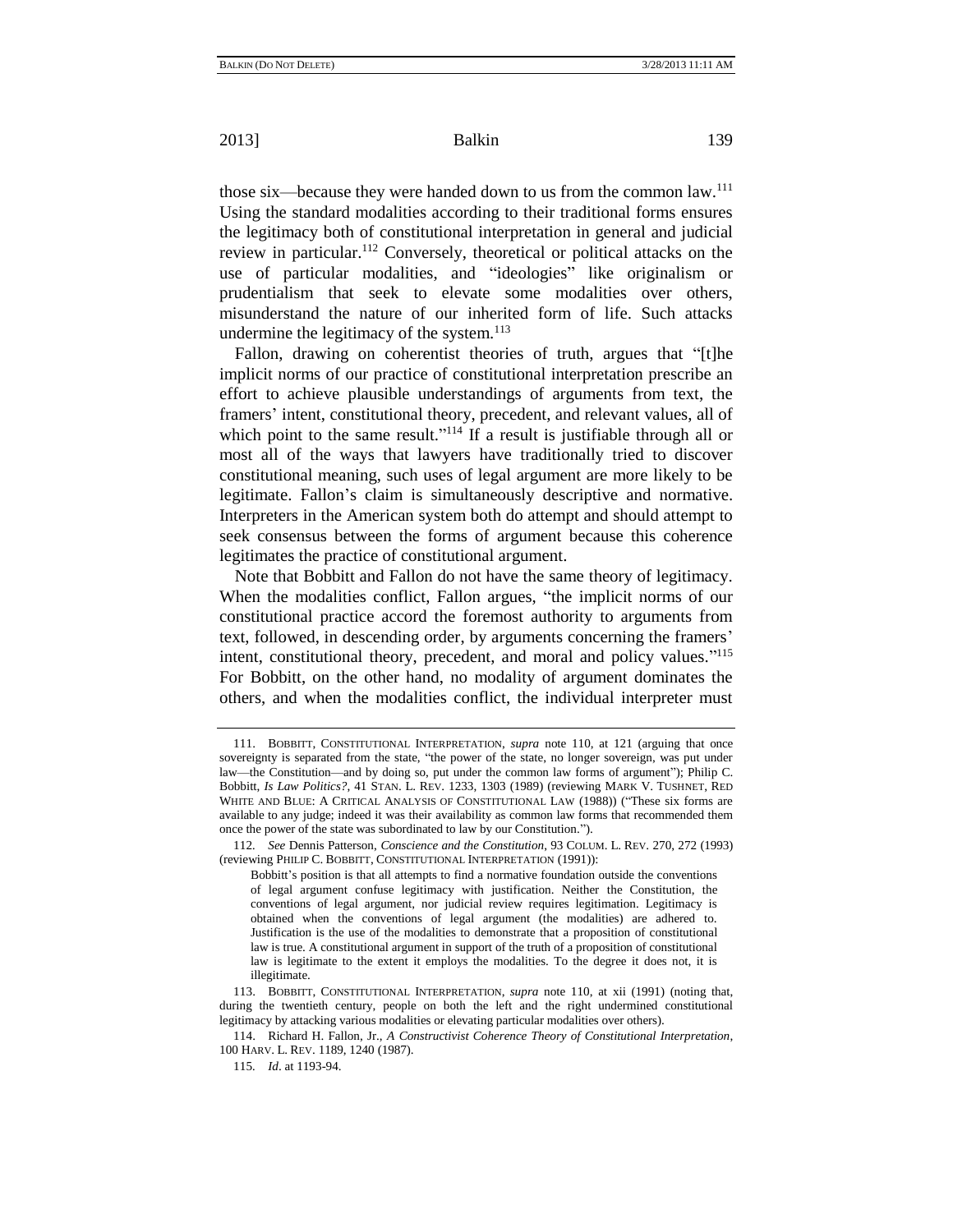turn to conscience. Decision according to conscience preserves the legitimacy of the decision.<sup>116</sup> Thus, for Fallon adherence to ordinary practice legitimates because it strives for coherence; for Bobbitt ordinary practice is self-legitimating as a conventional cultural form that creates a space for individual conscience.

Solow and Friedman do not tell us why their approach explains or promotes the legitimacy of the constitutional system as a whole. It is not clear that they would accept Bobbitt's Wittgensteinian philosophy or Fallon's coherentist account. Instead, they want to stop talking about the legitimacy question altogether. That makes sense if (1) existing practices are widely accepted and largely uncontroversial, and (2) conventional practice is either consistent with or furthers the political legitimacy of the entire system.

As to the first point, Solow and Friedman assume—correctly, I think that the use of multiple modalities is widely accepted among lawyers and judges. Nevertheless, if they did a systematic empirical study of lawyers' briefs and judicial opinions, I suspect they would find that recourse to judicial precedent dwarfs all of the other modalities put together.<sup>117</sup> If that is so, then Solow and Friedman may actually be asking for a *departure* from existing practice, which, of course, they would have to justify.

As to the second point, Solow and Friedman make no argument—in this article, at least—for why their account of conventional practice is consistent with or furthers the political legitimacy of the constitutional system as a whole. However, Friedman, wearing his hat as constitutional historian and theorist, does have an answer to this question. In his 2009 book *The Will of People*, he explains that constitutional development is consistent with democratic and sociological legitimacy (although perhaps not moral legitimacy) because the Supreme Court tends to stick fairly closely to popular opinion, especially after the New Deal.<sup>118</sup>

Of course, this explanation raises a couple of puzzles. First, given Friedman's account of why judicial review is democratically legitimate, what is it about the use of multiple modalities of constitutional argument that helps ensure this legitimacy? Does the use of these modalities in precisely the way that Solow and Friedman prescribe somehow drive constitutional doctrine to match public opinion over time, or would using a smaller, larger, or different set of modalities lead to pretty much the same results? If a different approach would work just as well, then ordinary practice doesn't seem to be doing very much work in promoting

<sup>116.</sup> BOBBITT, CONSTITUTIONAL INTERPRETATION, *supra* not[e 110,](#page-25-0) at 168.

<sup>117.</sup> *See* Sanford Levinson, *The Limited Relevance of Originalism in the Actual Performance of Legal Roles*, 19 HARV. J.L. & PUB. POL'Y 495 (1996) (emphasizing the dominance of doctrinal argument in constitutional adjudication, especially for lower court judges).

<sup>118.</sup> BARRY FRIEDMAN, THE WILL OF THE PEOPLE: HOW PUBLIC OPINION HAS INFLUENCED THE SUPREME COURT AND SHAPED THE MEANING OF THE CONSTITUTION (2009).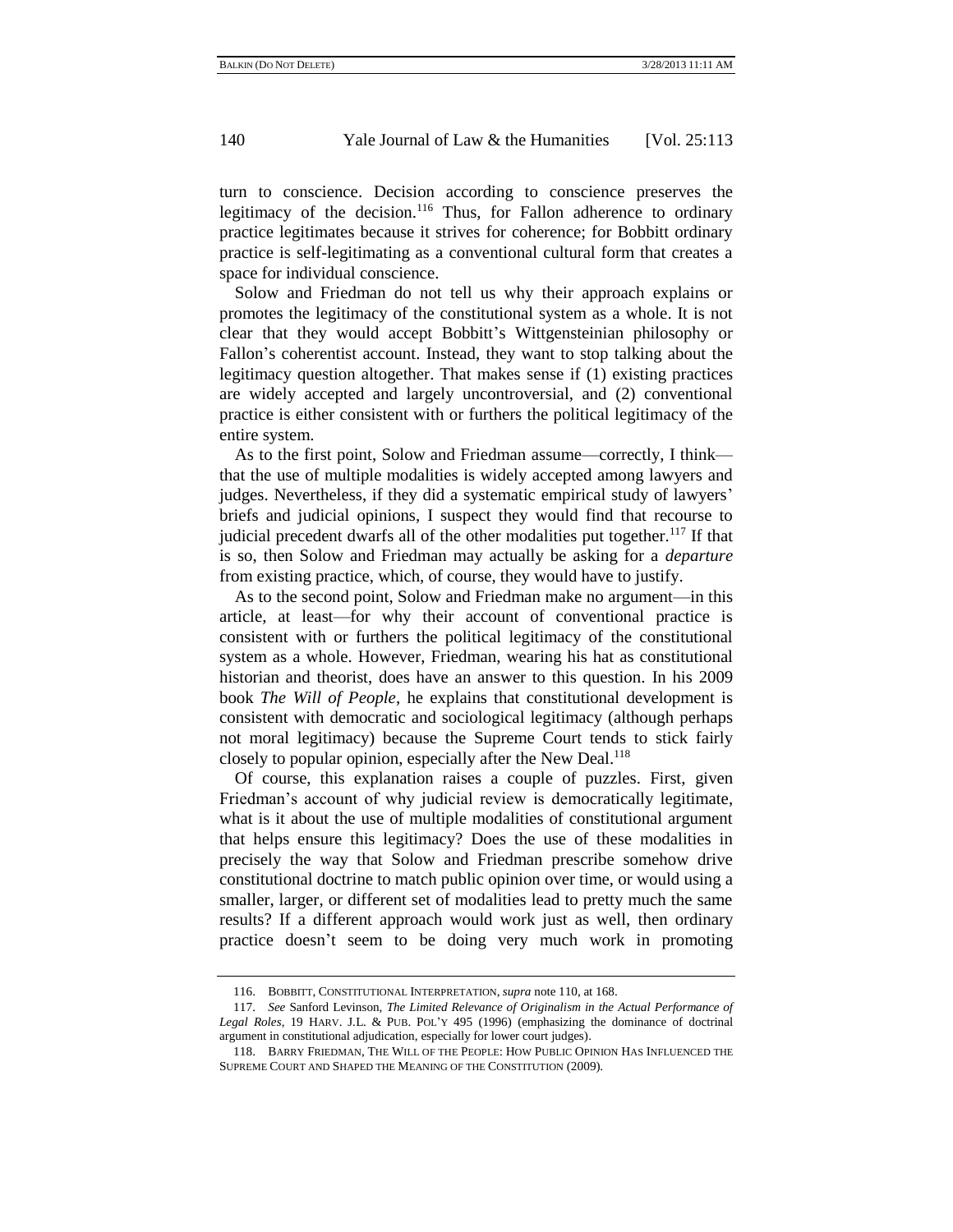democratic legitimacy. Lots of different approaches might equally achieve a connection between judicial product and popular opinion.

The second puzzle follows from the first. As I argue in *Living Originalism*, and consistent with Friedman's account in *The Will of the People*, among the most important drivers of constitutional change are social and political mobilizations, the party system, and the practice of partisan entrenchment in the federal judiciary. Over the long run these mechanisms keep judicial decisions roughly in line with popular opinion (in Friedman's view) or with the dominant political regime (in my account).

The problem is that many of these social and political mobilizations tend to think that arguments about how courts should interpret (or not interpret) the Constitution are quite important. Social and political movements often attack existing practices of constitutional interpretation and propose new ones in their stead. For example, the idea of a living constitution does not arise first in the 1960s, as Solow and Friedman suggest;<sup>119</sup> it begins in the 1920s and 1930s as a challenge to *Lochner*-era decisions, and it is accompanied by a call for judicial restraint and for making judicial practice consistent with democracy.<sup>120</sup> The idea of a living constitution is transformed during the Warren Court era to justify not judicial restraint but the use of judicial power to promote the values of Kennedy/Johnson liberalism and to check outliers in state and local governments, especially in the South.<sup>121</sup> Defenders of the older vision of living constitutionalism (exemplified by Justice Frankfurter and his acolytes) continued to preach the old-time religion of judicial restraint and denounced the practice of the federal courts and the Supreme Court as lawless and illegitimate.<sup>122</sup>

<sup>119.</sup> Solow & Friedman, *supra* not[e 41,](#page-11-0) at 70.

<sup>120</sup>*. See* Howard Gillman, *The Collapse of Constitutional Originalism and the Rise of the Notion of the "Living Constitution" in the Course of American State-Building*, 11 STUD. AM. POL. DEV. 191 (1997). Moreover, as I show in *Constitutional Redemption*, Franklin Roosevelt anticipates the method of text and principle in the constitutional struggle over the New Deal. *See* BALKIN, CONSTITUTIONAL REDEMPTION, *supra* not[e 1,](#page-0-0) at 240-42.

<sup>121.</sup> *See* Harper v. Virginia State Bd. of Elections 383 U.S. 663, 669 (1966) ("[T]he Equal Protection Clause is not shackled to the political theory of a particular era. In determining what lines are unconstitutionally discriminatory, we have never been confined to historic notions of equality, any more than we have restricted due process to a fixed catalogue of what was at a given time deemed to be the limits of fundamental rights."); Brown v. Bd. of Educ., 347 U.S. 483, 492-93 (1954) ("In approaching this problem [of segregated public schools], we cannot turn the clock back to 1868 when the Amendment was adopted, or even to 1896 when Plessy v. Ferguson was written. We must consider public education in the light of its full development and its present place in American life throughout the Nation.").

<sup>122</sup>*. See* Barry Friedman, *The Birth of an Academic Obsession: The History of the Countermajoritarian Difficulty, Part Five*, 112 YALE L.J. 153, 228-34 (2002) (describing academic arguments for judicial restraint by Justice Frankfurter's followers and the Legal Process scholars); Philip B. Kurland, *The Supreme Court, 1963 Term—Foreword: Equal in Origin and Equal in Title to the Legislative and Executive Branches of the Government*, 78 HARV. L. REV. 143, 144 (1964) (complaining about the Warren Court's work).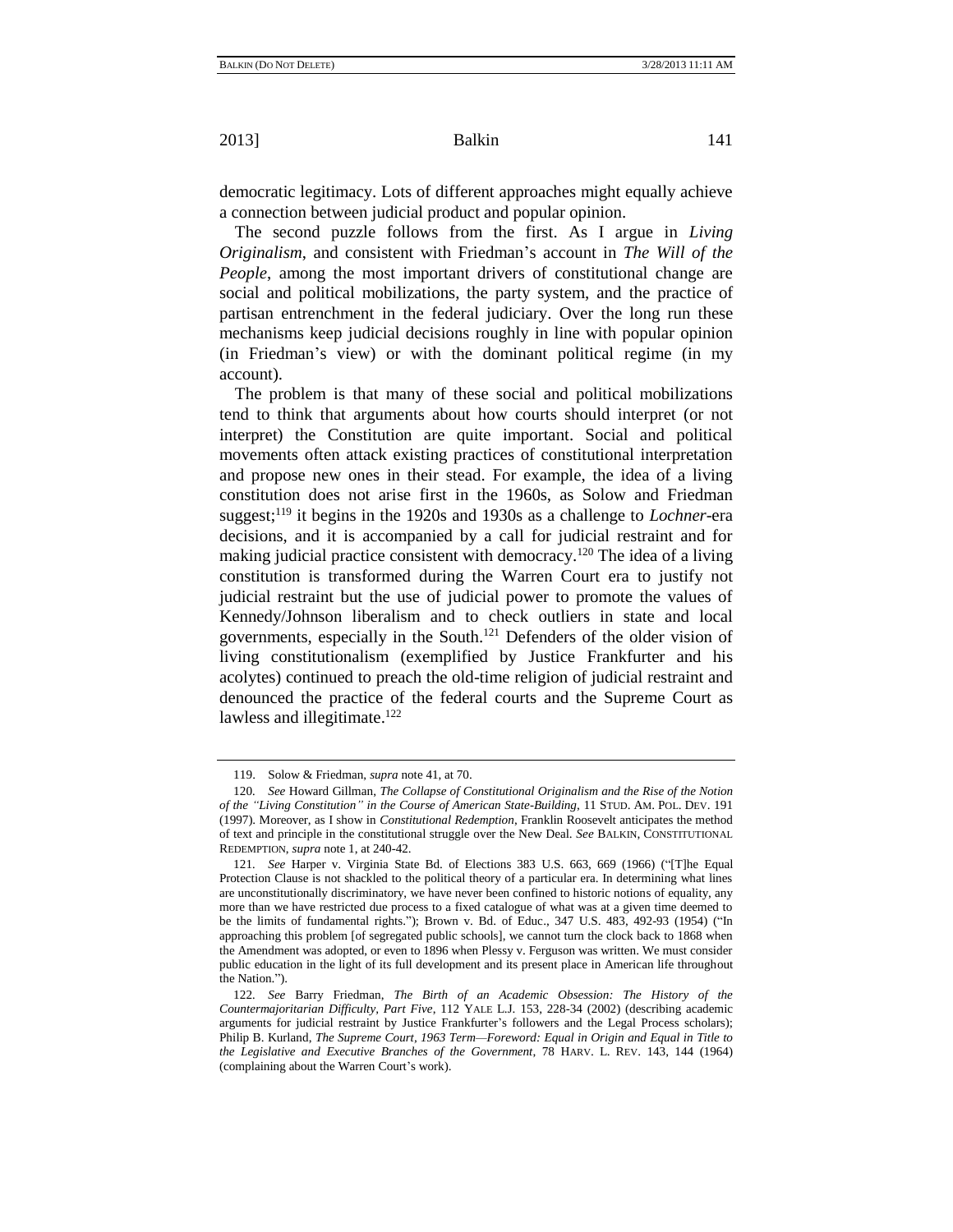<span id="page-29-0"></span>Similarly, movement conservatives developed originalism to critique the work of the Warren and early Burger Courts, arguing that the current practices of lawyers and judges were illegitimate. Even though most judges have not become originalists in their everyday decisionmaking, the conservative critique nevertheless reshaped constitutional culture over time—in public discourse, in legal practice, and in the legal academy. Like living constitutionalism, originalism started out as a justification for judicial restraint and sought to promote democratic decisionmaking.<sup>123</sup> Once conservatives had stocked the courts, however, a new generation of conservatives began to argue for what is now called "judicial" engagement"—the term "judicial activism" having been rendered radioactive by a previous generation of conservatives.<sup>124</sup> Now movement conservatives argued that courts should be unafraid to flex their judicial muscles to protect important structural values in the Constitution, the free speech rights of corporations and conservative Christians, equal protection for white people, the rights of property owners, Second Amendment rights, and so on. Sometime in the 1990s, liberals began to sit up and take notice; they stopped pining for the second coming of Earl Warren. Instead, they began to denounce conservative exercises of judicial review, offering new theories of minimalism, departmentalism, "taking the Constitution away from the courts," popular constitutionalism, and democratic constitutionalism. And the beat goes on.

This abbreviated history suggests two things. First, "ordinary constitutional interpretation" is a moving target, constantly subject to revision, and constantly theorized and argued over, not only within the legal academy but in social and political movements as well. Second, and equally important, this history suggests that the actual practices of lawyers and judges have often *included* challenges to what was then regarded as "ordinary" constitutional interpretation. The recurrent debates about interpretive theory that drive Solow and Friedman to distraction may not be just an academic sideshow. These debates may be part of the larger constitutional culture, and integral to the processes of constitutional development. What Solow and Friedman would like to cast out from the purity of ordinary constitutional practice is actually part of the practice.

Fighting over how to interpret the Constitution and who has authority to interpret the Constitution has been an essential ingredient in the way that

<sup>123.</sup> Keith E. Whittington, *The New Originalism*, 2 GEO. J.L. & PUB. POL'Y 599, 602 (2004) (―The primary commitment within this critical posture [of the old originalism] was to judicial restraint. Originalist methods of constitutional interpretation were understood as a means to that end."); Greve, *supra* not[e 41.](#page-11-0)

<sup>124.</sup> Mark Tushnet, *From Judicial Restraint to Judicial Engagement: A Short Intellectual History*, 19 GEO. MASON L. REV. 1043 (2012); Whittington, *supra* note [123,](#page-29-0) at 604-05 ("As conservatives found themselves in the majority, conservative constitutional theory—and perhaps originalism—needed to develop a governing philosophy appropriate to guide majority opinions, not just to fill dissents.").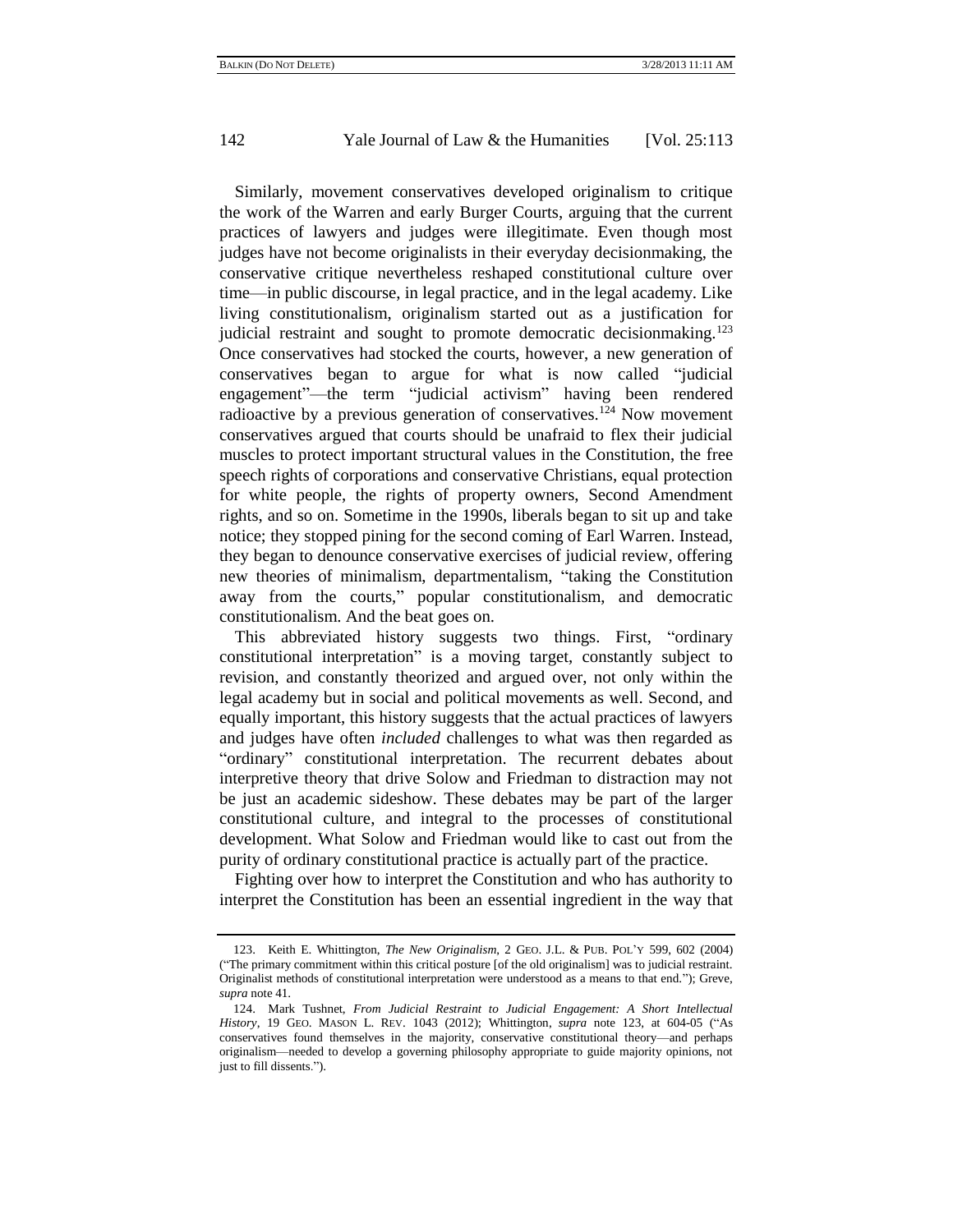lawyers and judges—not to mention social and political movements have argued about the Constitution during the twentieth century. To be sure, sometimes academics have been fussier—and, well, more academic—in their arguments than most lawyers and judges have been, but their debates about constitutional interpretation have not been sealed off from those occurring in constitutional politics. Quite the contrary: to vary Clausewitz's famous dictum, interpretation wars are a continuation of constitutional politics by other means. They are part and parcel of the processes of constitutional change.

#### V. BABYSITTERS AND CITIZENS

Michael Greve's essay begins from very different premises than Solow and Friedman's. Greve believes that the task of constitutional theory is to reveal the deep structures of the Constitution and to offer a comprehensive constitutional vision.<sup>125</sup> Greve's vision, as outlined in his remarkable book, *The Upside-Down Constitution*, is that the Constitution produces political stability and economic prosperity through competitive federalism.<sup>126</sup> Greve recognizes that debates about constitutional interpretation are often lodged in larger political and social movements that affect interpretive practice. Finally, his general approach to constitutional interpretation, like Scheppele's and mine, is purposive, even though, like me and unlike Scheppele, he is happy to be called an originalist.

Readers of Greve's work on the "upside-down Constitution" will not encounter a laundry list of opinions about particular clauses or a set of lawyerly arguments employing Solow's and Friedman's "ordinary constitutional interpretation." Rather, readers of Greve's book will discover a coherent synoptic vision that unifies many different parts of the Constitution under an overarching conception, whether or not one agrees with that vision. A strong constitutional vision, Jeffrey Rosen argues, must underwrite arguments about interpretive methodology. Greve would surely agree.<sup>127</sup> In Greve's view, the correct path for constitutional interpretation today is not the "democratic originalism" of the 1980s but an originalism motivated by Greve's federalist vision, in which strong judicial review may be a necessary tool.<sup>128</sup>

The disagreements between Greve and myself are pitched at this basic

<sup>125.</sup> Greve, *supra* not[e 41,](#page-11-0) at 104 ("[E]xpounding' a constitution . . . cannot be done without (among other things) some account of what the instrument is supposed to do. That account, in turn, requires a theory of politics  $\dots$ .").

<sup>126.</sup> MICHAEL GREVE, THE UPSIDE-DOWN CONSTITUTION (2011).

<sup>127.</sup> Greve, *supra* note [41,](#page-11-0) at 107-11.

<sup>128.</sup> *See id.* at 109-10 (arguing that "constituencies that are worried about government overreach and abuse and, more broadly, the fate of the country's economic order" want "judicial 'engagement,' not 'restraint'").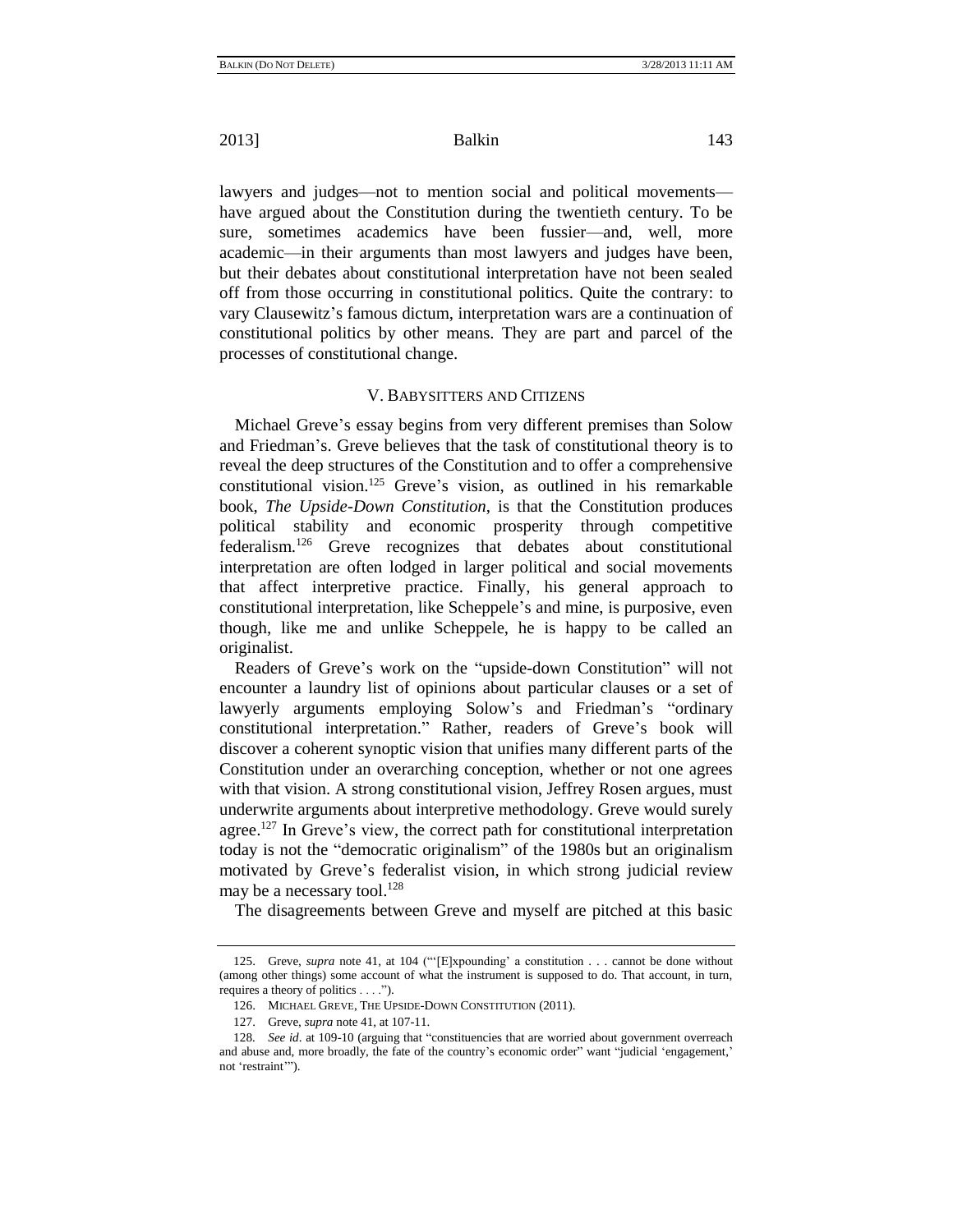level of constitutional purpose and vision, and that is why, for different reasons, each of us believes that the older forms of originalism developed by movement conservatives have run out of steam.

Greve explains his vision by way of a famous passage in Ludwig Wittgenstein's *Philosophical Investigations.* Wittgenstein's text reads: ―Someone says to me: ‗Shew the children a game.' I teach them gaming with dice, and the other says, 'I didn't mean that sort of game.' Must the exclusion of the game with dice have come before his mind when he gave me the order?" $129$  Greve imagines that the speaker is a parent giving directions to a babysitter, although Wittgenstein does not say this.

<span id="page-31-0"></span>Because living originalism does not treat original expected applications as binding, Greve argues, it does not sufficiently constrain a wayward future. Living originalism, he explains, is like a babysitter who, instructed to show the children a game, teaches the children "to duel with kitchen knives and to shoot dice for money." $130$  In so doing, it "slights a central purpose of constitutionalism—the purpose of keeping stuff off the wall even if you cannot exactly envision what future generations might think of."<sup>131</sup> In fact, Greve argues, "What living originalism says instead is, ‗Babysitters of the world unite! Let's start a social movement and invent some more games."<sup>132</sup> Greve's point is that the "intended purpose" of originalism—and of constitutions generally—is to "discipline[] a wayward politics."<sup>133</sup> In particular, Greve believes that the American Constitution was enacted in order to discipline states so that they would compete with each other. The deep structural purpose of our constitution is to establish competitive federalism, and for that reason, Greve believes, much of our post-New Deal jurisprudence is mistaken.

This is a dispute, in Scheppele's terms, about the point of a constitution. I have a different view than Greve does, and I shall use the same example from Wittgenstein to express it. Wittgenstein, of course, is a notoriously gnomic philosopher, and it is often difficult to pin down why he uses a story or example as he does. Although I do not pretend to be a Wittgenstein scholar, I think Greve has missed what Wittgenstein was actually interested in.

Wittgenstein offers his imaginary dialogue in the middle of a larger discussion about the nature of categories and the uses of language. He is challenging the traditional view that in order for people to use language effectively, linguistic concepts must have necessary and sufficient conditions that can be known in advance. This is the same part of the

<sup>129.</sup> LUDWIG WITTGENSTEIN, PHILOSOPHICAL INVESTIGATIONS 33 (1954).

<sup>130.</sup> Greve, *supra* note [41,](#page-11-0) at 105.

<sup>131</sup>*. Id*. at 106.

<sup>132</sup>*. Id*.

<sup>133</sup>*. Id*. at 111.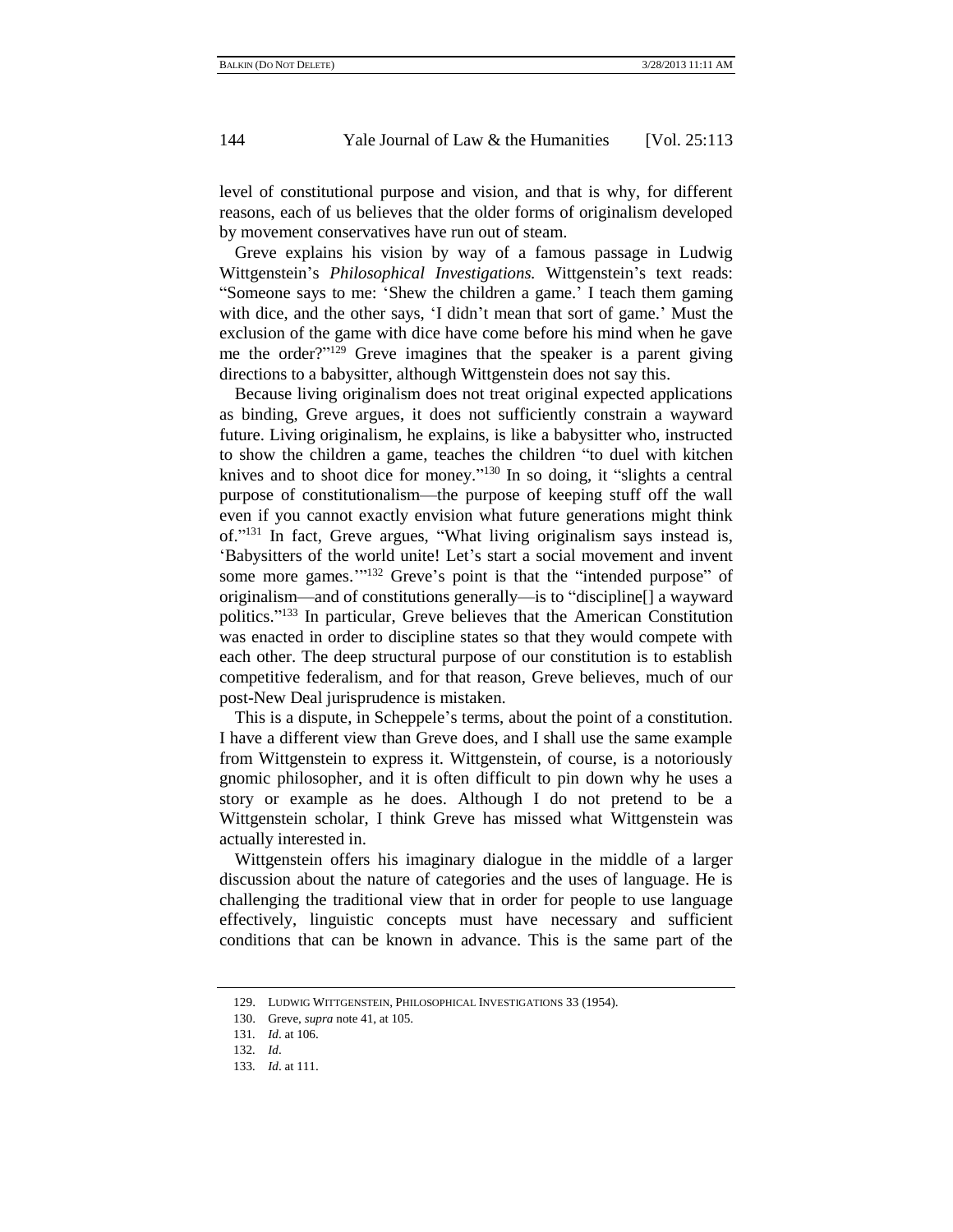<span id="page-32-0"></span>*Philosophical Investigations* in which Wittgenstein introduces his famous idea of "family resemblances."<sup>134</sup> He uses the meaning of the word "game" as an example of a concept that does not adhere to the classical conception of categories, that is not bounded by necessary and sufficient conditions, but whose examples bear family resemblances, and whose meaning is developed over time in culture and through practice.

Wittgenstein offers his example about teaching children a game in order to make at least two different points. The first is that speakers of a language figure out the meanings of the terms they use as they go along; as they are confronted by new circumstances, they make analogies to examples already encountered. Thus, the meaning of the word "game" is not fully determined at the time the speaker gives the order; rather, its meaning in context is developed through experience and through practice. If this is Wittgenstein's point, then it seems far more consistent with living originalism than with fidelity to original expected applications. The point of using abstract language like "freedom of speech" or "equal protection of the laws" is not to settle everything at the moment of adoption; rather it is to set in motion a learning process about our commitments, in which we may revise our views as we encounter new experiences. That is why, Wittgenstein suggests, the full meaning of "game" did not have to be in the speaker's mind when he gave the order to teach the children a game.<sup>135</sup>

Wittgenstein's second point is that speakers of a language do not consciously have to intend all of the things they mean when they use language. Rather, the audience properly *infers* this meaning from the social context of the situation and from existing social conventions.<sup>136</sup> Language is embedded in culture, in thick features of social life and in conventions of interpersonal interaction. These aspects of culture bestow meaning on our words quite apart from any conscious intentions we might have. Therefore, given the context—as Greve imagines it—the babysitter should understand what the parent says consistent with the babysitter's role: guarding and guiding children who are too young to think for themselves.

But if meaning is embedded in culture in this way, then we must not assume that the social context that applies to parents and babysitters is the same as the social context that applies to different generations living under an enduring constitution. We must focus on how and why language is used

<sup>134.</sup> WITTGENSTEIN, *supra* note [129,](#page-31-0) §§ 66-69; *see* SEVERIN SCHROEDE, WITTGENSTEIN: THE WAY OUT OF THE FLY BOTTLE 140-45 (2006) (discussing how Wittgenstein uses the concept of "game" to introduce the idea of "family resemblances").

<sup>135.</sup> This idea—that we should elaborate constitutional meaning in new contexts in light of prior practice—is consistent with John Marshall's admonition that a constitution must "be adapted to the various *crises* of human affairs.‖ McCulloch v. Maryland, 17 U.S. (4 Wheat.) 316, 415 (1819).

<sup>136</sup>*. See* SCHROEDE, *supra* note [134,](#page-32-0) at 195-96 (arguing that meaning "is not made by some miraculous mental mechanism, but by the circumstances in which the particular utterance is made" including background conventions and social institutions).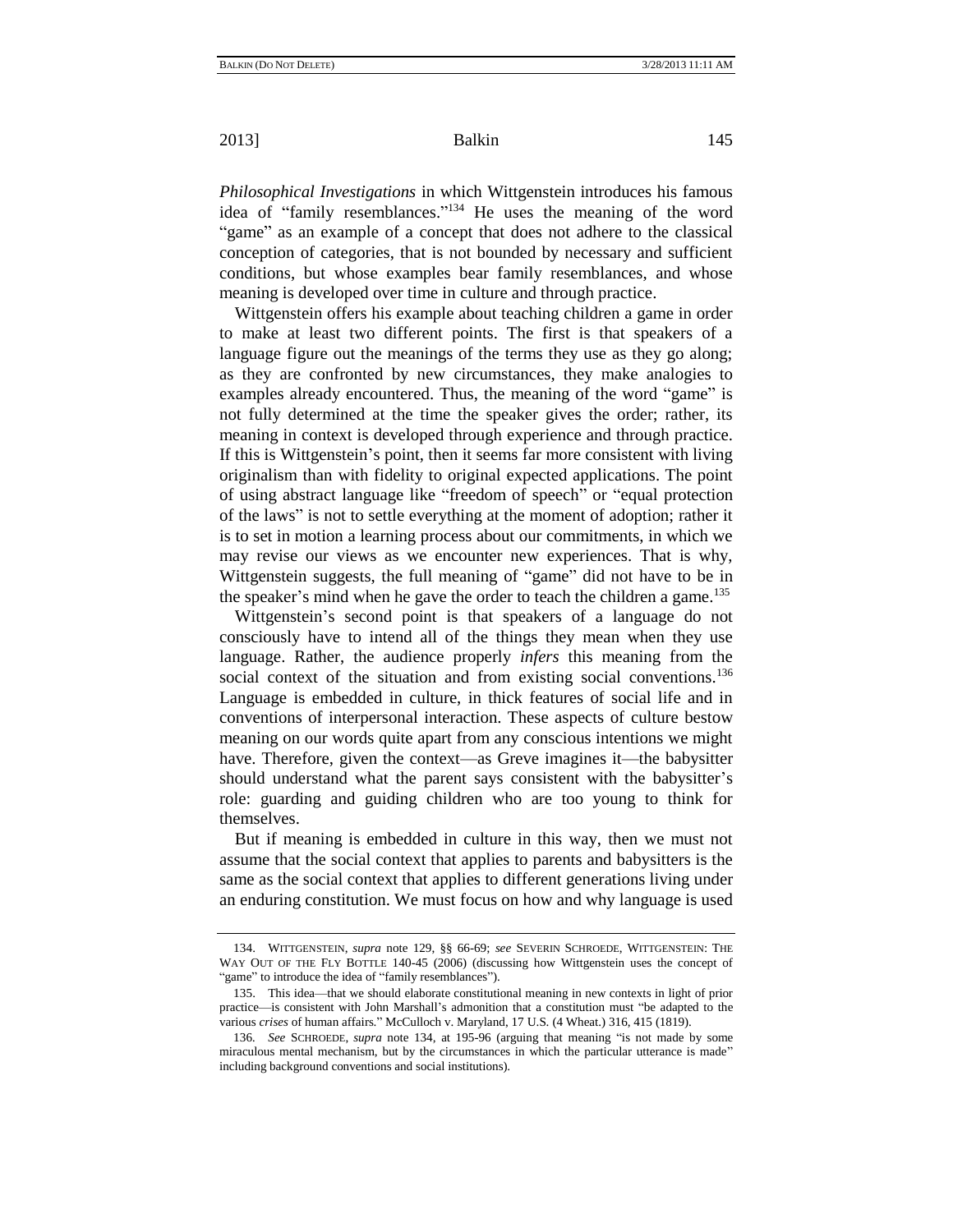in a constitution. And not just any constitution, but "a constitution, intended to endure for ages to come, and consequently, to be adapted to the various *crises* of human affairs."<sup>137</sup> A constitution is a transgenerational project that requires the work, the commitment, and the judgment of many generations to succeed. It begins as a mere framework that must be built out over time in order to produce a decent politics.

Greve and I agree that the goal of a constitution is to channel politics and to constrain it where needed. We agree that constitutions not only can but must discipline politics in particular ways. For example, I argue in *Living Originalism* that the choice of hard-wired rules, standards, and principles in a constitution reflects a series of choices about what kinds of constraints to impose on later generations. In making sense of a constitution, we can and we should ascribe these architectural choices to the adopters whether or not they were specifically or consciously intended.

Where Greve and I disagree, I think, is about the *nature* of constitutional discipline: what basic substantive commitments the Constitution contains, and how political discipline is achieved. Perhaps equally important, we disagree about the role that later generations will play in ensuring that important constitutional commitments are preserved.

Greve reads Wittgenstein as talking about parents and babysitters because he believes that the central purpose of a Constitution is to prevent later generations from engaging in self-destructive, child-like behavior. Like children, later generations will lack impulse control; they will spend too much, and politicians will lack the incentives to rein them in.<sup>138</sup>

We Americans may refer to the founding generation as "the Founding" Fathers," but the familial metaphor is quite misleading. The Founders are not our parents; we are not children lacking in mental capacity; and judges—who are, after all, our contemporaries—are not our babysitters.

The parent/babysitter metaphor, I fear, leads one to view later generations as childlike, impulsive people who cannot be trusted with their own political destiny. Their opinions about how to implement a constitution do not and should not matter except to the extent that they follow the wisdom of the Framers. In that case, they are not expressing their own reasoning but the political logic of a former, wiser time that has not fallen prey to the political and fiscal temptations of the present.

That is now how I see things. The temptations of politics are everpresent; they occur in our generation and in the generation of the framers. For this reason, we need a Constitution for our own time as much as the framers did in their time. But the work of the adopting generation is

<sup>137.</sup> *McCulloch*, 17 U.S. at 415.

<sup>138.</sup> *See* Greve, *supra* note [41,](#page-11-0) at 110 ("[T]he *demos* appears to insist both on a really big transfer state and on not paying for it, and that disposition has brought the country to the edge of a financial abyss.").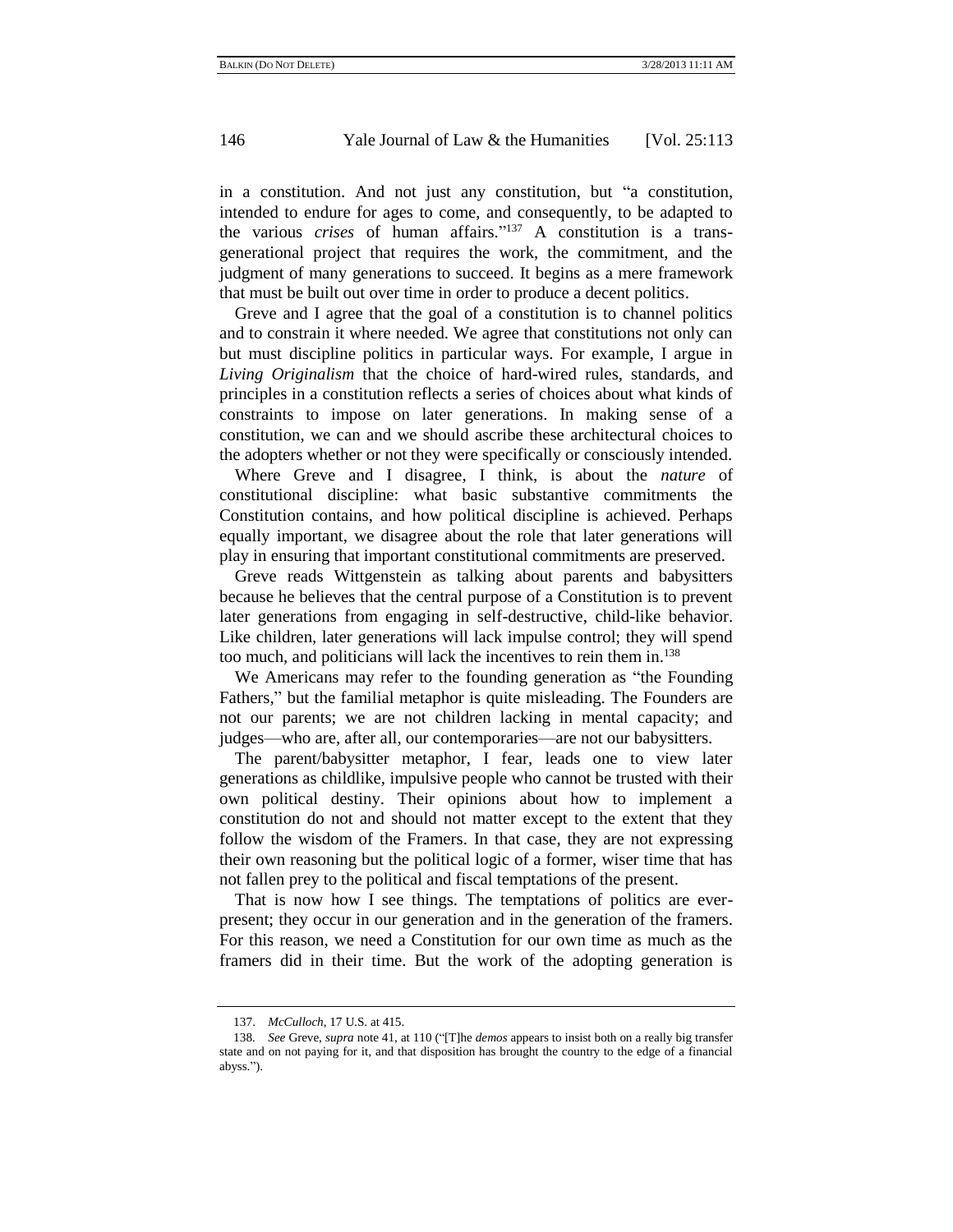necessarily limited. It can only begin a constitutional project, it cannot complete it. It can only create a basic framework for a decent politics on which later generations must build. And this is necessary precisely because human vision is limited and human predictive judgment is fallible. Adopters can hope to channel political judgment through a combination of rules, standards, and principles, but they cannot forestall the exercise of that judgment. A constitution necessarily must leave much to later generations.

All of this leads me to understand Greve's project differently than he does. Greve—who wants a tighter, more business-friendly fiscal constitution, and who wants to ensure that states compete rather than collude—sees himself as calling for a return to commands from the distant past that can constrain an unruly present. I see Greve instead as a presentday *participant* in the process of building out the Constitution in a post-New Deal world. He is a reformer using the rhetorical tropes of restoration for what is actually a modernist project—achieving a workable, businessfriendly fiscal constitution in the age of the administrative and welfare state.

An ongoing constitutional project needs people like Greve—as well as those who disagree with him. It needs them not as the servants of wise founders but as intelligent people exercising their own present-day constitutional judgments that draw on the past as a resource. The Constitution-in-practice is a work in progress that might move in many different directions. Greve wants to move it in one way; I want to move it in another. But neither of us is simply returning to a course already fully prepared for us; we are urging people to move forward to what we believe is the right path. Each of us, although drawing on the past, is exercising political judgment in our own time.

The familial/babysitter metaphor also disguises the source of democratic authority for a long-lived Constitution. The Constitution has democratic authority in part because it serves as "our law." But for it to serve as our law, Americans cannot view the Constitution as swaddling clothes designed to contain an unruly infant. Rather, each generation must have a stake it its continuation; each generation must see the Constitution—in part—as the work of its own hands. One can still honor the founding generation without believing that it contains all wisdom, or that the Founders' relationship to us is that between wise parents and immature children. For the same reason, judges do not obtain authority as babysitters whose job is to discipline unruly children according to the desires of their parents. Although constrained by legal culture and professional role, the judges in each generation are ultimately no better and no worse than the public they are part of.

The authority of the Constitution is not parental authority. It comes from the participation of successive generations in the constitutional project,